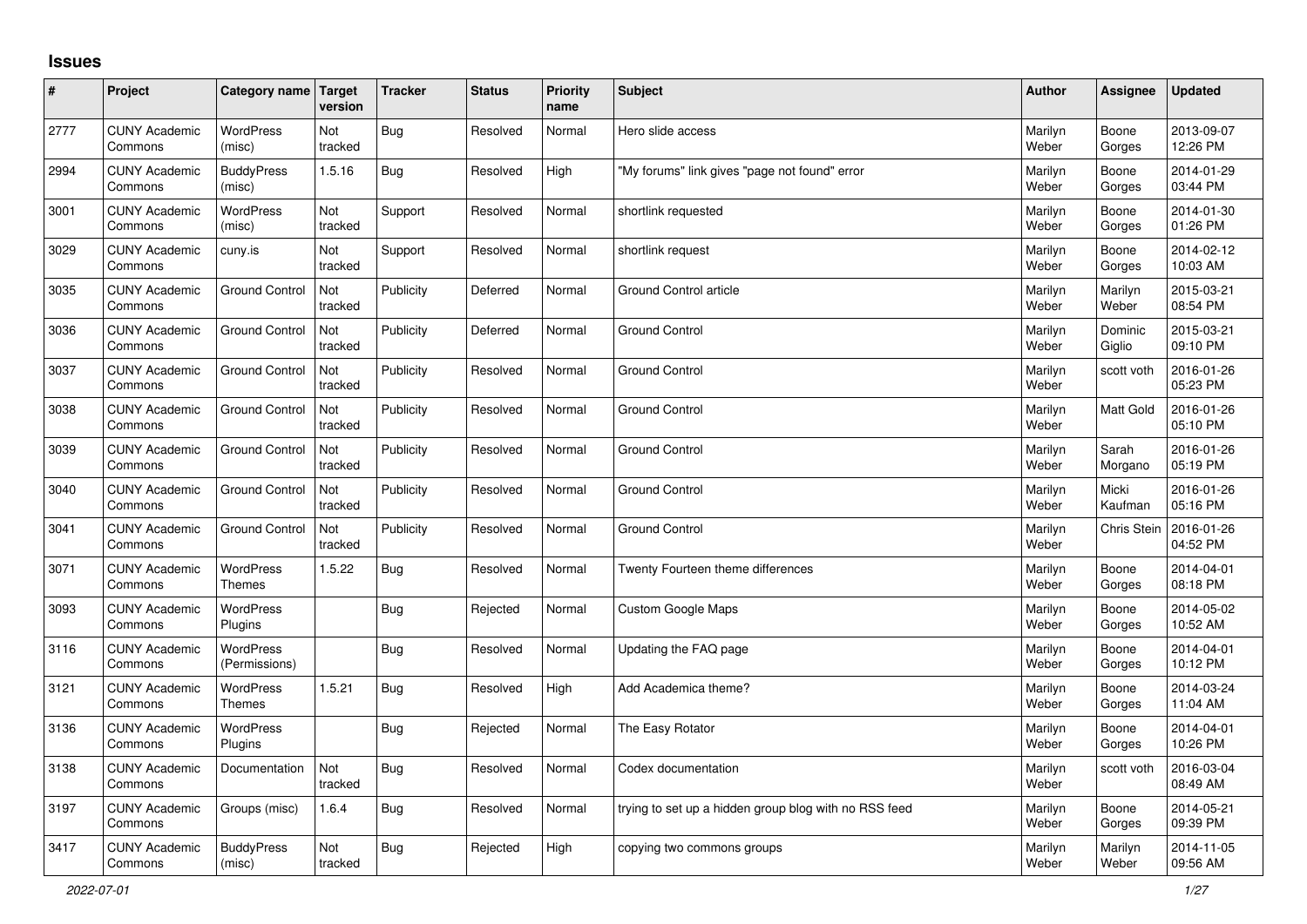| $\sharp$ | Project                         | Category name   Target            | version        | <b>Tracker</b> | <b>Status</b> | <b>Priority</b><br>name | <b>Subject</b>                                        | <b>Author</b>    | Assignee              | <b>Updated</b>         |
|----------|---------------------------------|-----------------------------------|----------------|----------------|---------------|-------------------------|-------------------------------------------------------|------------------|-----------------------|------------------------|
| 3466     | <b>CUNY Academic</b><br>Commons | Membership                        | 1.6.16         | Feature        | Resolved      | Normal                  | restricting undergrad registration                    | Marilyn<br>Weber | Boone<br>Gorges       | 2014-09-18<br>12:02 AM |
| 3530     | <b>CUNY Academic</b><br>Commons | Server                            | Not<br>tracked | Bug            | Resolved      | High                    | Commons running very slowly/ "connection lost"        | Marilyn<br>Weber | <b>Matt Gold</b>      | 2014-10-08<br>09:34 AM |
| 3533     | <b>CUNY Academic</b><br>Commons | Group<br>Invitations              | 1.7.8          | Bug            | Resolved      | Low                     | Trying to invite member to a new group                | Marilyn<br>Weber | Boone<br>Gorges       | 2015-04-01<br>09:13 PM |
| 3592     | <b>CUNY Academic</b><br>Commons | <b>WordPress</b><br>(Permissions) | Not<br>tracked | Publicity      | Resolved      | Normal                  | Oops - Announcing 1.6!                                | Marilyn<br>Weber | Boone<br>Gorges       | 2014-10-22<br>03:03 PM |
| 3593     | <b>CUNY Academic</b><br>Commons | Registration                      | 1.7.2          | Bug            | Resolved      | High                    | registration problems                                 | Marilyn<br>Weber | Boone<br>Gorges       | 2014-11-01<br>02:57 PM |
| 3620     | <b>CUNY Academic</b><br>Commons | Groups (misc)                     | Not<br>tracked | Bug            | Resolved      | Normal                  | admins of The Group for Group Admins                  | Marilyn<br>Weber |                       | 2014-11-03<br>08:38 AM |
| 3673     | <b>CUNY Academic</b><br>Commons |                                   |                | Bug            | Rejected      | Normal                  | CBox pagination issue with the Wiki                   | Marilyn<br>Weber |                       | 2014-11-20<br>04:08 PM |
| 3674     | <b>CUNY Academic</b><br>Commons |                                   |                | Bug            | Rejected      | Normal                  | CBox pagination issue with the Wiki                   | Marilyn<br>Weber |                       | 2014-11-20<br>05:03 PM |
| 4012     | <b>CUNY Academic</b><br>Commons |                                   | 1.7.20         | Bug            | Resolved      | Normal                  | Two users reporting same Forbidden 403 error message. | Marilyn<br>Weber |                       | 2015-05-01<br>08:13 PM |
| 4013     | <b>CUNY Academic</b><br>Commons |                                   |                | Bug            | Duplicate     | Normal                  | Math question?                                        | Marilyn<br>Weber |                       | 2015-04-22<br>04:05 PM |
| 4102     | <b>CUNY Academic</b><br>Commons | User<br>Experience                | 1.8.1          | Design/UX      | Resolved      | Normal                  | Username rules                                        | Marilyn<br>Weber | Samantha<br>Raddatz   | 2015-06-01<br>01:23 PM |
| 4340     | <b>CUNY Academic</b><br>Commons | WordPress -<br>Media              | 1.8.14         | Feature        | Resolved      | Normal                  | embedding a video                                     | Marilyn<br>Weber | Daniel<br>Jones       | 2015-10-20<br>12:01 AM |
| 4496     | <b>CUNY Academic</b><br>Commons | cuny.is                           | 1.8.9          | Bug            | Resolved      | Normal                  | Quick links broken?                                   | Marilyn<br>Weber | Boone<br>Gorges       | 2015-08-28<br>10:39 AM |
| 4542     | <b>CUNY Academic</b><br>Commons | WordPress<br>Plugins              | 1.8.10         | Bug            | Resolved      | Normal                  | Emailing group users problem                          | Marilyn<br>Weber | Boone<br>Gorges       | 2015-09-11<br>11:16 AM |
| 4577     | <b>CUNY Academic</b><br>Commons | Registration                      | Not<br>tracked | Bug            | Resolved      | Normal                  | New users are not getting their email verification    | Marilyn<br>Weber | Boone<br>Gorges       | 2016-01-26<br>03:30 PM |
| 4649     | <b>CUNY Academic</b><br>Commons | Registration                      | Not<br>tracked | Bug            | Resolved      | Urgent                  | Submit button has disappeared                         | Marilyn<br>Weber | Boone<br>Gorges       | 2015-09-22<br>11:47 AM |
| 4657     | <b>CUNY Academic</b><br>Commons | Group Forums                      | 1.8.18         | Bug            | Resolved      | High                    | Submit button disappears in new post mode in forum    | Marilyn<br>Weber | Raymond<br><b>Hoh</b> | 2015-12-01<br>11:15 PM |
| 4734     | <b>CUNY Academic</b><br>Commons | <b>BuddyPress</b><br>Docs         | 1.8.13         | Bug            | Resolved      | High                    | Problems with "Create New Doc"                        | Marilyn<br>Weber | Boone<br>Gorges       | 2015-10-09<br>07:53 AM |
| 4831     | <b>CUNY Academic</b><br>Commons | <b>Public Portfolio</b>           | 1.9.4          | Bug            | Resolved      | Normal                  | User cannot update profile                            | Marilyn<br>Weber | Boone<br>Gorges       | 2016-01-11<br>10:46 PM |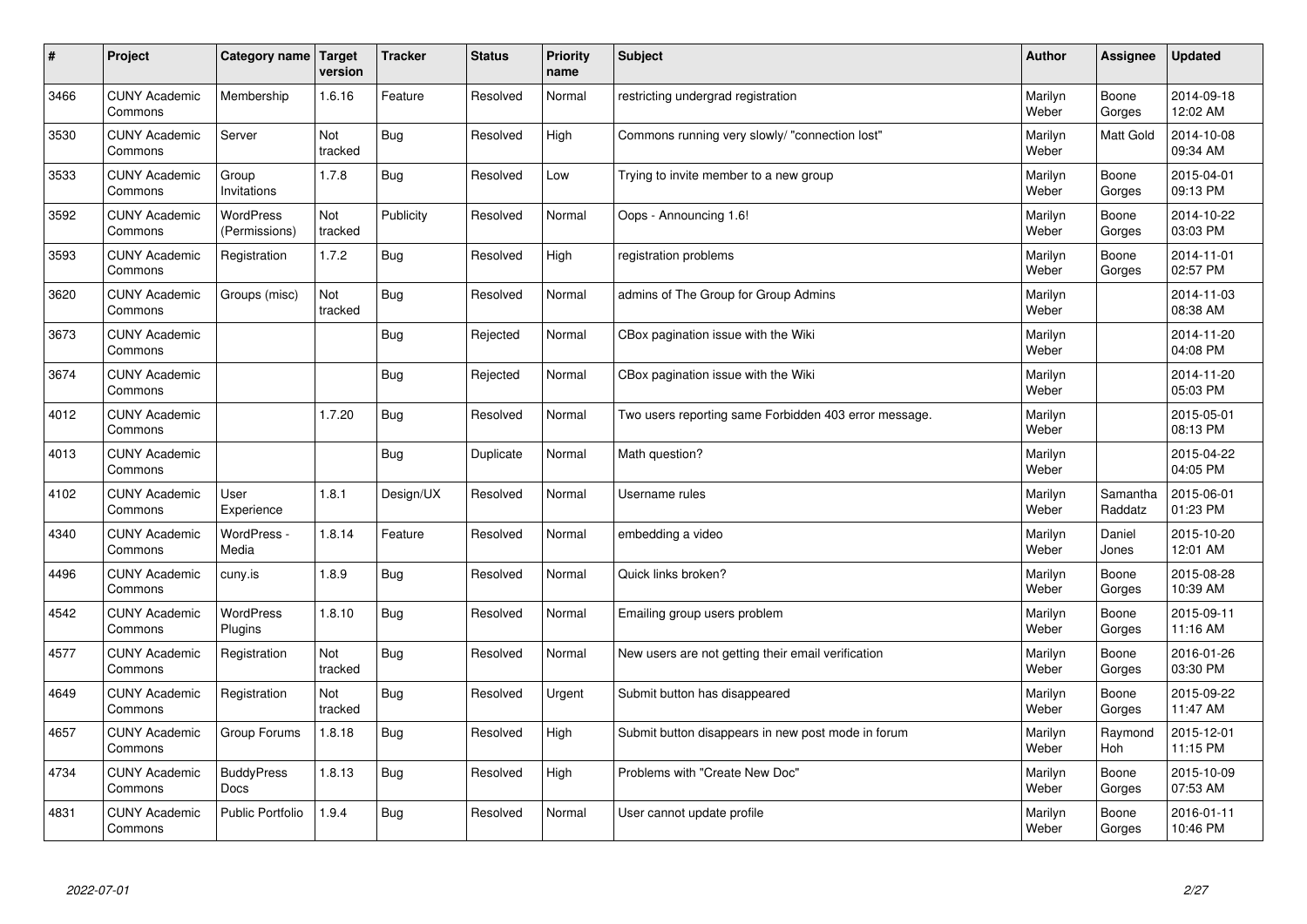| #    | Project                         | <b>Category name</b>         | <b>Target</b><br>version | <b>Tracker</b> | <b>Status</b> | <b>Priority</b><br>name | <b>Subject</b>                                                                                                                                  | Author           | Assignee            | <b>Updated</b>         |
|------|---------------------------------|------------------------------|--------------------------|----------------|---------------|-------------------------|-------------------------------------------------------------------------------------------------------------------------------------------------|------------------|---------------------|------------------------|
| 4834 | <b>CUNY Academic</b><br>Commons | <b>Blogs</b><br>(BuddyPress) |                          | <b>Bug</b>     | Resolved      | Normal                  | Admin invite problem                                                                                                                            | Marilyn<br>Weber | Boone<br>Gorges     | 2015-11-13<br>12:25 PM |
| 4880 | <b>CUNY Academic</b><br>Commons | Password<br>Reset            | Not<br>tracked           | Support        | Resolved      | High                    | CUNY Central person having password trouble                                                                                                     | Marilyn<br>Weber |                     | 2015-11-10<br>12:40 PM |
| 4881 | <b>CUNY Academic</b><br>Commons | ZenDesk                      | Not<br>tracked           | <b>Bug</b>     | Resolved      | Normal                  | ZenDesk emails not being sent                                                                                                                   | Marilyn<br>Weber |                     | 2015-12-07<br>01:34 AM |
| 4918 | <b>CUNY Academic</b><br>Commons | ZenDesk                      | Not<br>tracked           | <b>Bug</b>     | Resolved      | High                    | <b>Re-directing Help Requests</b>                                                                                                               | Marilyn<br>Weber | Raymond<br>Hoh      | 2015-11-23<br>11:15 AM |
| 4962 | <b>CUNY Academic</b><br>Commons | Events                       | 1.8.18                   | <b>Bug</b>     | Resolved      | High                    | Problems with text entry field in the Events Calendar                                                                                           | Marilyn<br>Weber | Raymond<br>Hoh      | 2015-12-01<br>06:57 PM |
| 4965 | <b>CUNY Academic</b><br>Commons | WordPress<br>Themes          | Not<br>tracked           | Feature        | Resolved      | Normal                  | Theme requested                                                                                                                                 | Marilyn<br>Weber | Boone<br>Gorges     | 2016-02-24<br>09:46 PM |
| 4997 | <b>CUNY Academic</b><br>Commons | <b>WordPress</b><br>Plugins  | 1.9.4                    | Feature        | Resolved      | Normal                  | ability to embed maps from StoryMapJS?                                                                                                          | Marilyn<br>Weber | Boone<br>Gorges     | 2016-01-07<br>12:34 PM |
| 5019 | <b>CUNY Academic</b><br>Commons | Registration                 | Not<br>tracked           | Support        | Resolved      | Normal                  | Forgotten password for user with new email address                                                                                              | Marilyn<br>Weber | Marilyn<br>Weber    | 2015-12-11<br>04:18 PM |
| 5036 | <b>CUNY Academic</b><br>Commons | WordPress<br>Plugins         | 1.9.1.1                  | Feature        | Resolved      | Normal                  | <b>Embeds request</b>                                                                                                                           | Marilyn<br>Weber | Boone<br>Gorges     | 2015-12-18<br>10:12 PM |
| 5037 | <b>CUNY Academic</b><br>Commons | Registration                 | Not<br>tracked           | Support        | Resolved      | Normal                  | Another Forgotten password for user with new email address                                                                                      | Marilyn<br>Weber | Boone<br>Gorges     | 2015-12-22<br>05:24 PM |
| 5050 | <b>CUNY Academic</b><br>Commons | Social Paper                 | Future<br>release        | Feature        | <b>New</b>    | Low                     | Making comments visible in SP editing mode (SP suggestion #1)                                                                                   | Marilyn<br>Weber | Samantha<br>Raddatz | 2019-09-17<br>11:10 PM |
| 5051 | <b>CUNY Academic</b><br>Commons | Social Paper                 |                          | Feature        | Rejected      | Low                     | Visual cues for comments (SP suggestion #2)                                                                                                     | Marilyn<br>Weber | Samantha<br>Raddatz | 2016-02-10<br>10:01 AM |
| 5052 | <b>CUNY Academic</b><br>Commons | Social Paper                 | Future<br>release        | Feature        | <b>New</b>    | Low                     | Sentence by sentence or line by line comments (SP suggestion #3)                                                                                | Marilyn<br>Weber | Boone<br>Gorges     | 2016-02-11<br>10:24 PM |
| 5053 | <b>CUNY Academic</b><br>Commons | Social Paper                 | Future<br>release        | Feature        | <b>New</b>    | Low                     | Scrollable menu to add readers (SP suggestion #4)                                                                                               | Marilyn<br>Weber | Samantha<br>Raddatz | 2016-04-21<br>05:21 PM |
| 5058 | <b>CUNY Academic</b><br>Commons | Social Paper                 | Future<br>release        | Feature        | <b>New</b>    | Low                     | Can there be a clearer signal that even when comments have already<br>been made you add comments by clicking on the side? (SP suggestion<br>#5) | Marilyn<br>Weber | Samantha<br>Raddatz | 2016-02-11<br>10:24 PM |
| 5059 | <b>CUNY Academic</b><br>Commons |                              | Not<br>tracked           | <b>Bug</b>     | Resolved      | Normal                  | Instagram embed?                                                                                                                                | Marilyn<br>Weber |                     | 2016-01-26<br>12:05 AM |
| 5072 | <b>CUNY Academic</b><br>Commons |                              |                          | Feature        | Duplicate     | Normal                  | redirect shortcode handler                                                                                                                      | Marilyn<br>Weber | Boone<br>Gorges     | 2016-01-07<br>12:34 PM |
| 5083 | <b>CUNY Academic</b><br>Commons | WordPress<br>Plugins         | 1.9.5                    | Support        | Rejected      | Normal                  | creating a shortcode for the iframe code of the google form                                                                                     | Marilyn<br>Weber | Marilyn<br>Weber    | 2016-01-12<br>04:25 PM |
| 5176 | <b>CUNY Academic</b><br>Commons | Public Portfolio             | 1.9.6                    | Bug            | Resolved      | Normal                  | Widgets in Profile not saving                                                                                                                   | Marilyn<br>Weber | Boone<br>Gorges     | 2016-02-01<br>11:07 AM |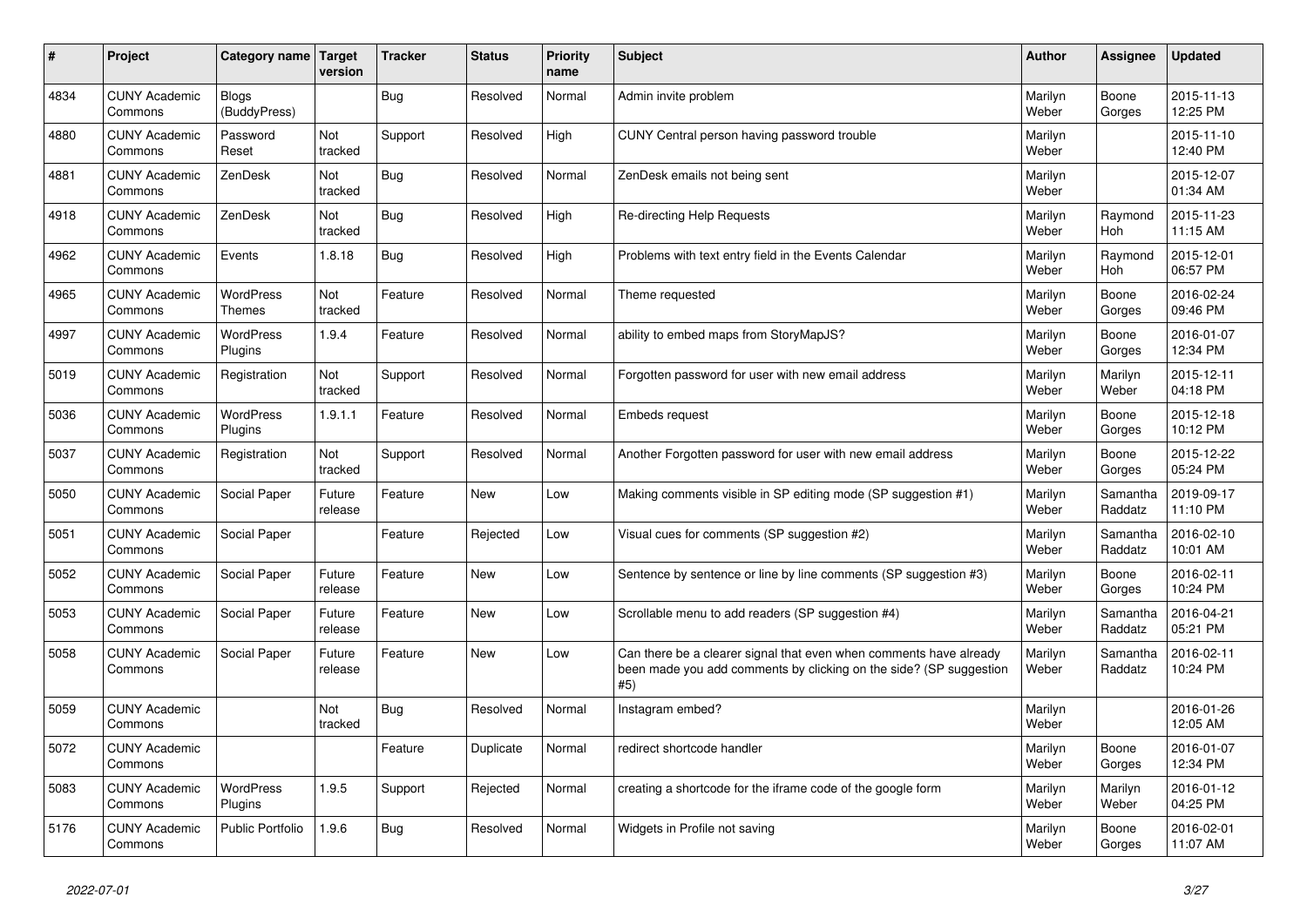| $\sharp$ | Project                         | Category name   Target      | version           | <b>Tracker</b> | <b>Status</b> | <b>Priority</b><br>name | <b>Subject</b>                                                  | <b>Author</b>    | Assignee              | <b>Updated</b>         |
|----------|---------------------------------|-----------------------------|-------------------|----------------|---------------|-------------------------|-----------------------------------------------------------------|------------------|-----------------------|------------------------|
| 5177     | <b>CUNY Academic</b><br>Commons | Toolbar                     | 1.9.6             | Bug            | Resolved      | Normal                  | No "My Papers" tab                                              | Marilyn<br>Weber | Raymond<br>Hoh        | 2016-01-29<br>08:37 AM |
| 5184     | <b>CUNY Academic</b><br>Commons | Social Paper                |                   | Bug            | Rejected      | Normal                  | Problem linking SP to a group                                   | Marilyn<br>Weber | Boone<br>Gorges       | 2016-02-21<br>12:27 PM |
| 5199     | <b>CUNY Academic</b><br>Commons | Social Paper                | Future<br>release | Feature        | New           | Normal                  | add tables to the SP editor                                     | Marilyn<br>Weber |                       | 2016-10-24<br>11:27 AM |
| 5205     | <b>CUNY Academic</b><br>Commons | Social Paper                | Future<br>release | Feature        | <b>New</b>    | Normal                  | Social Paper folders                                            | Marilyn<br>Weber |                       | 2016-02-11<br>10:24 PM |
| 5282     | <b>CUNY Academic</b><br>Commons | Social Paper                | Future<br>release | Bug            | <b>New</b>    | Normal                  | Replying via email directs to paper but not individual comment. | Marilyn<br>Weber | Raymond<br>Hoh        | 2016-03-02<br>01:48 PM |
| 5302     | <b>CUNY Academic</b><br>Commons | WordPress<br>Plugins        | 1.9.10            | Feature        | Resolved      | Normal                  | request for WP Gallery Custom Links plug-in                     | Marilyn<br>Weber | Boone<br>Gorges       | 2016-03-11<br>09:20 PM |
| 5319     | <b>CUNY Academic</b><br>Commons |                             | Not<br>tracked    | <b>Bug</b>     | Resolved      | Normal                  | <b>Broken URL</b>                                               | Marilyn<br>Weber | Marilyn<br>Weber      | 2017-11-15<br>05:46 PM |
| 5345     | <b>CUNY Academic</b><br>Commons | Social Paper                | 1.9.17            | Feature        | Rejected      | Normal                  | Plus symbol problem in SP                                       | Marilyn<br>Weber | Christian<br>Wach     | 2016-05-27<br>04:26 AM |
| 5346     | <b>CUNY Academic</b><br>Commons | Toolbar                     | 1.9.11            | Bug            | Resolved      | Normal                  | possible dynamic HTML code bug?                                 | Marilyn<br>Weber | Boone<br>Gorges       | 2016-03-22<br>10:53 AM |
| 5396     | <b>CUNY Academic</b><br>Commons |                             |                   | Outreach       | Resolved      | Urgent                  | Add CUNY Central to the survey choices?                         | Marilyn<br>Weber | Samantha<br>Raddatz   | 2016-03-31<br>01:38 PM |
| 5397     | <b>CUNY Academic</b><br>Commons | Social Paper                | Future<br>release | Feature        | New           | Normal                  | frustrating to have to enable/disable in SP                     | Marilyn<br>Weber | Samantha<br>Raddatz   | 2016-04-20<br>03:39 PM |
| 5435     | <b>CUNY Academic</b><br>Commons |                             | Not<br>tracked    | <b>Bug</b>     | Resolved      | Urgent                  | Can't see the dashboard                                         | Marilyn<br>Weber |                       | 2016-04-12<br>11:33 AM |
| 5436     | <b>CUNY Academic</b><br>Commons |                             | Not<br>tracked    | Bug            | Resolved      | Normal                  | Trying to change email settings for                             | Marilyn<br>Weber | Boone<br>Gorges       | 2016-04-21<br>10:12 PM |
| 5448     | <b>CUNY Academic</b><br>Commons | Email<br>Notifications      | 1.10.2            | Bug            | Rejected      | Normal                  | garbled CAC activity digests                                    | Marilyn<br>Weber | Raymond<br><b>Hoh</b> | 2016-11-20<br>02:38 AM |
| 5522     | <b>CUNY Academic</b><br>Commons | <b>WordPress</b><br>Plugins | 1.9.15            | Feature        | Resolved      | Normal                  | plugin request                                                  | Marilyn<br>Weber | Boone<br>Gorges       | 2016-05-09<br>10:36 AM |
| 5621     | <b>CUNY Academic</b><br>Commons | WordPress<br>Plugins        | 1.9.17            | Feature        | Resolved      | Normal                  | Taxonomy plugin request                                         | Marilyn<br>Weber | Boone<br>Gorges       | 2016-06-01<br>11:28 PM |
| 5629     | <b>CUNY Academic</b><br>Commons | Public Portfolio            | 1.10.4            | Support        | Resolved      | Normal                  | Title field in profile can't be edited                          | Marilyn<br>Weber |                       | 2016-12-13<br>11:19 AM |
| 5630     | <b>CUNY Academic</b><br>Commons | WordPress<br><b>Themes</b>  | 1.9.17            | Feature        | Resolved      | Normal                  | Bavota magazine Pro theme                                       | Marilyn<br>Weber | Boone<br>Gorges       | 2016-06-02<br>12:09 AM |
| 5657     | <b>CUNY Academic</b><br>Commons | <b>WordPress</b><br>Plugins | 1.9.18            | Feature        | Resolved      | Normal                  | Plugin Request - Instagram Feed WD                              | Marilyn<br>Weber | Boone<br>Gorges       | 2016-06-08<br>12:36 PM |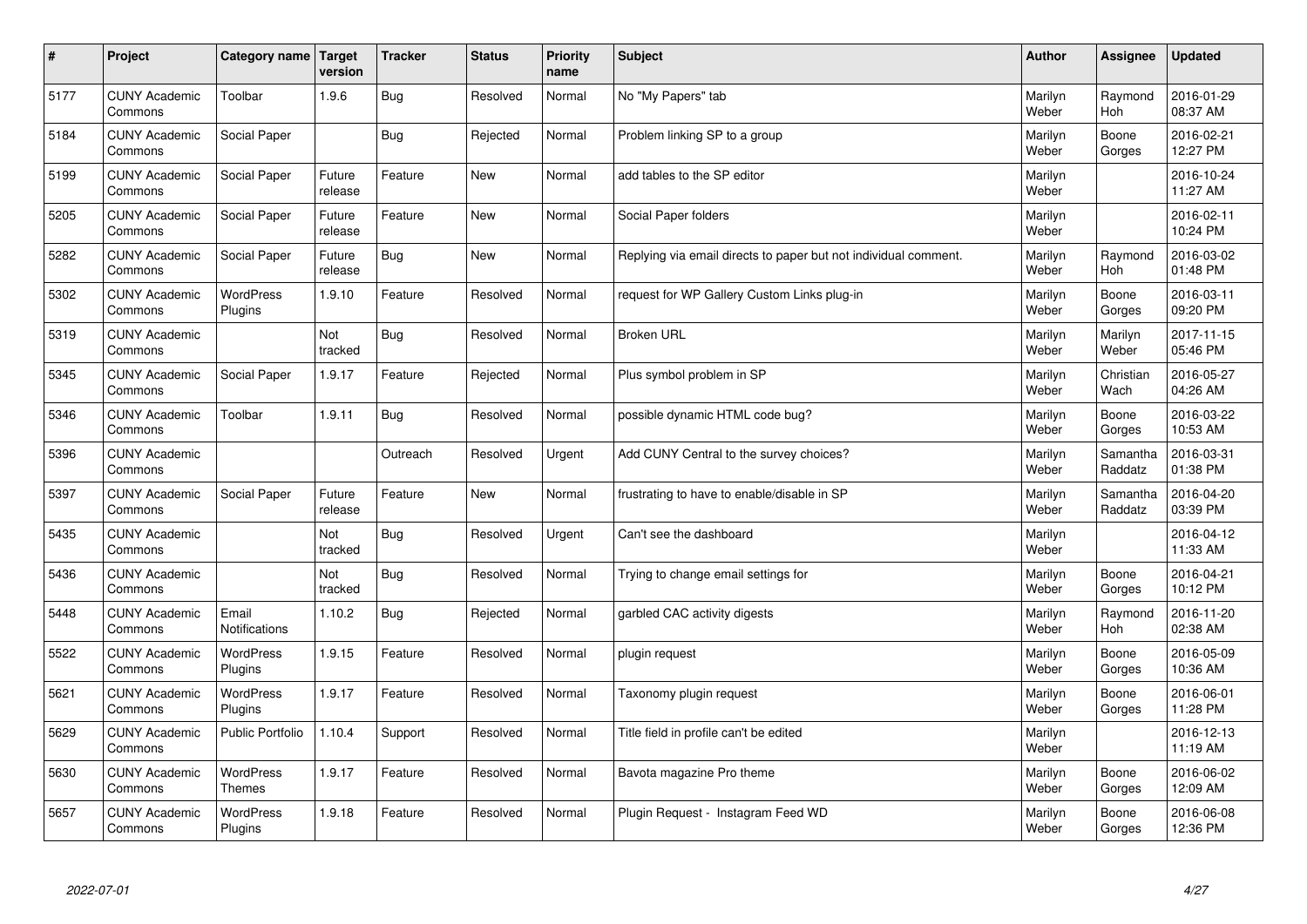| $\#$ | Project                         | Category name   Target       | version           | <b>Tracker</b> | <b>Status</b> | Priority<br>name | <b>Subject</b>                                          | <b>Author</b>    | <b>Assignee</b>  | <b>Updated</b>         |
|------|---------------------------------|------------------------------|-------------------|----------------|---------------|------------------|---------------------------------------------------------|------------------|------------------|------------------------|
| 5667 | <b>CUNY Academic</b><br>Commons | <b>Public Portfolio</b>      | 1.9.18            | Bug            | Resolved      | Normal           | publication section on my public portfolio won't update | Marilyn<br>Weber | Boone<br>Gorges  | 2016-06-12<br>10:19 AM |
| 5684 | <b>CUNY Academic</b><br>Commons | <b>Group Files</b>           | Not<br>tracked    | Bug            | Resolved      | Normal           | Making Group files appear as Blog entries               | Marilyn<br>Weber | Boone<br>Gorges  | 2017-11-20<br>03:28 PM |
| 5713 | <b>CUNY Academic</b><br>Commons | <b>WordPress</b><br>(misc)   | Not<br>tracked    | Bug            | Abandoned     | High             | Site freezing                                           | Marilyn<br>Weber | Boone<br>Gorges  | 2017-11-15<br>10:58 AM |
| 5753 | <b>CUNY Academic</b><br>Commons | <b>WordPress</b><br>(misc)   | Not<br>tracked    | Support        | Resolved      | Normal           | merging blogs and groups                                | Marilyn<br>Weber | Boone<br>Gorges  | 2016-08-29<br>03:09 PM |
| 5772 | <b>CUNY Academic</b><br>Commons | Membership                   | Not<br>tracked    | Support        | Resolved      | Normal           | User email change and forgotten password                | Marilyn<br>Weber | <b>Matt Gold</b> | 2017-11-15<br>06:18 PM |
| 5799 | <b>CUNY Academic</b><br>Commons | <b>Blogs</b><br>(BuddyPress) | Not<br>tracked    | Feature        | Resolved      | Normal           | removing one's own access to sites?                     | Marilyn<br>Weber | Boone<br>Gorges  | 2016-07-26<br>01:55 PM |
| 5834 | <b>CUNY Academic</b><br>Commons |                              |                   | Bug            | Resolved      | Normal           | My access to cdev                                       | Marilyn<br>Weber | Boone<br>Gorges  | 2016-07-25<br>03:12 PM |
| 5844 | <b>CUNY Academic</b><br>Commons |                              | Not<br>tracked    | Support        | Resolved      | Normal           | edit Host Files on Windows 10 problems                  | Marilyn<br>Weber |                  | 2016-07-27<br>09:08 AM |
| 5872 | <b>CUNY Academic</b><br>Commons | Server                       | Not<br>tracked    | Bug            | Resolved      | Immediate        | Whole Commons is down                                   | Marilyn<br>Weber | Boone<br>Gorges  | 2016-08-12<br>12:04 AM |
| 5875 | <b>CUNY Academic</b><br>Commons | <b>WordPress</b><br>Plugins  | Not<br>tracked    | Bug            | Resolved      | Normal           | Events Calendar garbled in IE                           | Marilyn<br>Weber | Marilyn<br>Weber | 2017-11-15<br>05:45 PM |
| 5968 | <b>CUNY Academic</b><br>Commons | Membership                   | Not<br>tracked    | Bug            | Resolved      | Normal           | Deleting account without knowing password               | Marilyn<br>Weber | <b>Matt Gold</b> | 2017-11-15<br>06:19 PM |
| 5969 | <b>CUNY Academic</b><br>Commons | Registration                 | 1.9.27            | Bug            | Resolved      | Normal           | Queens students unable to join                          | Marilyn<br>Weber | Boone<br>Gorges  | 2016-09-04<br>09:41 PM |
| 5985 | <b>CUNY Academic</b><br>Commons | Support                      | Not<br>tracked    | Support        | Resolved      | Normal           | change user's email address (she cannot access old)     | Marilyn<br>Weber | Boone<br>Gorges  | 2016-09-07<br>01:43 PM |
| 5988 | <b>CUNY Academic</b><br>Commons | Support                      |                   | Support        | Rejected      | Normal           | Forbidden error when trying to join                     | Marilyn<br>Weber | Boone<br>Gorges  | 2016-09-08<br>01:42 PM |
| 5991 | <b>CUNY Academic</b><br>Commons | Email<br>Notifications       | Future<br>release | Support        | Resolved      | Normal           | change format of autogenerated blog emails              | Marilyn<br>Weber | Paige<br>Dupont  | 2018-01-12<br>02:55 PM |
| 5992 | <b>CUNY Academic</b><br>Commons | Email<br>Notifications       | Future<br>release | Feature        | <b>New</b>    | Normal           | Changing the From line of autogenerated blog emails     | Marilyn<br>Weber |                  | 2018-09-27<br>05:19 PM |
| 6025 | <b>CUNY Academic</b><br>Commons | Search                       | Not<br>tracked    | Bug            | Resolved      | Normal           | Search function not working                             | Marilyn<br>Weber | Boone<br>Gorges  | 2016-10-12<br>09:41 AM |
| 6039 | <b>CUNY Academic</b><br>Commons | Membership                   | 1.9.28            | Bug            | Resolved      | High             | User cannot change her email                            | Marilyn<br>Weber |                  | 2016-09-19<br>03:03 PM |
| 6091 | <b>CUNY Academic</b><br>Commons | Group<br>Invitations         | Not<br>tracked    | Bug            | Resolved      | Normal           | User cannot re-join a group                             | Marilyn<br>Weber | Boone<br>Gorges  | 2016-09-28<br>01:47 PM |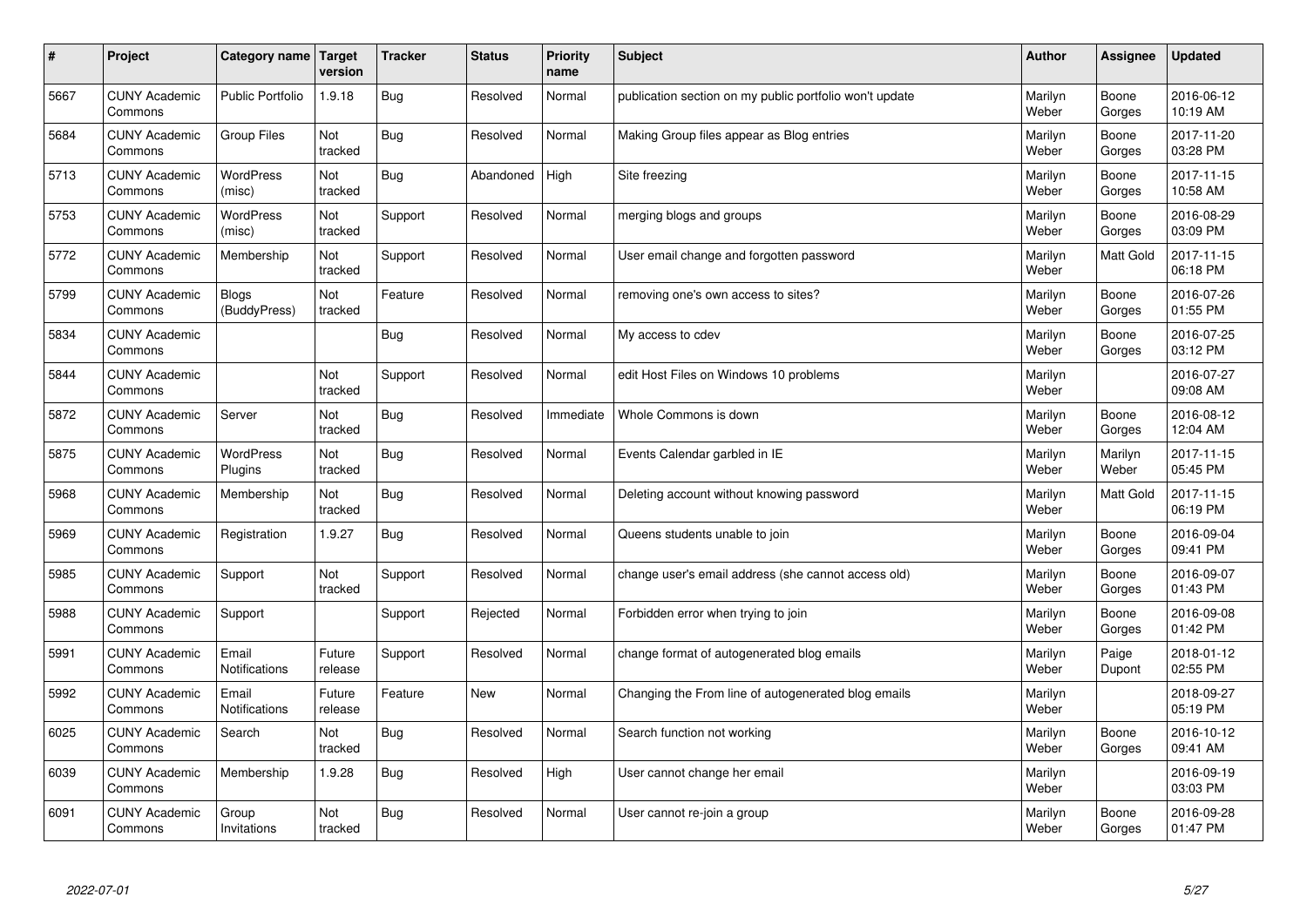| $\sharp$ | Project                         | Category name   Target        | version           | <b>Tracker</b> | <b>Status</b> | <b>Priority</b><br>name | <b>Subject</b>                                    | <b>Author</b>    | Assignee          | <b>Updated</b>         |
|----------|---------------------------------|-------------------------------|-------------------|----------------|---------------|-------------------------|---------------------------------------------------|------------------|-------------------|------------------------|
| 6101     | <b>CUNY Academic</b><br>Commons | <b>Public Portfolio</b>       |                   | Bug            | Resolved      | High                    | Profile update problems                           | Marilyn<br>Weber | Boone<br>Gorges   | 2016-12-01<br>03:50 PM |
| 6106     | <b>CUNY Academic</b><br>Commons | Server                        | Not<br>tracked    | Bug            | Resolved      | Normal                  | 504 error                                         | Marilyn<br>Weber |                   | 2017-11-15<br>01:55 PM |
| 6107     | <b>CUNY Academic</b><br>Commons |                               |                   | Bug            | Resolved      | High                    | site redirect?                                    | Marilyn<br>Weber | Boone<br>Gorges   | 2016-09-29<br>03:45 PM |
| 6118     | <b>CUNY Academic</b><br>Commons | cuny.is                       |                   | Feature        | Resolved      | Normal                  | Cuny. Is request from Javier Otero Peña           | Marilyn<br>Weber | Sarah<br>Morgano  | 2016-10-04<br>07:02 PM |
| 6175     | <b>CUNY Academic</b><br>Commons | Account<br>settings           |                   | Support        | Resolved      | Normal                  | Email address (user cannot access old)            | Marilyn<br>Weber | <b>Matt Gold</b>  | 2016-11-29<br>06:31 PM |
| 6286     | <b>CUNY Academic</b><br>Commons | Groups (misc)                 | Not<br>tracked    | Bug            | Resolved      | Immediate               | Groups pages not displaying at all!               | Marilyn<br>Weber | Boone<br>Gorges   | 2017-11-15<br>10:57 AM |
| 6313     | <b>CUNY Academic</b><br>Commons | Groups (misc)                 |                   | Bug            | Duplicate     | Normal                  | group member no longer in group, can't rejoin.    | Marilyn<br>Weber |                   | 2016-10-14<br>09:27 PM |
| 6338     | <b>CUNY Academic</b><br>Commons |                               |                   | <b>Bug</b>     | Rejected      | Normal                  | Multiple email notifications for each blog post   | Marilyn<br>Weber | Boone<br>Gorges   | 2016-10-18<br>08:45 PM |
| 6410     | <b>CUNY Academic</b><br>Commons |                               |                   | Bug            | Duplicate     | Immediate               | Cannot log in - gives privacy error               | Marilyn<br>Weber | Boone<br>Gorges   | 2016-10-24<br>10:01 AM |
| 6533     | <b>CUNY Academic</b><br>Commons | WordPress<br>Plugins          | Future<br>release | Support        | Duplicate     | Low                     | very old plugins?                                 | Marilyn<br>Weber | <b>Tahir Butt</b> | 2018-10-04<br>12:27 PM |
| 6575     | <b>CUNY Academic</b><br>Commons | Groups (misc)                 |                   | <b>Bug</b>     | Rejected      | Normal                  | No papers link for the group "social paper"       | Marilyn<br>Weber |                   | 2016-11-02<br>10:39 PM |
| 6599     | <b>CUNY Academic</b><br>Commons | ZenDesk                       | 1.10              | <b>Bug</b>     | Duplicate     | Urgent                  | Accept Friend button not working                  | Marilyn<br>Weber | Raymond<br>Hoh    | 2016-11-04<br>06:35 PM |
| 6602     | <b>CUNY Academic</b><br>Commons | ZenDesk                       | 1.10              | Bug            | Resolved      | High                    | Add Friend button not working                     | Marilyn<br>Weber | Raymond<br>Hoh    | 2016-11-04<br>12:14 PM |
| 6626     | <b>CUNY Academic</b><br>Commons | Group Files                   | 1.10.1            | Bug            | Resolved      | Normal                  | Files from non-member showing up in private group | Marilyn<br>Weber | Boone<br>Gorges   | 2016-11-07<br>03:54 PM |
| 6656     | <b>CUNY Academic</b><br>Commons | Support                       | Not<br>tracked    | Support        | Resolved      | Normal                  | Remove user profile                               | Marilyn<br>Weber | Matt Gold         | 2016-11-10<br>02:18 PM |
| 6800     | <b>CUNY Academic</b><br>Commons |                               |                   | Bug            | Rejected      | Immediate               | Is something going on?                            | Marilyn<br>Weber |                   | 2016-11-18<br>04:40 PM |
| 6812     | <b>CUNY Academic</b><br>Commons |                               | Not<br>tracked    | Support        | Resolved      | Normal                  | User cannot change email                          | Marilyn<br>Weber | Matt Gold         | 2016-12-01<br>06:24 PM |
| 6815     | <b>CUNY Academic</b><br>Commons | Password<br>Reset             | Not<br>tracked    | Support        | Resolved      | Normal                  | password reset requested                          | Marilyn<br>Weber | <b>Matt Gold</b>  | 2016-11-22<br>10:30 AM |
| 6818     | <b>CUNY Academic</b><br>Commons | Email<br><b>Notifications</b> | 1.10.3            | Support        | Resolved      | Normal                  | No more email notifications?                      | Marilyn<br>Weber |                   | 2016-11-22<br>02:51 PM |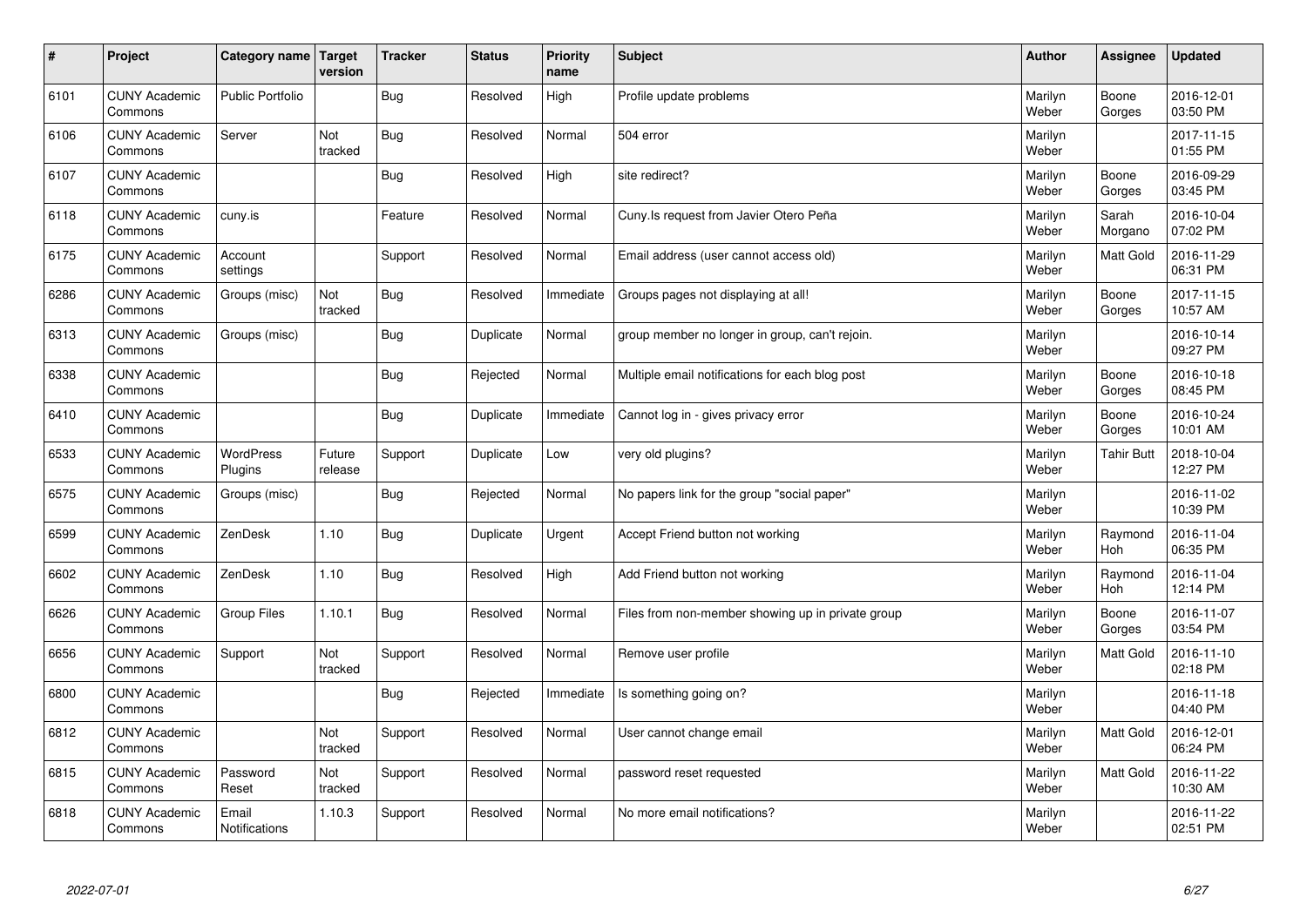| $\vert$ # | Project                         | Category name                 | <b>Target</b><br>version | <b>Tracker</b> | <b>Status</b> | <b>Priority</b><br>name | <b>Subject</b>                                                              | <b>Author</b>    | <b>Assignee</b>  | <b>Updated</b>         |
|-----------|---------------------------------|-------------------------------|--------------------------|----------------|---------------|-------------------------|-----------------------------------------------------------------------------|------------------|------------------|------------------------|
| 6851      | <b>CUNY Academic</b><br>Commons | Redmine                       | Not<br>tracked           | Support        | Resolved      | Normal                  | How do I help users join Redmine?                                           | Marilyn<br>Weber | <b>Matt Gold</b> | 2016-11-28<br>10:16 AM |
| 6857      | <b>CUNY Academic</b><br>Commons | <b>Blogs</b><br>(BuddyPress)  | Not<br>tracked           | Support        | Resolved      | Normal                  | Committee on Religion website                                               | Marilyn<br>Weber | Boone<br>Gorges  | 2017-08-17<br>10:24 AM |
| 6860      | <b>CUNY Academic</b><br>Commons | User<br>Onboarding            | 1.12                     | Bug            | Resolved      | Normal                  | Invitation to join a group is appearing as an invitiation to join the site! | Marilyn<br>Weber | Boone<br>Gorges  | 2017-10-30<br>10:03 AM |
| 6866      | <b>CUNY Academic</b><br>Commons |                               | <b>Not</b><br>tracked    | Support        | Resolved      | Normal                  | User would like to have her account deleted                                 | Marilyn<br>Weber | Matt Gold        | 2017-11-15<br>05:49 PM |
| 6893      | <b>CUNY Academic</b><br>Commons | Group Forums                  |                          | Bug            | Resolved      | Normal                  | Forum for CUNY Academic Commons Team is gone                                | Marilyn<br>Weber | Boone<br>Gorges  | 2016-12-01<br>08:08 AM |
| 6899      | <b>CUNY Academic</b><br>Commons | Account<br>settings           | Not<br>tracked           | Support        | Resolved      | Normal                  | New user has misspelled her own name                                        | Marilyn<br>Weber | Boone<br>Gorges  | 2016-12-01<br>05:10 PM |
| 7100      | <b>CUNY Academic</b><br>Commons | WordPress<br>Plugins          | 1.10.5                   | <b>Bug</b>     | Resolved      | High                    | Cincopa plugin problem                                                      | Marilyn<br>Weber | Boone<br>Gorges  | 2016-12-19<br>10:32 AM |
| 7223      | <b>CUNY Academic</b><br>Commons | Membership                    | Not<br>tracked           | Bug            | Resolved      | Normal                  | User with two profiles would like to merge them                             | Marilyn<br>Weber | Boone<br>Gorges  | 2017-01-10<br>02:07 PM |
| 7226      | <b>CUNY Academic</b><br>Commons | Registration                  | Not<br>tracked           | Bug            | Abandoned     | Normal                  | Community college student cannot register?                                  | Marilyn<br>Weber |                  | 2017-11-15<br>01:55 PM |
| 7310      | <b>CUNY Academic</b><br>Commons |                               | 1.10.7                   | Bug            | Resolved      | Normal                  | Friendship request mystery.                                                 | Marilyn<br>Weber | Boone<br>Gorges  | 2017-01-05<br>03:12 PM |
| 7328      | <b>CUNY Academic</b><br>Commons | WordPress<br>Plugins          | Not<br>tracked           | Bug            | Resolved      | Normal                  | technical issue with the Events Manager plugin                              | Marilyn<br>Weber | Raymond<br>Hoh   | 2017-11-15<br>06:19 PM |
| 7337      | <b>CUNY Academic</b><br>Commons | Membership                    | Not<br>tracked           | Bug            | Resolved      | Normal                  | User with new email                                                         | Marilyn<br>Weber |                  | 2017-01-06<br>11:05 AM |
| 7349      | <b>CUNY Academic</b><br>Commons | Membership                    | Not<br>tracked           | <b>Bug</b>     | Resolved      | Normal                  | LACUNY Institute website                                                    | Marilyn<br>Weber | Boone<br>Gorges  | 2017-01-11<br>04:26 PM |
| 7376      | <b>CUNY Academic</b><br>Commons | Email<br><b>Notifications</b> |                          | Bug            | Rejected      | Normal                  | automatic forwarding of blog posts not working                              | Marilyn<br>Weber | Boone<br>Gorges  | 2017-05-01<br>10:36 PM |
| 7460      | <b>CUNY Academic</b><br>Commons | <b>WordPress</b><br>Themes    | 1.10.8                   | Support        | Resolved      | Normal                  | install Independent Publisher theme?                                        | Marilyn<br>Weber | Boone<br>Gorges  | 2017-01-21<br>09:34 PM |
| 7486      | <b>CUNY Academic</b><br>Commons | Membership                    | Not<br>tracked           | Support        | Resolved      | Normal                  | changed email address                                                       | Marilyn<br>Weber |                  | 2017-01-24<br>10:00 PM |
| 7607      | <b>CUNY Academic</b><br>Commons | WordPress<br>(misc)           | Not<br>tracked           | Feature        | Resolved      | Normal                  | mp4 files                                                                   | Marilyn<br>Weber |                  | 2017-02-15<br>07:37 PM |
| 7608      | <b>CUNY Academic</b><br>Commons | Registration                  | Not<br>tracked           | Feature        | Resolved      | Normal                  | create an account                                                           | Marilyn<br>Weber |                  | 2017-02-15<br>10:45 PM |
| 7613      | <b>CUNY Academic</b><br>Commons | Registration                  | Not<br>tracked           | Support        | Resolved      | Normal                  | non-matriculated students                                                   | Marilyn<br>Weber | Boone<br>Gorges  | 2017-11-15<br>11:03 AM |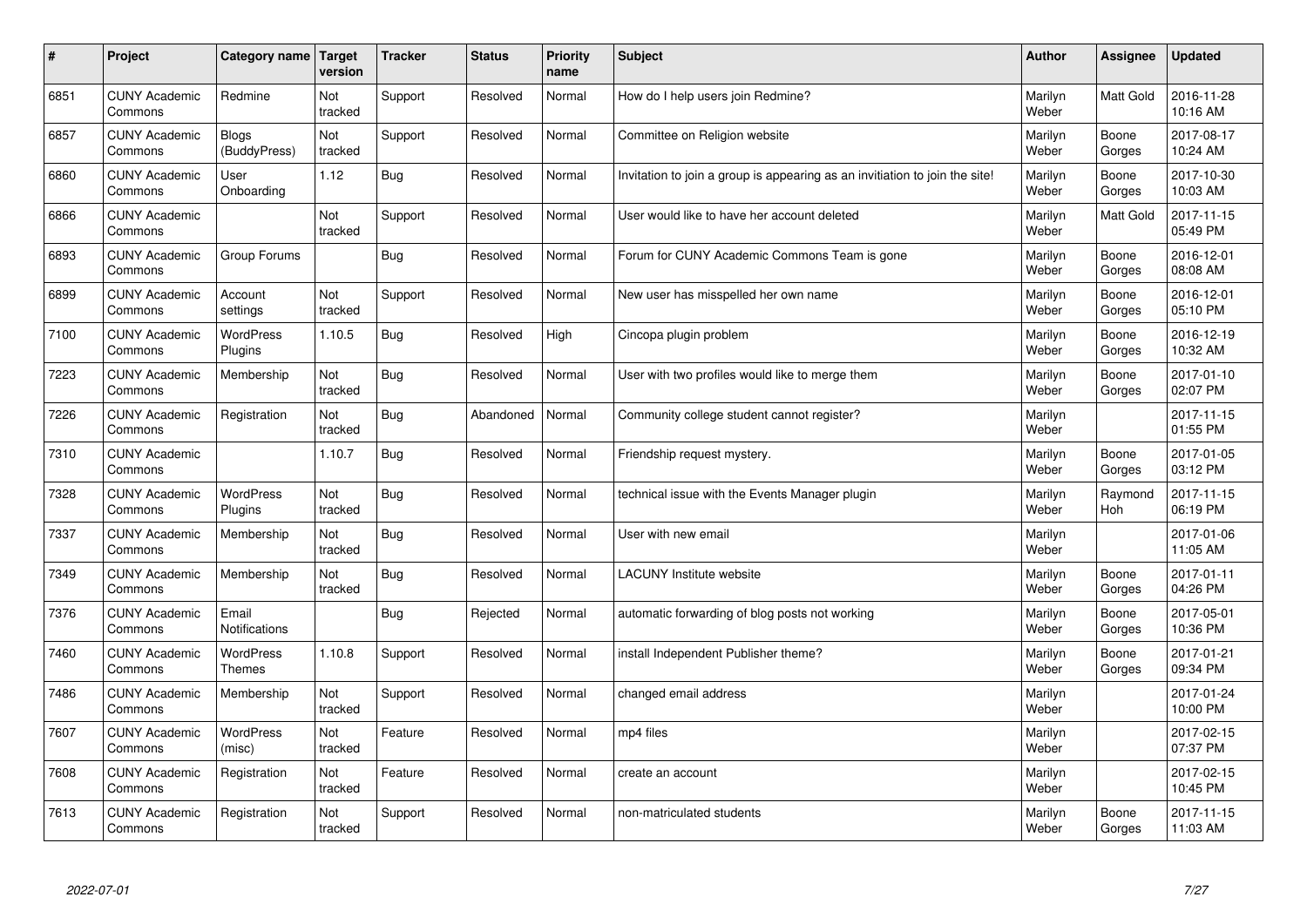| $\sharp$ | Project                         | Category name   Target      | version        | <b>Tracker</b> | <b>Status</b> | <b>Priority</b><br>name | <b>Subject</b>                               | <b>Author</b>    | Assignee              | <b>Updated</b>         |
|----------|---------------------------------|-----------------------------|----------------|----------------|---------------|-------------------------|----------------------------------------------|------------------|-----------------------|------------------------|
| 7619     | <b>CUNY Academic</b><br>Commons | Membership                  | Not<br>tracked | Support        | Resolved      | Normal                  | outside users for a site that isn't a class? | Marilyn<br>Weber | <b>Matt Gold</b>      | 2017-11-15<br>06:18 PM |
| 7668     | <b>CUNY Academic</b><br>Commons | <b>WordPress</b><br>Plugins |                | Support        | Rejected      | Normal                  | Iframes question                             | Marilyn<br>Weber |                       | 2017-04-11<br>09:29 PM |
| 7678     | <b>CUNY Academic</b><br>Commons | Groups (misc)               | Not<br>tracked | Support        | Resolved      | Normal                  | add admin to student group                   | Marilyn<br>Weber | Boone<br>Gorges       | 2017-02-15<br>11:58 AM |
| 7684     | <b>CUNY Academic</b><br>Commons | Reply By Email              | 1.10.12        | Bug            | Resolved      | High                    | trying to post too often error               | Marilyn<br>Weber | Raymond<br><b>Hoh</b> | 2017-02-28<br>12:43 PM |
| 7685     | <b>CUNY Academic</b><br>Commons | Password<br>Reset           | Not<br>tracked | Support        | Resolved      | Normal                  | temporary password                           | Marilyn<br>Weber | Boone<br>Gorges       | 2017-02-15<br>07:36 PM |
| 7700     | <b>CUNY Academic</b><br>Commons |                             | Not<br>tracked | Support        | Abandoned     | Normal                  | slow loading Page on site                    | Marilyn<br>Weber | Boone<br>Gorges       | 2017-11-15<br>11:02 AM |
| 7724     | <b>CUNY Academic</b><br>Commons |                             | Not<br>tracked | Support        | Abandoned     | Normal                  | User name confusion                          | Marilyn<br>Weber | Boone<br>Gorges       | 2017-11-15<br>11:12 AM |
| 7745     | <b>CUNY Academic</b><br>Commons | WordPress<br>Plugins        | 1.10.13        | Support        | Resolved      | Normal                  | Featured Video Plus plugin requested         | Marilyn<br>Weber |                       | 2017-03-03<br>01:51 PM |
| 7767     | <b>CUNY Academic</b><br>Commons |                             | Not<br>tracked | Bug            | Resolved      | Normal                  | Site loading problems                        | Marilyn<br>Weber |                       | 2017-03-21<br>09:57 PM |
| 7770     | <b>CUNY Academic</b><br>Commons | WordPress<br>Plugins        | Not<br>tracked | Bug            | Abandoned     | Normal                  | Timeline.js problem                          | Marilyn<br>Weber |                       | 2017-11-15<br>01:43 PM |
| 7771     | <b>CUNY Academic</b><br>Commons | Membership                  | Not<br>tracked | Support        | Resolved      | Normal                  | User would like to be uncoupled from sites   | Marilyn<br>Weber | Boone<br>Gorges       | 2017-03-09<br>12:38 PM |
| 7775     | <b>CUNY Academic</b><br>Commons | Membership                  | Not<br>tracked | Support        | Resolved      | Normal                  | Email change                                 | Marilyn<br>Weber |                       | 2017-03-08<br>10:09 PM |
| 7785     | <b>CUNY Academic</b><br>Commons |                             | Not<br>tracked | Support        | Resolved      | Normal                  | ftp access or files?                         | Marilyn<br>Weber | Boone<br>Gorges       | 2017-03-13<br>02:34 PM |
| 7803     | <b>CUNY Academic</b><br>Commons |                             |                | <b>Bug</b>     | Resolved      | Normal                  | user email change                            | Marilyn<br>Weber |                       | 2017-03-16<br>11:58 AM |
| 7836     | <b>CUNY Academic</b><br>Commons | Social Paper                | Not<br>tracked | Support        | Resolved      | Normal                  | missing Social Paper                         | Marilyn<br>Weber |                       | 2017-11-15<br>01:31 PM |
| 7922     | <b>CUNY Academic</b><br>Commons | Membership                  | Not<br>tracked | Support        | Resolved      | Normal                  | add me as an admin to the MALs alumni site?  | Marilyn<br>Weber |                       | 2017-04-06<br>05:19 PM |
| 7972     | <b>CUNY Academic</b><br>Commons |                             | Not<br>tracked | Support        | Resolved      | Normal                  | expand the memory limit for videos?          | Marilyn<br>Weber |                       | 2017-04-20<br>10:07 AM |
| 7994     | <b>CUNY Academic</b><br>Commons | <b>WordPress</b><br>(misc)  | 1.10.17        | Bug            | Resolved      | Urgent                  | Comments not appearing                       | Marilyn<br>Weber |                       | 2017-04-20<br>11:16 AM |
| 7995     | <b>CUNY Academic</b><br>Commons | Domain<br>Mapping           | Not<br>tracked | Bug            | Resolved      | Urgent                  | http://on.socialpaper.gc.cuny.edu down?      | Marilyn<br>Weber |                       | 2017-04-21<br>11:07 AM |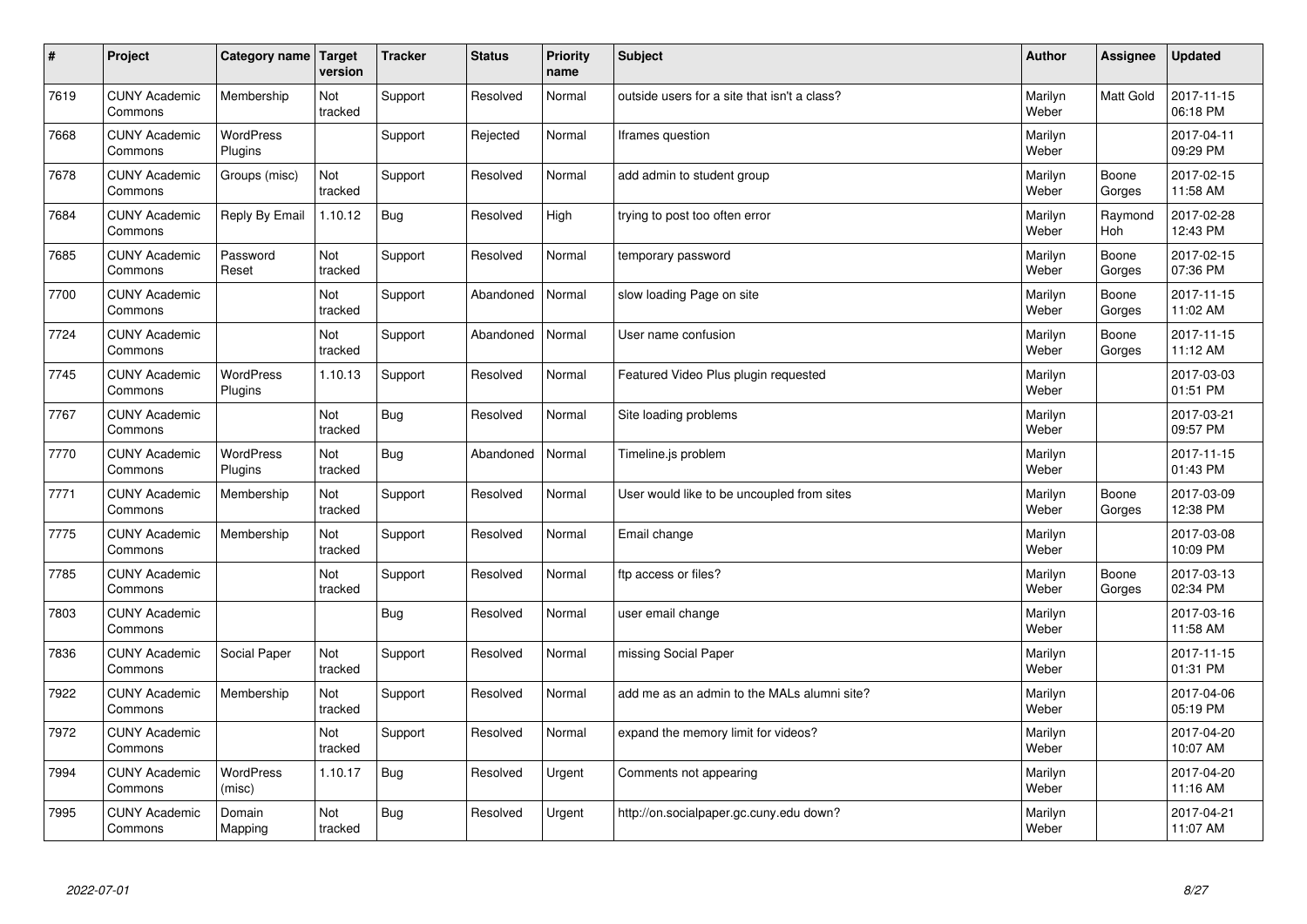| #    | Project                         | Category name   Target      | version        | <b>Tracker</b>     | <b>Status</b> | Priority<br>name | <b>Subject</b>                                                                          | <b>Author</b>    | <b>Assignee</b> | <b>Updated</b>         |
|------|---------------------------------|-----------------------------|----------------|--------------------|---------------|------------------|-----------------------------------------------------------------------------------------|------------------|-----------------|------------------------|
| 8071 | <b>CUNY Academic</b><br>Commons | <b>WordPress</b><br>Plugins | Not<br>tracked | Support            | Rejected      | Normal           | Anthologize                                                                             | Marilyn<br>Weber |                 | 2017-05-10<br>10:15 AM |
| 8098 | <b>CUNY Academic</b><br>Commons | <b>Public Portfolio</b>     | Not<br>tracked | Bug                | Abandoned     | Normal           | Widget in profile not working                                                           | Marilyn<br>Weber |                 | 2017-11-15<br>01:28 PM |
| 8120 | <b>CUNY Academic</b><br>Commons | Membership                  | Not<br>tracked | Support            | Resolved      | Normal           | add me as an admin to https://nyslavery.commons.gc.cuny.edu                             | Marilyn<br>Weber |                 | 2017-05-10<br>02:19 PM |
| 8125 | <b>CUNY Academic</b><br>Commons | WordPress<br><b>Themes</b>  | 1.10.19        | <b>Bug</b>         | Resolved      | High             | careerplan admin page failing to load with "currently unable to handle<br>this request" | Marilyn<br>Weber |                 | 2017-07-13<br>12:54 PM |
| 8131 | <b>CUNY Academic</b><br>Commons | WordPress<br>Plugins        | 1.11           | Bug                | Resolved      | Normal           | Newsletters plug-in                                                                     | Marilyn<br>Weber | Boone<br>Gorges | 2017-05-11<br>09:42 PM |
| 8195 | <b>CUNY Academic</b><br>Commons |                             |                | Support            | Rejected      | Normal           | possible to make the Profile pic semi-hidden?                                           | Marilyn<br>Weber |                 | 2017-05-24<br>11:00 PM |
| 8200 | <b>CUNY Academic</b><br>Commons | Groups (misc)               | Not<br>tracked | Bug                | Resolved      | Normal           | Announcements has disappeared                                                           | Marilyn<br>Weber | Boone<br>Gorges | 2017-05-26<br>04:04 PM |
| 8222 | <b>CUNY Academic</b><br>Commons | Membership                  | Not<br>tracked | Support            | Resolved      | Normal           | Admin for iletc.commons.gc.cuny.edu                                                     | Marilyn<br>Weber | Boone<br>Gorges | 2017-06-08<br>10:06 AM |
| 8259 | <b>CUNY Academic</b><br>Commons |                             | Not<br>tracked | <b>Bug</b>         | Resolved      | Normal           | missing dashboard                                                                       | Marilyn<br>Weber |                 | 2017-11-15<br>01:28 PM |
| 8289 | <b>CUNY Academic</b><br>Commons |                             | Not<br>tracked | Support            | Resolved      | Normal           | removing my access to sites                                                             | Marilyn<br>Weber | Luke<br>Waltzer | 2017-06-19<br>12:40 PM |
| 8308 | <b>CUNY Academic</b><br>Commons | <b>WordPress</b><br>Plugins | Not<br>tracked | Support            | Resolved      | Normal           | WP Migration plugin                                                                     | Marilyn<br>Weber |                 | 2017-11-15<br>01:27 PM |
| 8379 | <b>CUNY Academic</b><br>Commons |                             | Not<br>tracked | Support            | Resolved      | Normal           | request for site build help                                                             | Marilyn<br>Weber |                 | 2017-07-01<br>10:48 AM |
| 8401 | <b>CUNY Academic</b><br>Commons | Membership                  | Not<br>tracked | Support            | Resolved      | Normal           | add me as an admin                                                                      | Marilyn<br>Weber | Boone<br>Gorges | 2017-07-11<br>11:40 AM |
| 8429 | <b>CUNY Academic</b><br>Commons | Membership                  | Not<br>tracked | Support            | Resolved      | Normal           | Please make me an admin of https://arc.commons.gc.cuny.edu                              | Marilyn<br>Weber | Boone<br>Gorges | 2017-07-24<br>03:33 PM |
| 8446 | <b>CUNY Academic</b><br>Commons | <b>WordPress</b><br>Plugins | 1.11.14        | Support            | Resolved      | Normal           | request for multiple accordion menu plugins                                             | Marilyn<br>Weber |                 | 2018-05-07<br>09:57 PM |
| 8459 | <b>CUNY Academic</b><br>Commons |                             | Not<br>tracked | Documentatio<br>n. | Resolved      | Normal           | comprehensive list of plugins?                                                          | Marilyn<br>Weber |                 | 2017-10-11<br>11:24 AM |
| 8464 | <b>CUNY Academic</b><br>Commons |                             | Not<br>tracked | Support            | Resolved      | Normal           | WP UI                                                                                   | Marilyn<br>Weber |                 | 2017-10-11<br>11:23 AM |
| 8471 | <b>CUNY Academic</b><br>Commons |                             | Not<br>tracked | Support            | Resolved      | Normal           | admin at https://commons.gc.cuny.edu/                                                   | Marilyn<br>Weber |                 | 2017-09-06<br>01:50 PM |
| 8481 | <b>CUNY Academic</b><br>Commons | Membership                  | Not<br>tracked | Support            | Resolved      | Normal           | admin of http://swipanalytic.org/organizers/                                            | Marilyn<br>Weber |                 | 2019-02-19<br>01:58 PM |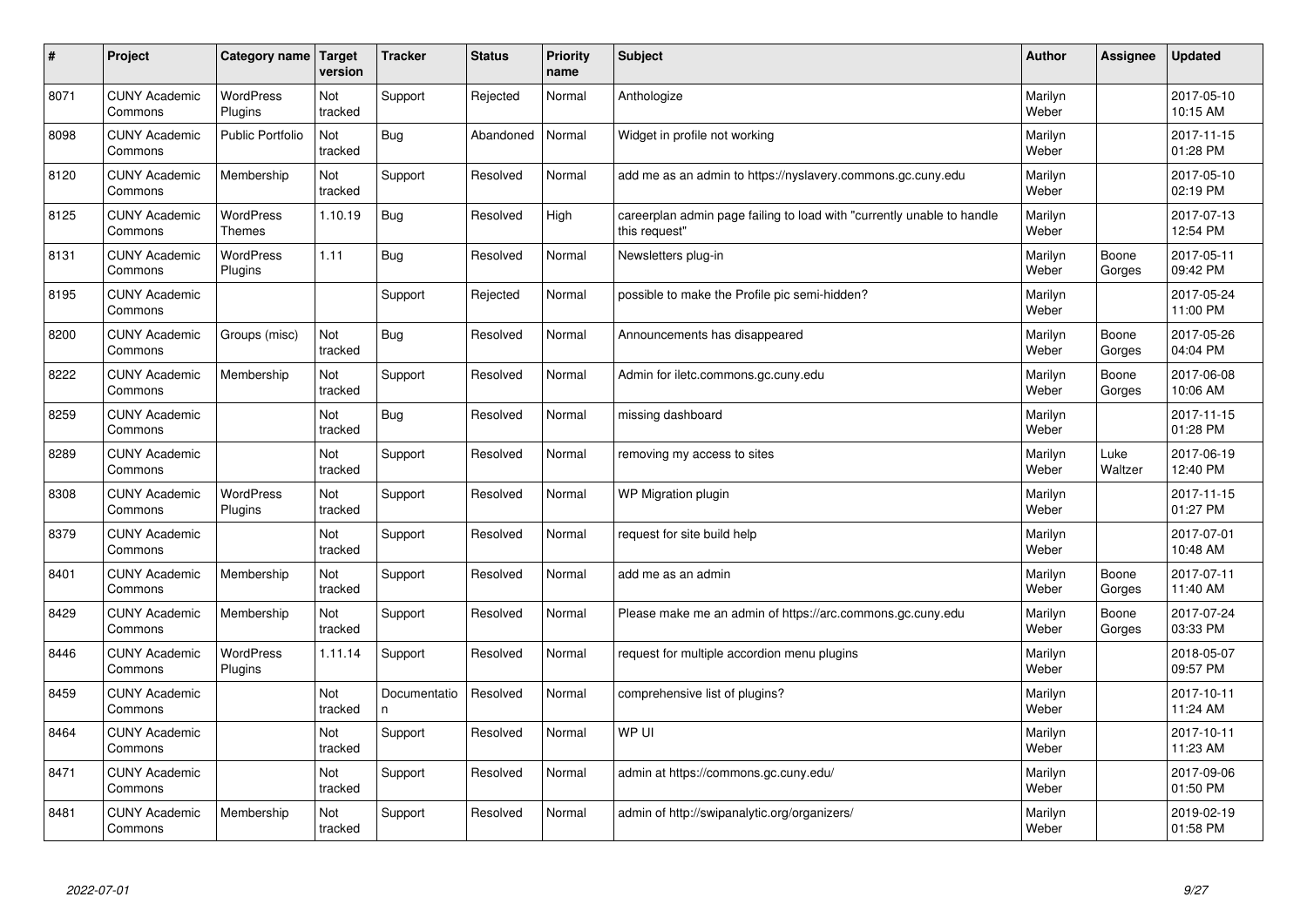| $\vert$ # | Project                         | Category name               | Target<br>version | <b>Tracker</b> | <b>Status</b> | <b>Priority</b><br>name | <b>Subject</b>                                           | <b>Author</b>    | Assignee              | <b>Updated</b>         |
|-----------|---------------------------------|-----------------------------|-------------------|----------------|---------------|-------------------------|----------------------------------------------------------|------------------|-----------------------|------------------------|
| 8529      | <b>CUNY Academic</b><br>Commons |                             | Not<br>tracked    | Support        | Resolved      | Normal                  | Iframe regiest?                                          | Marilyn<br>Weber |                       | 2017-08-16<br>04:40 PM |
| 8531      | <b>CUNY Academic</b><br>Commons | Membership                  | Not<br>tracked    | Support        | Resolved      | Normal                  | admin of https://admissions.commons.gc.cuny.edu          | Marilyn<br>Weber |                       | 2017-08-15<br>04:20 PM |
| 8552      | <b>CUNY Academic</b><br>Commons | <b>WordPress</b><br>Plugins | 1.11.10           | Bug            | Resolved      | Normal                  | Events Calendar problem                                  | Marilyn<br>Weber |                       | 2017-08-18<br>04:36 PM |
| 8553      | <b>CUNY Academic</b><br>Commons |                             | Not<br>tracked    | Support        | Resolved      | Normal                  | storage limits?                                          | Marilyn<br>Weber |                       | 2017-08-18<br>04:36 PM |
| 8566      | <b>CUNY Academic</b><br>Commons | Membership                  | Not<br>tracked    | Support        | Resolved      | Normal                  | user email change                                        | Marilyn<br>Weber |                       | 2017-11-15<br>01:27 PM |
| 8576      | <b>CUNY Academic</b><br>Commons | WordPress<br>Plugins        | 1.11.11           | Support        | Resolved      | Normal                  | Digital Measures plugin request                          | Marilyn<br>Weber |                       | 2017-09-01<br>03:44 PM |
| 8577      | <b>CUNY Academic</b><br>Commons | Membership                  | Not<br>tracked    | Support        | Resolved      | Normal                  | another user email change                                | Marilyn<br>Weber |                       | 2017-08-25<br>10:23 AM |
| 8607      | <b>CUNY Academic</b><br>Commons |                             | Not<br>tracked    | Support        | <b>New</b>    | Normal                  | Paypal?                                                  | Marilyn<br>Weber | <b>Matt Gold</b>      | 2018-05-15<br>01:37 PM |
| 8620      | <b>CUNY Academic</b><br>Commons | ZenDesk                     | 1.11.11           | Bug            | Resolved      | High                    | 'Send us a message" not working                          | Marilyn<br>Weber | Raymond<br><b>Hoh</b> | 2017-08-29<br>04:13 PM |
| 8630      | <b>CUNY Academic</b><br>Commons | Membership                  | Not<br>tracked    | Support        | Resolved      | Normal                  | Change in email/campus                                   | Marilyn<br>Weber |                       | 2017-08-30<br>03:48 PM |
| 8638      | <b>CUNY Academic</b><br>Commons | Group Blogs                 | 1.11.11           | <b>Bug</b>     | Resolved      | Normal                  | members not syncing from group to site                   | Marilyn<br>Weber |                       | 2017-09-01<br>03:50 PM |
| 8661      | <b>CUNY Academic</b><br>Commons | Group Blogs                 | Not<br>tracked    | Bug            | Resolved      | Normal                  | new group, old site, can't link?                         | Marilyn<br>Weber |                       | 2017-11-15<br>01:26 PM |
| 8693      | <b>CUNY Academic</b><br>Commons | WordPress<br>Plugins        |                   | Support        | Resolved      | Normal                  | Existing blog wants to replace Mailpoet with Newsletters | Marilyn<br>Weber |                       | 2017-09-12<br>02:24 PM |
| 8721      | <b>CUNY Academic</b><br>Commons | <b>WordPress</b><br>Plugins | 1.11.13           | Bug            | Resolved      | Normal                  | more problems with Events calendar                       | Marilyn<br>Weber |                       | 2017-09-21<br>10:35 AM |
| 8726      | <b>CUNY Academic</b><br>Commons |                             |                   | Support        | Resolved      | Normal                  | Redirect problem                                         | Marilyn<br>Weber |                       | 2017-09-21<br>12:14 PM |
| 8729      | <b>CUNY Academic</b><br>Commons |                             | Not<br>tracked    | Support        | Resolved      | Normal                  | email change                                             | Marilyn<br>Weber |                       | 2017-09-25<br>02:14 PM |
| 8768      | <b>CUNY Academic</b><br>Commons |                             | Not<br>tracked    | Support        | Resolved      | Normal                  | unsafe redirect?                                         | Marilyn<br>Weber |                       | 2017-10-06<br>12:14 PM |
| 8848      | <b>CUNY Academic</b><br>Commons |                             | Not<br>tracked    | Support        | Resolved      | Normal                  | email change request                                     | Marilyn<br>Weber |                       | 2017-10-24<br>11:19 AM |
| 8855      | <b>CUNY Academic</b><br>Commons |                             | Not<br>tracked    | Support        | Resolved      | Normal                  | another email change request                             | Marilyn<br>Weber |                       | 2017-10-25<br>10:55 AM |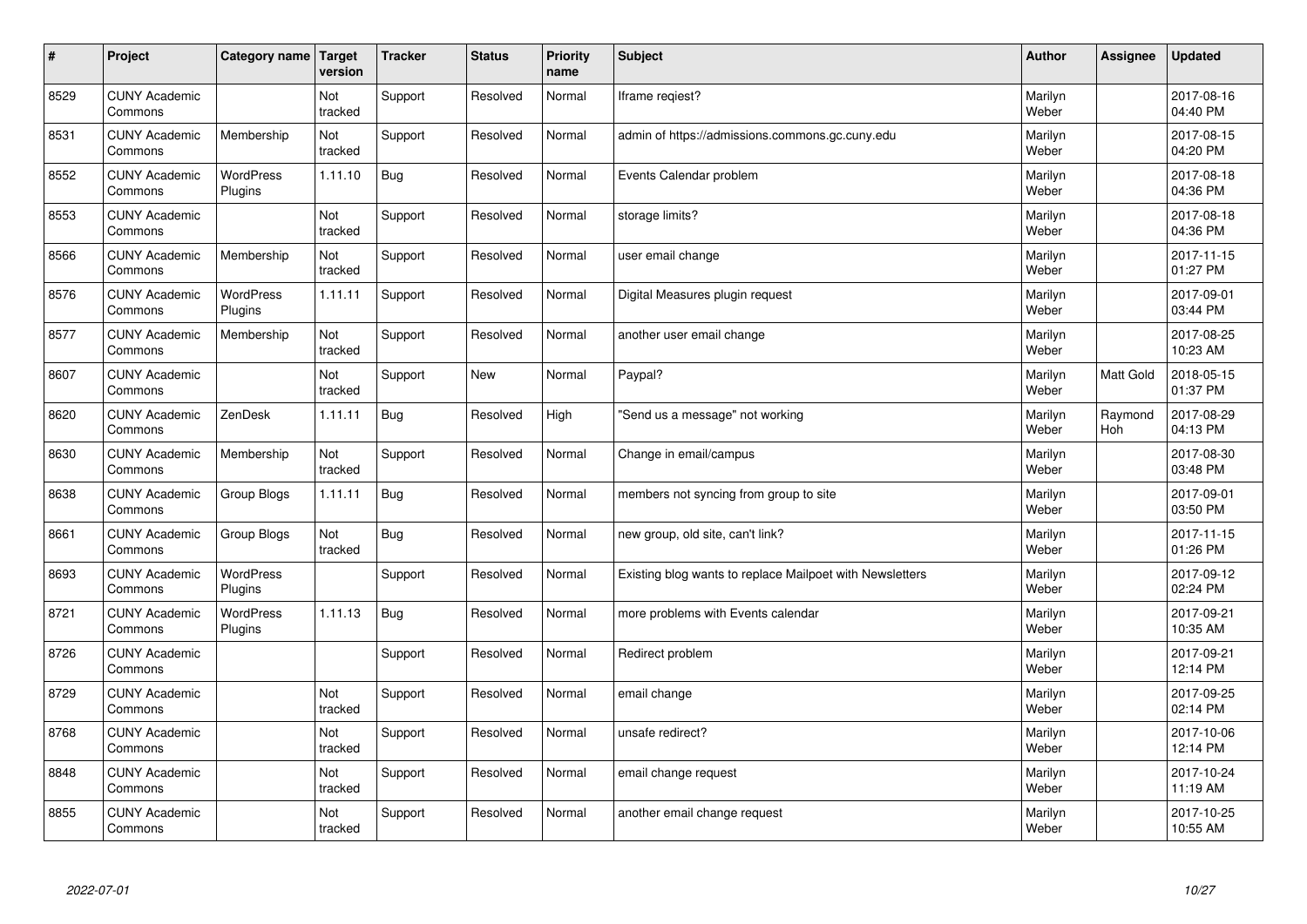| $\sharp$ | Project                         | Category name   Target             | version        | <b>Tracker</b> | <b>Status</b> | <b>Priority</b><br>name | <b>Subject</b>                                                              | <b>Author</b>    | Assignee         | <b>Updated</b>         |
|----------|---------------------------------|------------------------------------|----------------|----------------|---------------|-------------------------|-----------------------------------------------------------------------------|------------------|------------------|------------------------|
| 8873     | <b>CUNY Academic</b><br>Commons |                                    | Not<br>tracked | Support        | Resolved      | Normal                  | maximum file upload size?                                                   | Marilyn<br>Weber |                  | 2017-10-30<br>11:23 AM |
| 8878     | <b>CUNY Academic</b><br>Commons | cuny.is                            | Not<br>tracked | Bug            | Resolved      | Urgent                  | cuny.is site link won't work                                                | Marilyn<br>Weber | Boone<br>Gorges  | 2017-11-01<br>03:06 PM |
| 8882     | <b>CUNY Academic</b><br>Commons |                                    | Not<br>tracked | Support        | Resolved      | Normal                  | question about search engines                                               | Marilyn<br>Weber |                  | 2017-11-01<br>03:26 PM |
| 8893     | <b>CUNY Academic</b><br>Commons | Social Paper                       | 1.12.1         | Support        | Resolved      | Normal                  | Social paper won't connect to group?                                        | Marilyn<br>Weber |                  | 2017-12-11<br>01:16 PM |
| 8906     | <b>CUNY Academic</b><br>Commons | Redmine                            | Not<br>tracked | Support        | Resolved      | Normal                  | Redmine access?                                                             | Marilyn<br>Weber | <b>Matt Gold</b> | 2017-11-13<br>06:02 PM |
| 8908     | <b>CUNY Academic</b><br>Commons | <b>WordPress</b><br><b>Plugins</b> | 1.12.2         | Support        | Resolved      | Normal                  | Plugin request from Steve Brier                                             | Marilyn<br>Weber |                  | 2017-11-27<br>11:39 AM |
| 8917     | <b>CUNY Academic</b><br>Commons | <b>Group Files</b>                 | 1.12.3         | Bug            | Resolved      | High                    | Files not downloading from Groups properly                                  | Marilyn<br>Weber | Boone<br>Gorges  | 2017-11-29<br>10:04 PM |
| 8924     | <b>CUNY Academic</b><br>Commons | WordPress<br>Plugins               | 1.12.4         | <b>Bug</b>     | Resolved      | Normal                  | auto-remove feature on http://pcp.gc.cuny.edu                               | Marilyn<br>Weber | <b>Matt Gold</b> | 2017-12-04<br>10:18 AM |
| 8934     | <b>CUNY Academic</b><br>Commons | Reply By Email                     | 1.12.4         | Support        | Resolved      | High                    | RBE "could not post" email should have info about attempted From<br>address | Marilyn<br>Weber | Raymond<br>Hoh   | 2017-12-12<br>11:25 AM |
| 8937     | <b>CUNY Academic</b><br>Commons |                                    | Not<br>tracked | <b>Bug</b>     | Resolved      | Normal                  | videos gone                                                                 | Marilyn<br>Weber |                  | 2017-12-01<br>11:27 AM |
| 8941     | <b>CUNY Academic</b><br>Commons | <b>WordPress</b><br><b>Themes</b>  | 1.13.1         | Support        | Resolved      | Normal                  | Theme request: ColorNews                                                    | Marilyn<br>Weber |                  | 2018-05-08<br>10:42 AM |
| 8978     | <b>CUNY Academic</b><br>Commons | Groups (misc)                      | Not<br>tracked | Support        | Resolved      | Normal                  | removing old groups                                                         | Marilyn<br>Weber |                  | 2018-12-10<br>03:52 PM |
| 9004     | <b>CUNY Academic</b><br>Commons | Membership                         | Not<br>tracked | Support        | Resolved      | Normal                  | email change request                                                        | Marilyn<br>Weber |                  | 2017-12-14<br>12:27 PM |
| 9026     | <b>CUNY Academic</b><br>Commons | WordPress<br>Plugins               | 1.12.6         | Support        | Resolved      | Normal                  | plugin request from Carlos Guevara                                          | Marilyn<br>Weber |                  | 2018-01-03<br>09:33 AM |
| 9033     | <b>CUNY Academic</b><br>Commons |                                    |                | Support        | Rejected      | Normal                  | Site search terms                                                           | Marilyn<br>Weber |                  | 2017-12-22<br>01:10 PM |
| 9062     | <b>CUNY Academic</b><br>Commons |                                    | Not<br>tracked | Bug            | Resolved      | Normal                  | re-add me as admin of https://commons.gc.cuny.edu/                          | Marilyn<br>Weber |                  | 2018-01-08<br>12:03 PM |
| 9078     | <b>CUNY Academic</b><br>Commons | WordPress<br>Plugins               | 1.12.7         | Support        | Resolved      | Normal                  | arcgis web maps?                                                            | Marilyn<br>Weber | Raymond<br>Hoh   | 2018-01-23<br>11:11 AM |
| 9087     | <b>CUNY Academic</b><br>Commons | <b>WordPress</b><br>Plugins        | 1.12.7         | Support        | Resolved      | Normal                  | request for WP Social Sharing                                               | Marilyn<br>Weber |                  | 2018-01-23<br>11:17 AM |
| 9130     | <b>CUNY Academic</b><br>Commons | Homepage<br>Slides                 | Not<br>tracked | Bug            | Resolved      | Normal                  | too many redirects                                                          | Marilyn<br>Weber |                  | 2018-01-29<br>10:27 AM |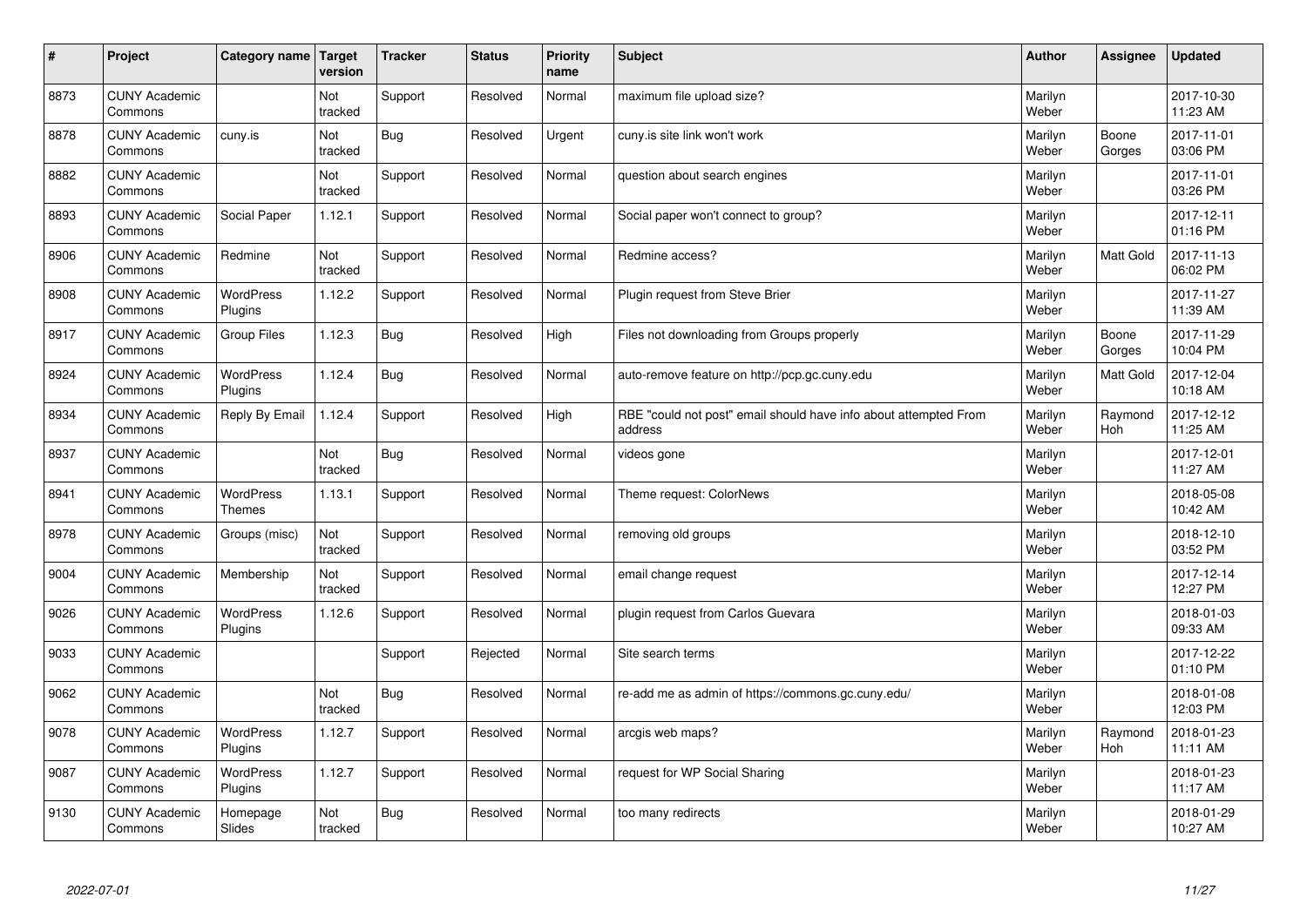| $\sharp$ | Project                         | Category name   Target      | version           | <b>Tracker</b> | <b>Status</b>        | <b>Priority</b><br>name | <b>Subject</b>                                       | <b>Author</b>    | Assignee              | <b>Updated</b>         |
|----------|---------------------------------|-----------------------------|-------------------|----------------|----------------------|-------------------------|------------------------------------------------------|------------------|-----------------------|------------------------|
| 9131     | <b>CUNY Academic</b><br>Commons |                             |                   | Support        | Resolved             | Normal                  | webrecorder.jo via Firefox                           | Marilyn<br>Weber |                       | 2018-01-29<br>11:11 AM |
| 9133     | <b>CUNY Academic</b><br>Commons |                             |                   | Support        | Duplicate            | Normal                  | webrecorder.io                                       | Marilyn<br>Weber |                       | 2018-01-29<br>10:34 AM |
| 9134     | <b>CUNY Academic</b><br>Commons | Membership                  | Not<br>tracked    | Support        | Abandoned            | Normal                  | former user                                          | Marilyn<br>Weber | Matt Gold             | 2019-09-18<br>10:26 AM |
| 9154     | <b>CUNY Academic</b><br>Commons | Events                      | 1.12.8            | Bug            | Resolved             | Normal                  | problem with group calendar                          | Marilyn<br>Weber | Raymond<br>Hoh        | 2018-02-13<br>10:49 AM |
| 9162     | <b>CUNY Academic</b><br>Commons | Registration                | Not<br>tracked    | Support        | Resolved             | Normal                  | email change due to user error                       | Marilyn<br>Weber | <b>Matt Gold</b>      | 2018-02-13<br>11:11 AM |
| 9163     | <b>CUNY Academic</b><br>Commons | Layout                      | 1.12.8            | Support        | Resolved             | Normal                  | Mobile responsiveness issues                         | Marilyn<br>Weber | Raymond<br>Hoh        | 2018-02-13<br>10:49 AM |
| 9192     | <b>CUNY Academic</b><br>Commons | <b>WordPress</b><br>Plugins | 1.12.8            | Bug            | Resolved             | Normal                  | problems with the Leaflet plug -in                   | Marilyn<br>Weber | Boone<br>Gorges       | 2018-02-13<br>11:07 AM |
| 9207     | <b>CUNY Academic</b><br>Commons |                             | Future<br>release | Support        | Reporter<br>Feedback | Normal                  | display dashboards made in Tableau?                  | Marilyn<br>Weber | Boone<br>Gorges       | 2018-04-10<br>10:42 AM |
| 9223     | <b>CUNY Academic</b><br>Commons |                             | Not<br>tracked    | Support        | Resolved             | Normal                  | moving wordpress sites                               | Marilyn<br>Weber |                       | 2018-02-18<br>08:44 PM |
| 9224     | <b>CUNY Academic</b><br>Commons | <b>Group Files</b>          | 1.13              | Feature        | Resolved             | Normal                  | attachments to forum posts clutter up Files area     | Marilyn<br>Weber | Boone<br>Gorges       | 2018-03-22<br>03:34 PM |
| 9275     | <b>CUNY Academic</b><br>Commons |                             |                   | Support        | Rejected             | Normal                  | soft chalk page?                                     | Marilyn<br>Weber | Boone<br>Gorges       | 2018-04-09<br>10:37 AM |
| 9276     | <b>CUNY Academic</b><br>Commons |                             |                   | <b>Bug</b>     | Resolved             | High                    | problem adding a member to a group - wrong username? | Marilyn<br>Weber |                       | 2018-02-25<br>12:47 PM |
| 9282     | <b>CUNY Academic</b><br>Commons | Group Forums                | 1.12.9            | Bug            | Resolved             | Normal                  | 'Forum ID is missing" error?                         | Marilyn<br>Weber |                       | 2018-02-27<br>10:32 AM |
| 9330     | <b>CUNY Academic</b><br>Commons | WordPress<br>Plugins        | 1.12.10           | Bug            | Resolved             | Normal                  | part 2 of problems with the Leaflet plug -in         | Marilyn<br>Weber |                       | 2018-03-04<br>05:58 PM |
| 9335     | <b>CUNY Academic</b><br>Commons | WordPress<br><b>Themes</b>  | 1.12.10           | <b>Bug</b>     | Resolved             | Normal                  | clone http://digitalscholarship.ccny.cuny.edu site?  | Marilyn<br>Weber | Boone<br>Gorges       | 2018-03-14<br>12:43 PM |
| 9340     | <b>CUNY Academic</b><br>Commons | <b>WordPress</b><br>Plugins | 1.12.10           | Bug            | Resolved             | Normal                  | change the web preview?                              | Marilyn<br>Weber | Raymond<br><b>Hoh</b> | 2018-03-13<br>11:50 AM |
| 9355     | <b>CUNY Academic</b><br>Commons |                             | Not<br>tracked    | Support        | Resolved             | Normal                  | 14gb of video?                                       | Marilyn<br>Weber |                       | 2018-03-13<br>11:56 AM |
| 9470     | <b>CUNY Academic</b><br>Commons |                             |                   | <b>Bug</b>     | Resolved             | Normal                  | Users not appearing via "Add New"                    | Marilyn<br>Weber |                       | 2018-03-22<br>07:44 PM |
| 9477     | <b>CUNY Academic</b><br>Commons | Account<br>settings         |                   | Support        | Resolved             | Normal                  | email change request                                 | Marilyn<br>Weber | <b>Matt Gold</b>      | 2018-03-24<br>08:53 AM |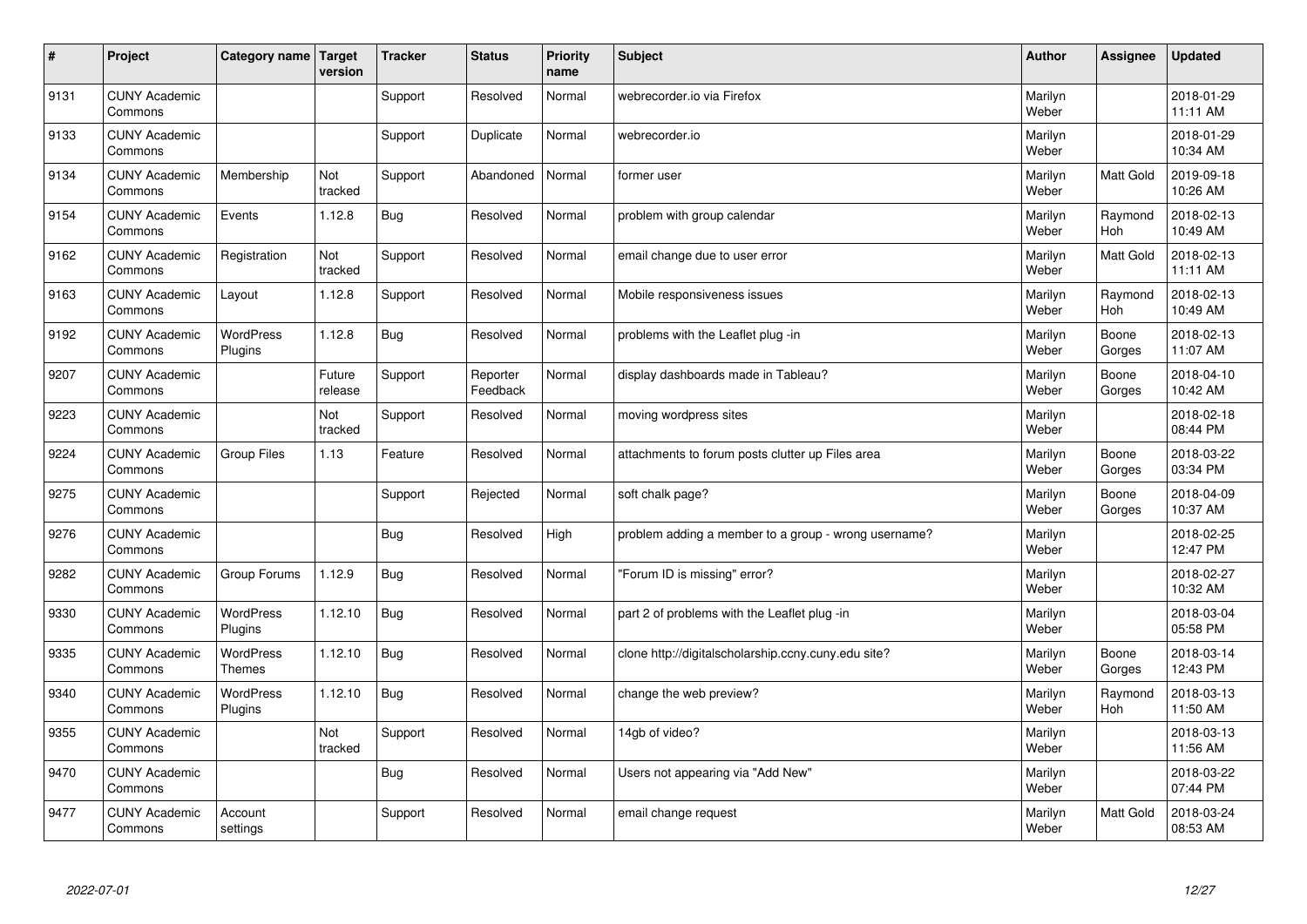| #    | Project                         | Category name   Target      | version        | <b>Tracker</b> | <b>Status</b> | Priority<br>name | <b>Subject</b>                                    | <b>Author</b>    | <b>Assignee</b>       | <b>Updated</b>         |
|------|---------------------------------|-----------------------------|----------------|----------------|---------------|------------------|---------------------------------------------------|------------------|-----------------------|------------------------|
| 9499 | <b>CUNY Academic</b><br>Commons | <b>WordPress</b><br>(misc)  | Not<br>tracked | Support        | Resolved      | Normal           | tiny question - preventing dates on posts?        | Marilyn<br>Weber | Raymond<br><b>Hoh</b> | 2018-04-04<br>03:55 PM |
| 9500 | <b>CUNY Academic</b><br>Commons | <b>WordPress</b><br>Plugins | 1.12.12        | Support        | Resolved      | Normal           | PowerPoint in the media library?                  | Marilyn<br>Weber | Raymond<br>Hoh        | 2018-04-12<br>02:28 PM |
| 9518 | <b>CUNY Academic</b><br>Commons |                             | Not<br>tracked | Support        | Rejected      | Normal           | problems with site on Internet Explorer           | Marilyn<br>Weber | Raymond<br><b>Hoh</b> | 2019-03-11<br>11:18 PM |
| 9535 | <b>CUNY Academic</b><br>Commons |                             | Not<br>tracked | Support        | Resolved      | Normal           | admin for https://video.commons.gc.cuny.edu/?     | Marilyn<br>Weber | Matt Gold             | 2018-04-13<br>05:06 PM |
| 9541 | <b>CUNY Academic</b><br>Commons | <b>WordPress</b><br>(misc)  | Not<br>tracked | Support        | Resolved      | Normal           | repeating header banner                           | Marilyn<br>Weber | Raymond<br><b>Hoh</b> | 2018-04-06<br>12:33 PM |
| 9587 | <b>CUNY Academic</b><br>Commons |                             |                | Support        | Rejected      | Normal           | possible request for the "PDF Poster" plugin      | Marilyn<br>Weber |                       | 2018-04-24<br>10:52 AM |
| 9604 | <b>CUNY Academic</b><br>Commons |                             | Not<br>tracked | Support        | Resolved      | Normal           | I (Marilyn) can only log into cdev as teststudent | Marilyn<br>Weber |                       | 2018-04-21<br>10:20 AM |
| 9659 | <b>CUNY Academic</b><br>Commons | Account<br>settings         |                | Support        | Resolved      | Normal           | user email change                                 | Marilyn<br>Weber | Matt Gold             | 2018-04-24<br>12:08 PM |
| 9684 | <b>CUNY Academic</b><br>Commons |                             |                | Support        | Rejected      | Normal           | SEO cleanup for newlaborforum.cuny.edu            | Marilyn<br>Weber |                       | 2018-04-30<br>10:29 AM |
| 9725 | <b>CUNY Academic</b><br>Commons |                             | Not<br>tracked | Support        | Resolved      | Normal           | problems with deleting a site                     | Marilyn<br>Weber |                       | 2018-05-07<br>10:24 PM |
| 9726 | <b>CUNY Academic</b><br>Commons | <b>WordPress</b><br>Plugins | Not<br>tracked | Support        | Abandoned     | Normal           | technical error on Contact page                   | Marilyn<br>Weber |                       | 2018-12-10<br>03:53 PM |
| 9767 | <b>CUNY Academic</b><br>Commons | Registration                | Not<br>tracked | Support        | Resolved      | Normal           | user deleted account but now needs one            | Marilyn<br>Weber |                       | 2018-05-11<br>02:39 PM |
| 9768 | <b>CUNY Academic</b><br>Commons |                             | 1.13.2         | <b>Bug</b>     | Resolved      | High             | search function on the Directory page             | Marilyn<br>Weber | Boone<br>Gorges       | 2018-05-14<br>08:45 PM |
| 9779 | <b>CUNY Academic</b><br>Commons | Membership                  | Not<br>tracked | Support        | Resolved      | Normal           | user not sure if she is registered.               | Marilyn<br>Weber |                       | 2018-12-10<br>03:53 PM |
| 9780 | <b>CUNY Academic</b><br>Commons |                             | Not<br>tracked | Support        | Resolved      | Normal           | remove the phone number on this profile?          | Marilyn<br>Weber |                       | 2018-05-15<br>10:35 AM |
| 9787 | <b>CUNY Academic</b><br>Commons | Registration                |                | Support        | Resolved      | Normal           | email change request                              | Marilyn<br>Weber | Matt Gold             | 2018-05-16<br>09:55 PM |
| 9823 | <b>CUNY Academic</b><br>Commons | Account<br>settings         | Not<br>tracked | Support        | Resolved      | Normal           | email change                                      | Marilyn<br>Weber | Matt Gold             | 2018-05-23<br>01:58 PM |
| 9828 | <b>CUNY Academic</b><br>Commons | Domain<br>Mapping           | 1.13.3         | Bug            | Resolved      | High             | redirecting problem                               | Marilyn<br>Weber | Raymond<br><b>Hoh</b> | 2018-05-24<br>02:39 PM |
| 9834 | <b>CUNY Academic</b><br>Commons |                             |                | Support        | Duplicate     | Normal           | add a "like" function                             | Marilyn<br>Weber |                       | 2018-05-25<br>10:38 AM |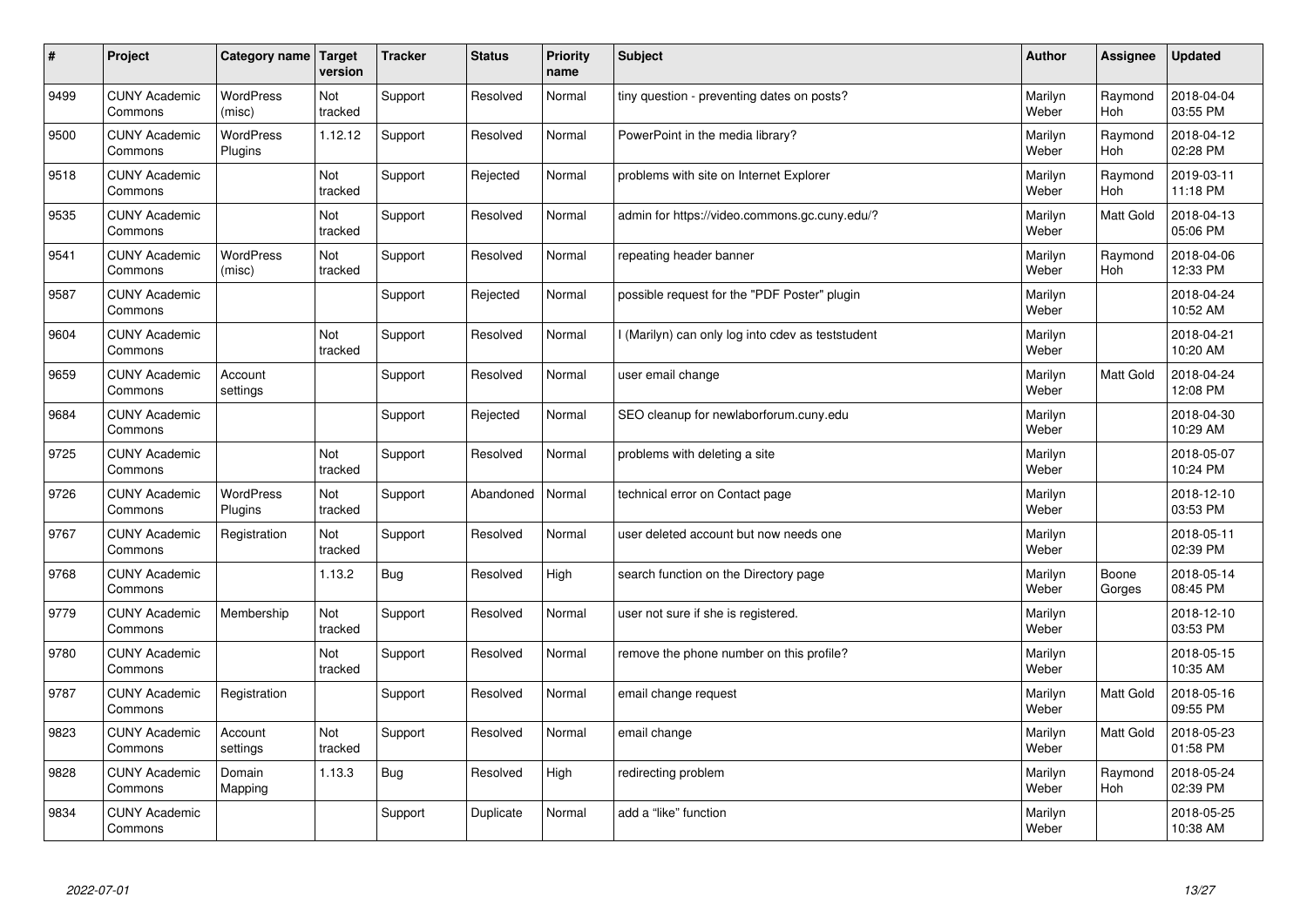| $\vert$ # | Project                         | <b>Category name</b>              | Target<br>version | <b>Tracker</b> | <b>Status</b> | <b>Priority</b><br>name | <b>Subject</b>                                          | <b>Author</b>    | Assignee              | <b>Updated</b>         |
|-----------|---------------------------------|-----------------------------------|-------------------|----------------|---------------|-------------------------|---------------------------------------------------------|------------------|-----------------------|------------------------|
| 9835      | <b>CUNY Academic</b><br>Commons | Group Forums                      | Future<br>release | <b>Bug</b>     | Assigned      | Normal                  | add a "like" function?                                  | Marilyn<br>Weber | Erik<br>Trainer       | 2018-06-05<br>01:49 PM |
| 9885      | <b>CUNY Academic</b><br>Commons |                                   |                   | Support        | Rejected      | Normal                  | Publications field problem                              | Marilyn<br>Weber |                       | 2018-06-06<br>01:18 PM |
| 9886      | <b>CUNY Academic</b><br>Commons | cuny.is                           | Not<br>tracked    | Support        | Resolved      | Normal                  | cuny.is SSL                                             | Marilyn<br>Weber |                       | 2018-10-26<br>02:07 PM |
| 9888      | <b>CUNY Academic</b><br>Commons | <b>WordPress</b><br>Plugins       | 1.13.3            | Support        | Resolved      | Normal                  | Business directory Plug-in request                      | Marilyn<br>Weber |                       | 2018-06-12<br>11:52 AM |
| 9889      | <b>CUNY Academic</b><br>Commons |                                   | Not<br>tracked    | Support        | Resolved      | Normal                  | remove comments from activity feed?                     | Marilyn<br>Weber |                       | 2018-12-10<br>03:53 PM |
| 9919      | <b>CUNY Academic</b><br>Commons |                                   | Not<br>tracked    | Bug            | Resolved      | Normal                  | admin of https://sphcurriculum.commons.gc.cuny.edu      | Marilyn<br>Weber |                       | 2018-06-12<br>09:37 PM |
| 9927      | <b>CUNY Academic</b><br>Commons | Membership                        | Not<br>tracked    | Support        | Resolved      | Normal                  | wrong email used                                        | Marilyn<br>Weber | <b>Matt Gold</b>      | 2018-06-14<br>10:21 AM |
| 9928      | <b>CUNY Academic</b><br>Commons | Account<br>settings               |                   | Support        | Resolved      | Normal                  | email change request from former student                | Marilyn<br>Weber | Matt Gold             | 2018-06-14<br>10:20 AM |
| 9949      | <b>CUNY Academic</b><br>Commons |                                   | 1.13.4            | Support        | Resolved      | Normal                  | raise storage space limit?                              | Marilyn<br>Weber | Boone<br>Gorges       | 2018-06-26<br>12:00 PM |
| 9955      | <b>CUNY Academic</b><br>Commons | <b>WordPress</b><br>Plugins       | 1.13.4            | Support        | Rejected      | Normal                  | docx converter plugin?                                  | Marilyn<br>Weber |                       | 2018-06-26<br>11:39 AM |
| 9965      | <b>CUNY Academic</b><br>Commons | <b>WordPress</b><br>Plugins       | 1.13.4            | Support        | Resolved      | Normal                  | plug-in request for OneTone Companion                   | Marilyn<br>Weber | Raymond<br><b>Hoh</b> | 2018-06-26<br>12:00 PM |
| 9992      | <b>CUNY Academic</b><br>Commons |                                   | 1.13.6            | Bug            | Resolved      | Normal                  | ACERT website down again                                | Marilyn<br>Weber |                       | 2018-07-10<br>12:15 PM |
| 9996      | <b>CUNY Academic</b><br>Commons | Membership                        | Not<br>tracked    | Support        | Rejected      | Normal                  | user email change request                               | Marilyn<br>Weber |                       | 2018-07-16<br>10:49 AM |
| 10006     | <b>CUNY Academic</b><br>Commons | Membership                        | Not<br>tracked    | Support        | Resolved      | Normal                  | another email change request                            | Marilyn<br>Weber |                       | 2018-07-13<br>12:36 PM |
| 10035     | <b>CUNY Academic</b><br>Commons |                                   | Not<br>tracked    | Bug            | Resolved      | Normal                  | Reconnecting user to site                               | Marilyn<br>Weber |                       | 2018-07-23<br>11:55 AM |
| 10059     | <b>CUNY Academic</b><br>Commons | <b>WordPress</b><br><b>Themes</b> | Not<br>tracked    | Support        | Resolved      | Normal                  | Magazine Premium theme for new site                     | Marilyn<br>Weber |                       | 2020-02-17<br>03:39 PM |
| 10066     | <b>CUNY Academic</b><br>Commons | Membership                        | Not<br>tracked    | Support        | Resolved      | Normal                  | add me as an admin to https://pkms.commons.gc.cuny.edu/ | Marilyn<br>Weber |                       | 2018-07-26<br>11:54 AM |
| 10101     | <b>CUNY Academic</b><br>Commons |                                   | 1.13.7            | <b>Bug</b>     | Resolved      | Normal                  | URL changes within Manage section of groups             | Marilyn<br>Weber |                       | 2018-08-03<br>01:54 PM |
| 10133     | <b>CUNY Academic</b><br>Commons | <b>WordPress</b><br>(misc)        | Not<br>tracked    | Support        | Resolved      | Normal                  | two Commons sites to be migrated elsewhere              | Marilyn<br>Weber |                       | 2018-12-10<br>03:54 PM |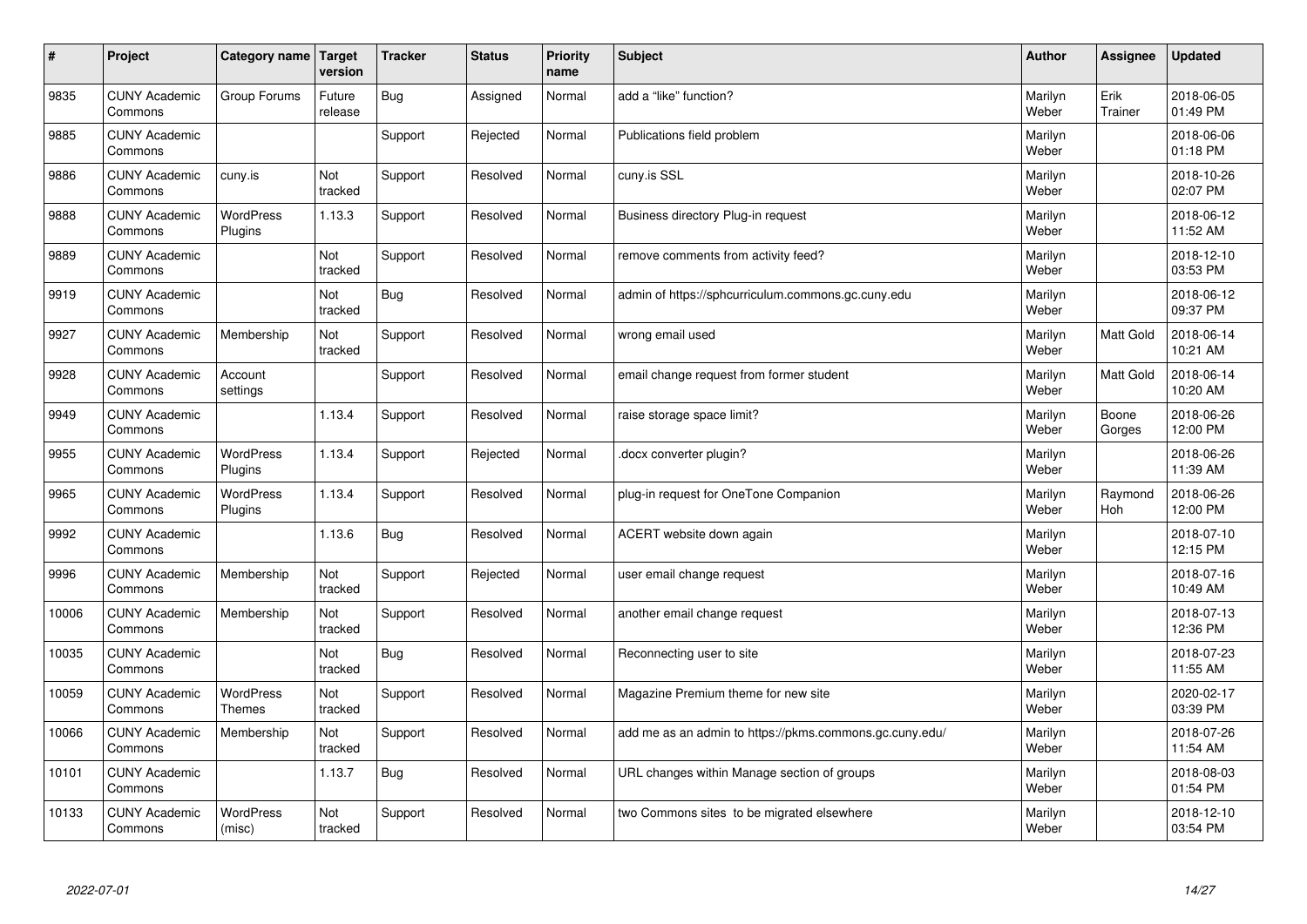| #     | Project                         | Category name                 | Target<br>version | <b>Tracker</b> | <b>Status</b>        | <b>Priority</b><br>name | <b>Subject</b>                                                                           | <b>Author</b>    | Assignee        | <b>Updated</b>         |
|-------|---------------------------------|-------------------------------|-------------------|----------------|----------------------|-------------------------|------------------------------------------------------------------------------------------|------------------|-----------------|------------------------|
| 10176 | <b>CUNY Academic</b><br>Commons | Documentation                 | Not<br>tracked    | <b>Bug</b>     | Resolved             | Normal                  | domain mapping requests                                                                  | Marilyn<br>Weber | scott voth      | 2018-08-29<br>05:30 PM |
| 10227 | <b>CUNY Academic</b><br>Commons |                               |                   | Support        | Resolved             | Normal                  | user incorrectly entered her email address                                               | Marilyn<br>Weber | Matt Gold       | 2018-08-26<br>08:55 PM |
| 10239 | <b>CUNY Academic</b><br>Commons |                               | Not<br>tracked    | Support        | Resolved             | Normal                  | musicroombooking.commons.gc.cuny.edu                                                     | Marilyn<br>Weber |                 | 2018-08-29<br>03:06 PM |
| 10240 | <b>CUNY Academic</b><br>Commons | <b>WordPress</b><br>Plugins   | 1.13.8            | Support        | Resolved             | Normal                  | require-featured-image plug-in request                                                   | Marilyn<br>Weber |                 | 2018-08-29<br>05:15 PM |
| 10245 | <b>CUNY Academic</b><br>Commons | Email<br><b>Notifications</b> | 1.13.8            | Support        | Resolved             | Urgent                  | Placeholders in action emails (activation, password reset) not being<br>properly swapped | Marilyn<br>Weber | Raymond<br>Hoh  | 2018-08-30<br>04:02 PM |
| 10256 | <b>CUNY Academic</b><br>Commons |                               |                   | Support        | Resolved             | Normal                  | email change requested                                                                   | Marilyn<br>Weber | Matt Gold       | 2018-08-29<br>02:52 PM |
| 10257 | <b>CUNY Academic</b><br>Commons | Membership                    | Not<br>tracked    | Support        | Resolved             | Normal                  | change the email from @login.cuny.edu to campu email                                     | Marilyn<br>Weber |                 | 2018-12-10<br>03:55 PM |
| 10260 | <b>CUNY Academic</b><br>Commons |                               |                   | Bug            | Rejected             | Normal                  | bad activation email                                                                     | Marilyn<br>Weber |                 | 2018-08-30<br>01:25 PM |
| 10266 | <b>CUNY Academic</b><br>Commons |                               |                   | Support        | Resolved             | Normal                  | GC email change requested                                                                | Marilyn<br>Weber | Matt Gold       | 2018-08-30<br>03:07 PM |
| 10273 | <b>CUNY Academic</b><br>Commons | Registration                  | Not<br>tracked    | Support        | Reporter<br>Feedback | Normal                  | users combining CF and campus address                                                    | Marilyn<br>Weber |                 | 2019-09-18<br>10:58 AM |
| 10298 | <b>CUNY Academic</b><br>Commons |                               | Not<br>tracked    | Support        | Resolved             | Normal                  | RSS feed to itunes problem                                                               | Marilyn<br>Weber |                 | 2018-12-10<br>03:57 PM |
| 10361 | <b>CUNY Academic</b><br>Commons | Group Forums                  | 1.13.10           | <b>Bug</b>     | Resolved             | Normal                  | forum post pending oddity                                                                | Marilyn<br>Weber |                 | 2018-09-25<br>10:45 AM |
| 10387 | <b>CUNY Academic</b><br>Commons | Membership                    | Not<br>tracked    | Support        | Resolved             | Normal                  | remove user page                                                                         | Marilyn<br>Weber |                 | 2018-09-28<br>02:26 PM |
| 10407 | <b>CUNY Academic</b><br>Commons |                               | Not<br>tracked    | Support        | Resolved             | Normal                  | toolbar problem                                                                          | Marilyn<br>Weber | Boone<br>Gorges | 2018-10-23<br>10:52 AM |
| 10440 | <b>CUNY Academic</b><br>Commons |                               | Not<br>tracked    | Support        | Resolved             | Normal                  | Acert post problem                                                                       | Marilyn<br>Weber |                 | 2018-12-10<br>03:57 PM |
| 10537 | <b>CUNY Academic</b><br>Commons |                               | Not<br>tracked    | <b>Bug</b>     | Resolved             | Normal                  | jpegs not showing                                                                        | Marilyn<br>Weber |                 | 2018-10-23<br>10:51 AM |
| 10562 | <b>CUNY Academic</b><br>Commons |                               |                   | Bug            | Rejected             | Normal                  | Commons is down                                                                          | Marilyn<br>Weber |                 | 2018-10-23<br>10:49 AM |
| 10571 | <b>CUNY Academic</b><br>Commons |                               | Not<br>tracked    | Support        | Abandoned            | Normal                  | newsletter queue problem                                                                 | Marilyn<br>Weber |                 | 2018-12-10<br>03:58 PM |
| 10606 | <b>CUNY Academic</b><br>Commons | cdev.gc.cuny.ed<br>u.         | Not<br>tracked    | Support        | Resolved             | Normal                  | problems with testing environment                                                        | Marilyn<br>Weber |                 | 2018-11-02<br>10:27 AM |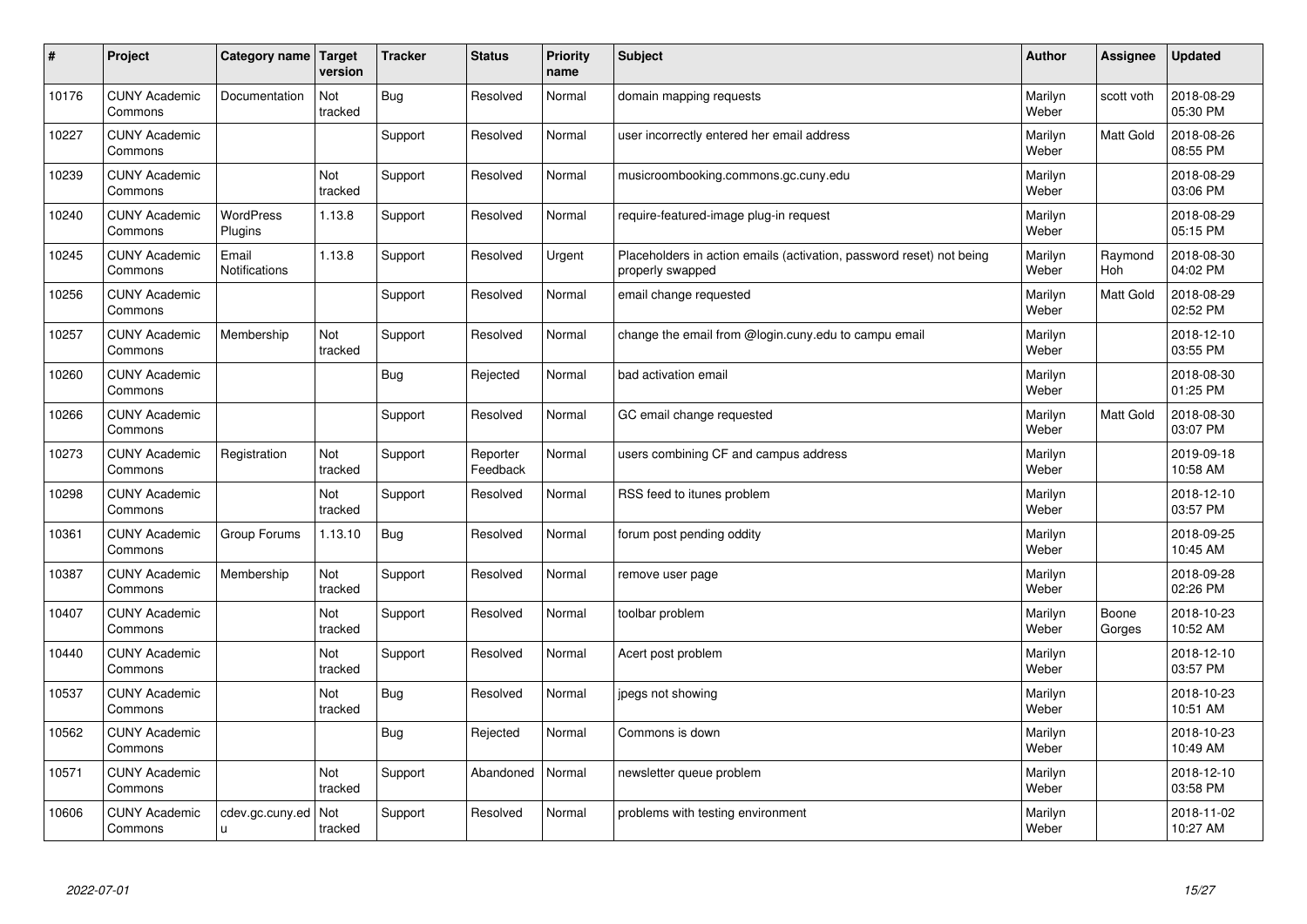| #     | Project                         | Category name   Target     | version        | <b>Tracker</b> | <b>Status</b>        | <b>Priority</b><br>name | <b>Subject</b>                                  | <b>Author</b>    | Assignee       | <b>Updated</b>         |
|-------|---------------------------------|----------------------------|----------------|----------------|----------------------|-------------------------|-------------------------------------------------|------------------|----------------|------------------------|
| 10657 | <b>CUNY Academic</b><br>Commons |                            | Not<br>tracked | Support        | Reporter<br>Feedback | Normal                  | child theme problems                            | Marilyn<br>Weber |                | 2018-11-08<br>01:19 PM |
| 10772 | <b>CUNY Academic</b><br>Commons | Groups (misc)              | 1.14.2         | <b>Bug</b>     | Resolved             | Normal                  | can't create groups                             | Marilyn<br>Weber |                | 2018-12-04<br>10:42 AM |
| 10810 | <b>CUNY Academic</b><br>Commons | <b>WordPress</b><br>(misc) | 1.14.2         | <b>Bug</b>     | Resolved             | Normal                  | Sites set as public are becoming private        | Marilyn<br>Weber |                | 2018-12-11<br>10:15 AM |
| 10820 | <b>CUNY Academic</b><br>Commons |                            | Not<br>tracked | Support        | Resolved             | Normal                  | retrieve deleted pages/posts                    | Marilyn<br>Weber |                | 2018-12-13<br>06:33 PM |
| 10838 | <b>CUNY Academic</b><br>Commons |                            | 1.15.3         | Support        | Rejected             | Normal                  | two plugin/theme requests from a digital fellow | Marilyn<br>Weber |                | 2019-06-11<br>10:31 AM |
| 10850 | <b>CUNY Academic</b><br>Commons |                            |                | Support        | Rejected             | Normal                  | Gravity form being resent                       | Marilyn<br>Weber |                | 2018-12-20<br>10:18 PM |
| 10910 | <b>CUNY Academic</b><br>Commons | Membership                 | Not<br>tracked | Support        | Resolved             | Normal                  | request to be an admin to a prof's site         | Marilyn<br>Weber |                | 2019-01-04<br>10:45 AM |
| 10932 | <b>CUNY Academic</b><br>Commons |                            |                | Support        | Resolved             | Normal                  | add me as admin to meenaalexander.com           | Marilyn<br>Weber | Matt Gold      | 2019-01-09<br>02:12 PM |
| 10941 | <b>CUNY Academic</b><br>Commons | Membership                 | Not<br>tracked | Support        | Resolved             | Normal                  | update user email                               | Marilyn<br>Weber |                | 2019-02-13<br>02:24 PM |
| 10986 | <b>CUNY Academic</b><br>Commons |                            | Not<br>tracked | Support        | Resolved             | Normal                  | PDF embedder provoking error                    | Marilyn<br>Weber |                | 2019-03-29<br>04:28 PM |
| 11002 | <b>CUNY Academic</b><br>Commons |                            | Not<br>tracked | Support        | Resolved             | Normal                  | open link in a new tab not working              | Marilyn<br>Weber |                | 2019-06-03<br>07:57 PM |
| 11003 | <b>CUNY Academic</b><br>Commons |                            | Not<br>tracked | Support        | Resolved             | Normal                  | user email change                               | Marilyn<br>Weber |                | 2019-01-24<br>02:50 PM |
| 11006 | <b>CUNY Academic</b><br>Commons | Groups (misc)              | 1.14.6         | Support        | Resolved             | Normal                  | removing members from a group isn't working     | Marilyn<br>Weber |                | 2019-01-24<br>03:18 PM |
| 11017 | <b>CUNY Academic</b><br>Commons |                            | Not<br>tracked | Support        | Resolved             | Normal                  | site didn't save?                               | Marilyn<br>Weber |                | 2019-01-25<br>03:47 PM |
| 11029 | <b>CUNY Academic</b><br>Commons | Authentication             | 1.14.9         | Support        | Resolved             | Normal                  | Sujatha Fernandes cannot edit her site          | Marilyn<br>Weber | Raymond<br>Hoh | 2019-03-26<br>12:10 PM |
| 11031 | <b>CUNY Academic</b><br>Commons |                            | Not<br>tracked | Support        | Resolved             | Normal                  | new group with seemingly old topics             | Marilyn<br>Weber |                | 2019-02-11<br>12:17 PM |
| 11088 | <b>CUNY Academic</b><br>Commons | Group Blogs                | Not<br>tracked | <b>Bug</b>     | Resolved             | Normal                  | no notification for comments                    | Marilyn<br>Weber |                | 2019-02-15<br>03:30 PM |
| 11091 | <b>CUNY Academic</b><br>Commons | <b>BuddyPress</b><br>Docs  | 1.14.7         | Support        | Resolved             | Normal                  | word limit for comments on a group doc?         | Marilyn<br>Weber |                | 2019-02-26<br>02:04 PM |
| 11127 | <b>CUNY Academic</b><br>Commons | Membership                 | Not<br>tracked | Support        | Resolved             | Normal                  | user with new campus affiliation                | Marilyn<br>Weber |                | 2019-02-19<br>02:09 PM |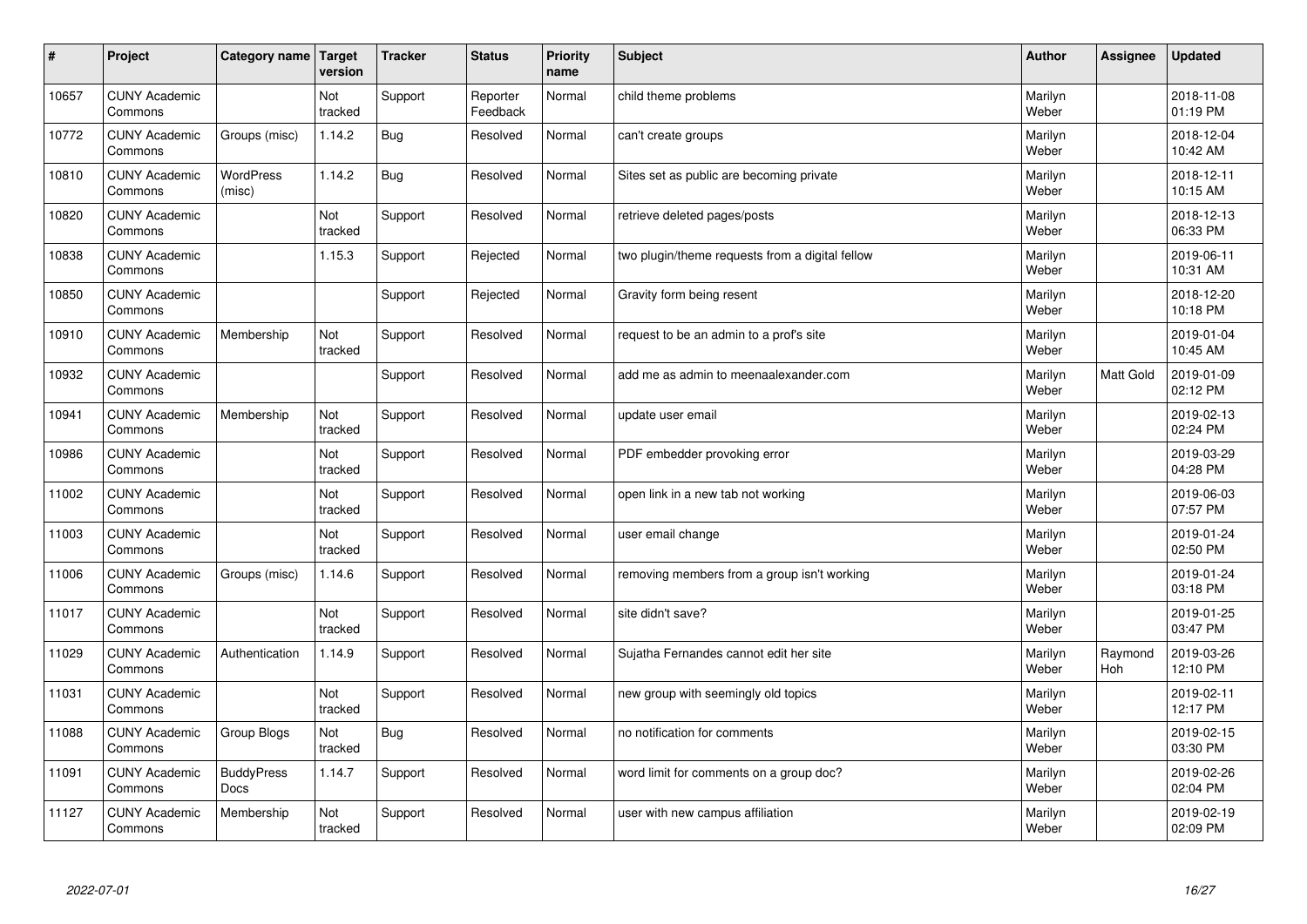| $\vert$ # | Project                         | Category name Target        | version        | <b>Tracker</b> | <b>Status</b>        | <b>Priority</b><br>name | <b>Subject</b>                                               | <b>Author</b>    | <b>Assignee</b> | <b>Updated</b>         |
|-----------|---------------------------------|-----------------------------|----------------|----------------|----------------------|-------------------------|--------------------------------------------------------------|------------------|-----------------|------------------------|
| 11147     | <b>CUNY Academic</b><br>Commons | Membership                  | Not<br>tracked | Support        | Resolved             | Normal                  | employee email change                                        | Marilyn<br>Weber |                 | 2019-03-12<br>03:58 PM |
| 11149     | <b>CUNY Academic</b><br>Commons |                             | Not<br>tracked | Support        | Reporter<br>Feedback | Normal                  | comments getting blocked                                     | Marilyn<br>Weber | Raymond<br>Hoh  | 2019-03-26<br>11:40 AM |
| 11198     | <b>CUNY Academic</b><br>Commons |                             | Not<br>tracked | Support        | Resolved             | Normal                  | former CUNY employee                                         | Marilyn<br>Weber |                 | 2019-03-07<br>02:21 PM |
| 11205     | <b>CUNY Academic</b><br>Commons | <b>WordPress</b><br>Plugins | Not<br>tracked | Support        | Resolved             | Normal                  | problems with Google calendar                                | Marilyn<br>Weber | Raymond<br>Hoh  | 2019-03-11<br>02:17 PM |
| 11210     | <b>CUNY Academic</b><br>Commons | Membership                  | Not<br>tracked | Support        | Resolved             | Normal                  | Please change the email                                      | Marilyn<br>Weber |                 | 2019-03-11<br>04:16 PM |
| 11211     | <b>CUNY Academic</b><br>Commons | WordPress<br><b>Themes</b>  | 1.14.8         | Support        | Resolved             | Normal                  | user needs to edit the HTML coding                           | Marilyn<br>Weber |                 | 2019-03-12<br>11:20 AM |
| 11217     | <b>CUNY Academic</b><br>Commons | Membership                  | Not<br>tracked | Support        | Resolved             | Normal                  | Another email update                                         | Marilyn<br>Weber |                 | 2019-03-12<br>03:37 PM |
| 11225     | <b>CUNY Academic</b><br>Commons |                             | Not<br>tracked | Support        | Resolved             | Normal                  | bulk upload?                                                 | Marilyn<br>Weber |                 | 2019-09-18<br>10:31 AM |
| 11233     | <b>CUNY Academic</b><br>Commons |                             | 1.14.9         | Support        | Resolved             | Normal                  | Hotiar?                                                      | Marilyn<br>Weber |                 | 2019-03-26<br>12:10 PM |
| 11267     | <b>CUNY Academic</b><br>Commons |                             |                | Support        | Rejected             | Normal                  | signing up with a nonCUNY signup code from the Register page | Marilyn<br>Weber |                 | 2019-03-26<br>03:00 PM |
| 11294     | <b>CUNY Academic</b><br>Commons | Account<br>settings         | Not<br>tracked | Support        | Resolved             | Normal                  | student emgail change                                        | Marilyn<br>Weber | Matt Gold       | 2019-04-07<br>09:11 PM |
| 11448     | <b>CUNY Academic</b><br>Commons | <b>BuddyPress</b><br>(misc) | 1.15.1         | Support        | Resolved             | Normal                  | sole administrator listed on sites is not an admin at all?   | Marilyn<br>Weber | Raymond<br>Hoh  | 2019-05-14<br>11:15 AM |
| 11453     | <b>CUNY Academic</b><br>Commons | WordPress<br>(misc)         | 1.15.2         | <b>Bug</b>     | Resolved             | Normal                  | 403 error on Firefox                                         | Marilyn<br>Weber | Raymond<br>Hoh  | 2019-05-28<br>11:46 AM |
| 11483     | <b>CUNY Academic</b><br>Commons |                             | 1.15.2         | <b>Bug</b>     | Resolved             | Normal                  | "Add New user" not working                                   | Marilyn<br>Weber |                 | 2019-05-21<br>02:26 PM |
| 11509     | <b>CUNY Academic</b><br>Commons |                             | Not<br>tracked | Support        | Reporter<br>Feedback | Normal                  | deleted Page causing a Menu problem?                         | Marilyn<br>Weber |                 | 2019-06-04<br>09:54 AM |
| 11516     | <b>CUNY Academic</b><br>Commons | Membership                  | Not<br>tracked | Support        | Resolved             | Normal                  | request for email change                                     | Marilyn<br>Weber |                 | 2019-06-04<br>01:48 PM |
| 11519     | <b>CUNY Academic</b><br>Commons |                             | Not<br>tracked | Support        | Assigned             | Normal                  | comment option not appearing                                 | Marilyn<br>Weber |                 | 2019-09-24<br>10:28 AM |
| 11567     | <b>CUNY Academic</b><br>Commons | <b>Group Files</b>          | 1.15.4         | <b>Bug</b>     | Resolved             | Normal                  | Group files pagination doesn't work properly in folders      | Marilyn<br>Weber | Boone<br>Gorges | 2019-06-25<br>04:22 PM |
| 11609     | <b>CUNY Academic</b><br>Commons |                             | 1.15.5         | Support        | Resolved             | Normal                  | Mixed Content flag                                           | Marilyn<br>Weber |                 | 2019-06-27<br>06:54 PM |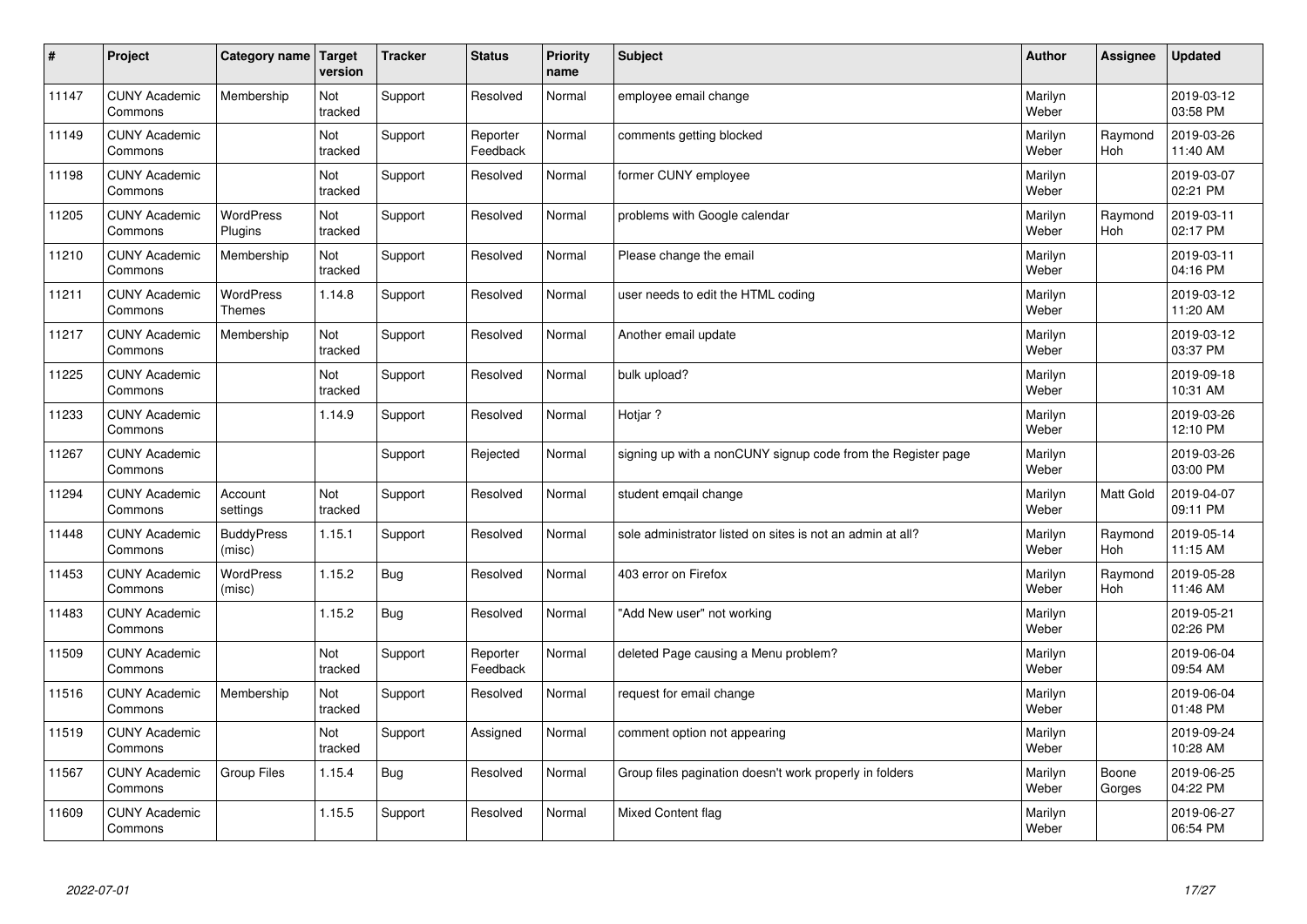| #     | Project                         | Category name               | <b>Target</b><br>version | <b>Tracker</b> | <b>Status</b>        | Priority<br>name | <b>Subject</b>                                                                                        | <b>Author</b>    | Assignee              | <b>Updated</b>         |
|-------|---------------------------------|-----------------------------|--------------------------|----------------|----------------------|------------------|-------------------------------------------------------------------------------------------------------|------------------|-----------------------|------------------------|
| 11634 | <b>CUNY Academic</b><br>Commons | <b>WordPress</b><br>(misc)  | Not<br>tracked           | <b>Bug</b>     | Rejected             | Normal           | 'Insert Read More Tag" working oddly                                                                  | Marilyn<br>Weber | Raymond<br>Hoh        | 2019-07-15<br>11:48 PM |
| 11647 | <b>CUNY Academic</b><br>Commons |                             | 1.15.6                   | Support        | Resolved             | Normal           | <b>Tribulant Newsletters update</b>                                                                   | Marilyn<br>Weber |                       | 2019-07-18<br>02:27 PM |
| 11650 | <b>CUNY Academic</b><br>Commons |                             | Not<br>tracked           | Support        | Resolved             | Normal           | https://commons.gc.cuny.edu/groups/introduction-to-literary-studies-eng<br>ish-252-at-hunter-college/ | Marilyn<br>Weber |                       | 2019-07-18<br>02:28 PM |
| 11665 | <b>CUNY Academic</b><br>Commons |                             |                          | Support        | Resolved             | Immediate        | 'My Groups" conflating two groups                                                                     | Marilyn<br>Weber |                       | 2019-07-24<br>10:43 PM |
| 11771 | <b>CUNY Academic</b><br>Commons |                             | Not<br>tracked           | Support        | Reporter<br>Feedback | Normal           | post displays in sections                                                                             | Marilyn<br>Weber |                       | 2019-08-20<br>10:34 AM |
| 11787 | <b>CUNY Academic</b><br>Commons |                             | Not<br>tracked           | Support        | Reporter<br>Feedback | Normal           | automated comments notifications on ZenDesk                                                           | Marilyn<br>Weber |                       | 2019-08-26<br>06:18 PM |
| 11811 | <b>CUNY Academic</b><br>Commons |                             | Not<br>tracked           | Support        | Duplicate            | Normal           | Content of Publications widget on profile page being erased on save                                   | Marilyn<br>Weber |                       | 2019-10-08<br>11:16 AM |
| 11813 | <b>CUNY Academic</b><br>Commons | WordPress<br>Plugins        | 1.15.9                   | Support        | Resolved             | Normal           | 'Change Password Protected Message" plugin requests                                                   | Marilyn<br>Weber |                       | 2019-09-10<br>05:57 PM |
| 11832 | <b>CUNY Academic</b><br>Commons | <b>WordPress</b><br>Plugins | 1.15.11                  | Support        | Resolved             | Normal           | Yoast SEO premium for sexgenlab.org                                                                   | Marilyn<br>Weber |                       | 2019-10-08<br>11:22 AM |
| 11848 | <b>CUNY Academic</b><br>Commons |                             | Not<br>tracked           | Support        | Hold                 | Normal           | a Dean of Faculty wants to share a large file                                                         | Marilyn<br>Weber |                       | 2019-09-24<br>08:44 AM |
| 11865 | <b>CUNY Academic</b><br>Commons | Onboarding                  | 1.15.10                  | Bug            | Resolved             | Normal           | Site name not appearing in "Membership" lists of Invitation modal                                     | Marilyn<br>Weber | Boone<br>Gorges       | 2019-09-24<br>11:09 AM |
| 11866 | <b>CUNY Academic</b><br>Commons | WordPress<br><b>Themes</b>  | 1.15.10                  | Support        | Resolved             | Normal           | problem with project widget and the 'skills' to generate tags                                         | Marilyn<br>Weber | Raymond<br><b>Hoh</b> | 2019-09-19<br>03:20 PM |
| 11896 | <b>CUNY Academic</b><br>Commons |                             | Not<br>tracked           | Support        | Resolved             | Normal           | https://thenurseswritingproject.commons.gc.cuny.edu                                                   | Marilyn<br>Weber |                       | 2019-09-24<br>08:09 AM |
| 11907 | <b>CUNY Academic</b><br>Commons | Public Portfolio            | 1.15.13                  | Support        | Resolved             | Normal           | more publications problems (in profile)                                                               | Marilyn<br>Weber |                       | 2019-11-04<br>11:16 AM |
| 11908 | <b>CUNY Academic</b><br>Commons | Spam/Spam<br>Prevention     | 1.17.7                   | Support        | Resolved             | Normal           | overeager spam filter                                                                                 | Marilyn<br>Weber | Raymond<br>Hoh        | 2020-11-05<br>04:36 PM |
| 11912 | <b>CUNY Academic</b><br>Commons |                             |                          | Support        | Resolved             | Normal           | influence search results?                                                                             | Marilyn<br>Weber |                       | 2020-02-11<br>10:51 AM |
| 11915 | <b>CUNY Academic</b><br>Commons |                             | Not<br>tracked           | Support        | Resolved             | Normal           | User not in list                                                                                      | Marilyn<br>Weber |                       | 2019-10-28<br>10:13 AM |
| 11922 | <b>CUNY Academic</b><br>Commons | Membership                  | Not<br>tracked           | Support        | Resolved             | Normal           | https://commons.gc.cuny.edu/members/cunyhealthequity/                                                 | Marilyn<br>Weber |                       | 2019-10-02<br>04:05 PM |
| 11961 | <b>CUNY Academic</b><br>Commons | Membership                  | Not<br>tracked           | Support        | Resolved             | Normal           | switch email for student user                                                                         | Marilyn<br>Weber |                       | 2019-10-09<br>01:56 PM |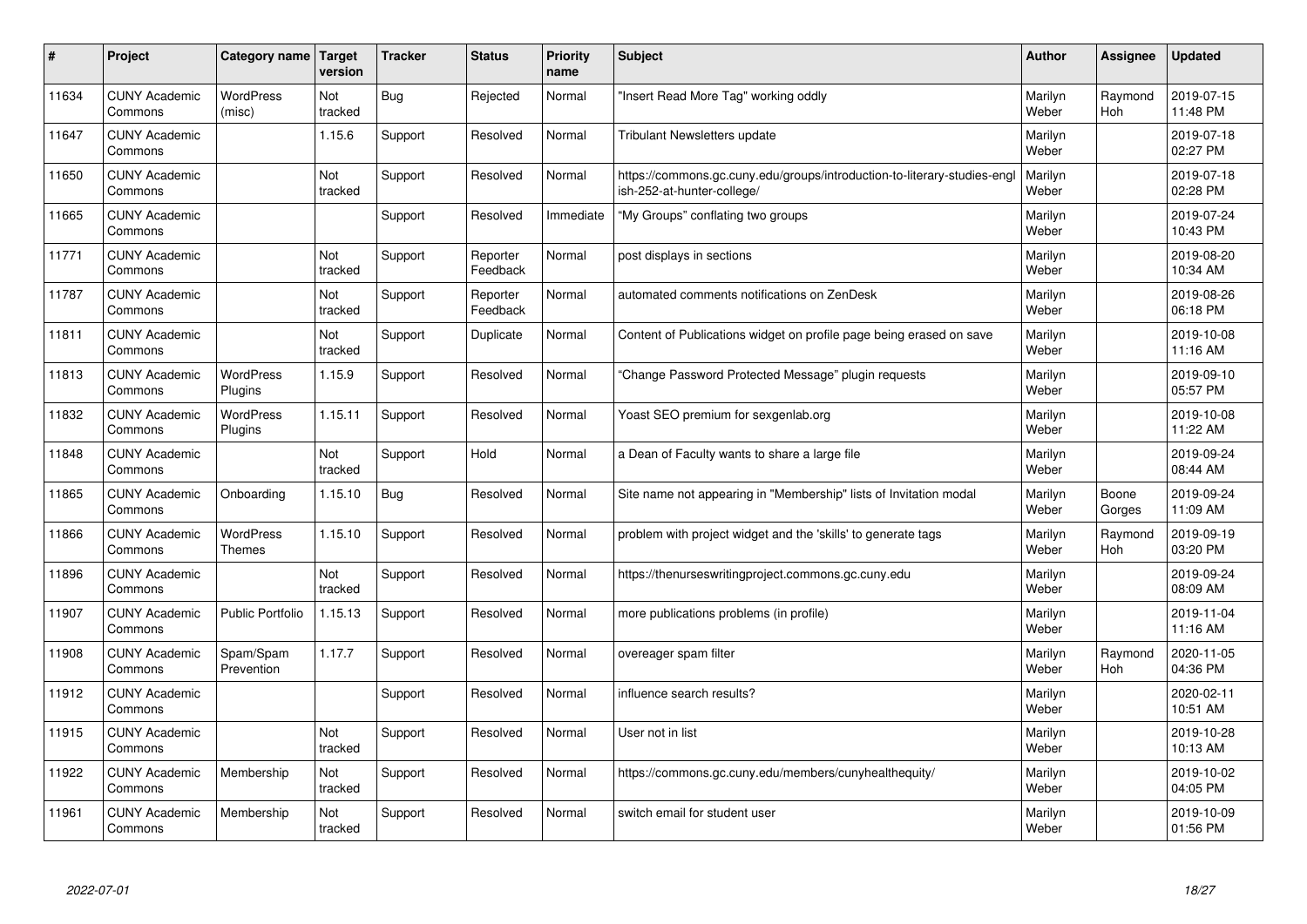| #     | Project                         | Category name   Target            | version           | <b>Tracker</b> | <b>Status</b>        | Priority<br>name | <b>Subject</b>                                                                             | <b>Author</b>    | <b>Assignee</b>  | <b>Updated</b>         |
|-------|---------------------------------|-----------------------------------|-------------------|----------------|----------------------|------------------|--------------------------------------------------------------------------------------------|------------------|------------------|------------------------|
| 11964 | <b>CUNY Academic</b><br>Commons | Layout                            | 1.15.12           | <b>Bug</b>     | Resolved             | Normal           | https://commons.gc.cuny.edu/create/ not displaying correctly in Edge                       | Marilyn<br>Weber | Raymond<br>Hoh   | 2019-10-22<br>11:54 AM |
| 11971 | <b>CUNY Academic</b><br>Commons | Email<br>Notifications            | Future<br>release | Bug            | Reporter<br>Feedback | Low              | Pictures obscured in emailed post notifications                                            | Marilyn<br>Weber | Raymond<br>Hoh   | 2019-11-21<br>01:14 PM |
| 11976 | <b>CUNY Academic</b><br>Commons | WordPress<br><b>Themes</b>        | Not<br>tracked    | Support        | Resolved             | Normal           | ColorMag request                                                                           | Marilyn<br>Weber |                  | 2021-02-01<br>10:25 AM |
| 11977 | <b>CUNY Academic</b><br>Commons |                                   | Not<br>tracked    | Support        | Resolved             | Normal           | please remove me from many sites                                                           | Marilyn<br>Weber |                  | 2019-11-21<br>01:05 PM |
| 12006 | <b>CUNY Academic</b><br>Commons | Group<br>Invitations              | 1.15.13           | Bug            | Resolved             | Immediate        | Invite system is broken.                                                                   | Marilyn<br>Weber | Boone<br>Gorges  | 2019-10-23<br>10:16 AM |
| 12038 | <b>CUNY Academic</b><br>Commons |                                   | 1.15.13           | Bug            | Resolved             | Normal           | admin visibility problem at careerplan.commons.gc.cuny.edu                                 | Marilyn<br>Weber |                  | 2019-11-12<br>10:20 AM |
| 12137 | <b>CUNY Academic</b><br>Commons | <b>WordPress</b><br><b>Themes</b> | Not<br>tracked    | Support        | Resolved             | Normal           | media player problem                                                                       | Marilyn<br>Weber |                  | 2019-12-12<br>08:52 PM |
| 12156 | <b>CUNY Academic</b><br>Commons | <b>Blogs</b><br>(BuddyPress)      | Not<br>tracked    | Support        | Resolved             | Normal           | My Sites list (Commons Profile or Sites directory) doesn't match toolbar<br>dropdown       | Marilyn<br>Weber |                  | 2019-12-11<br>10:20 AM |
| 12165 | <b>CUNY Academic</b><br>Commons | <b>BuddyPress</b><br>(misc)       | Not<br>tracked    | Support        | Resolved             | Normal           | two reports of Profile problems                                                            | Marilyn<br>Weber | Boone<br>Gorges  | 2019-12-04<br>05:06 PM |
| 12176 | <b>CUNY Academic</b><br>Commons |                                   | Not<br>tracked    | Support        | Resolved             | Normal           | Mp4s?                                                                                      | Marilyn<br>Weber |                  | 2019-12-05<br>11:04 AM |
| 12190 | <b>CUNY Academic</b><br>Commons | <b>Blogs</b><br>(BuddyPress)      | Not<br>tracked    | Support        | Resolved             | Normal           | Site avatar in directory is not what user expects                                          | Marilyn<br>Weber |                  | 2019-12-12<br>08:51 PM |
| 12205 | <b>CUNY Academic</b><br>Commons |                                   |                   | Support        | Rejected             | Normal           | possible update to the 2019 theme?                                                         | Marilyn<br>Weber |                  | 2020-01-14<br>12:08 PM |
| 12302 | <b>CUNY Academic</b><br>Commons | <b>WordPress</b><br><b>Themes</b> | 1.16.4            | Support        | Resolved             | Normal           | Pictorio theme request                                                                     | Marilyn<br>Weber | Raymond<br>Hoh   | 2020-01-28<br>11:44 AM |
| 12334 | <b>CUNY Academic</b><br>Commons |                                   |                   | Support        | Resolved             | Normal           | request for a Redmine account                                                              | Marilyn<br>Weber | <b>Matt Gold</b> | 2020-01-30<br>12:01 PM |
| 12346 | <b>CUNY Academic</b><br>Commons | Redmine                           |                   | Support        | Resolved             | Normal           | another Redmine request                                                                    | Marilyn<br>Weber | Matt Gold        | 2020-01-30<br>08:20 PM |
| 12350 | <b>CUNY Academic</b><br>Commons | <b>Blogs</b><br>(BuddyPress)      | Not<br>tracked    | Support        | Reporter<br>Feedback | Normal           | URL creation problem                                                                       | Marilyn<br>Weber |                  | 2020-02-03<br>11:27 AM |
| 12352 | <b>CUNY Academic</b><br>Commons |                                   | Not<br>tracked    | Support        | <b>New</b>           | Normal           | 'posts list" page builder block option                                                     | Marilyn<br>Weber |                  | 2020-02-03<br>01:29 PM |
| 12354 | <b>CUNY Academic</b><br>Commons | WordPress<br>Plugins              | 1.16.5            | <b>Bug</b>     | Resolved             | Urgent           | sites (including Net-Art) are reporting critical issues                                    | Marilyn<br>Weber | Raymond<br>Hoh   | 2020-02-02<br>03:16 PM |
| 12360 | <b>CUNY Academic</b><br>Commons | WordPress<br><b>Themes</b>        | Not<br>tracked    | <b>Bug</b>     | Reporter<br>Feedback | Normal           | site just says "DANTE We are currently in maintenance mode, please<br>check back shortly." | Marilyn<br>Weber |                  | 2020-02-04<br>12:13 PM |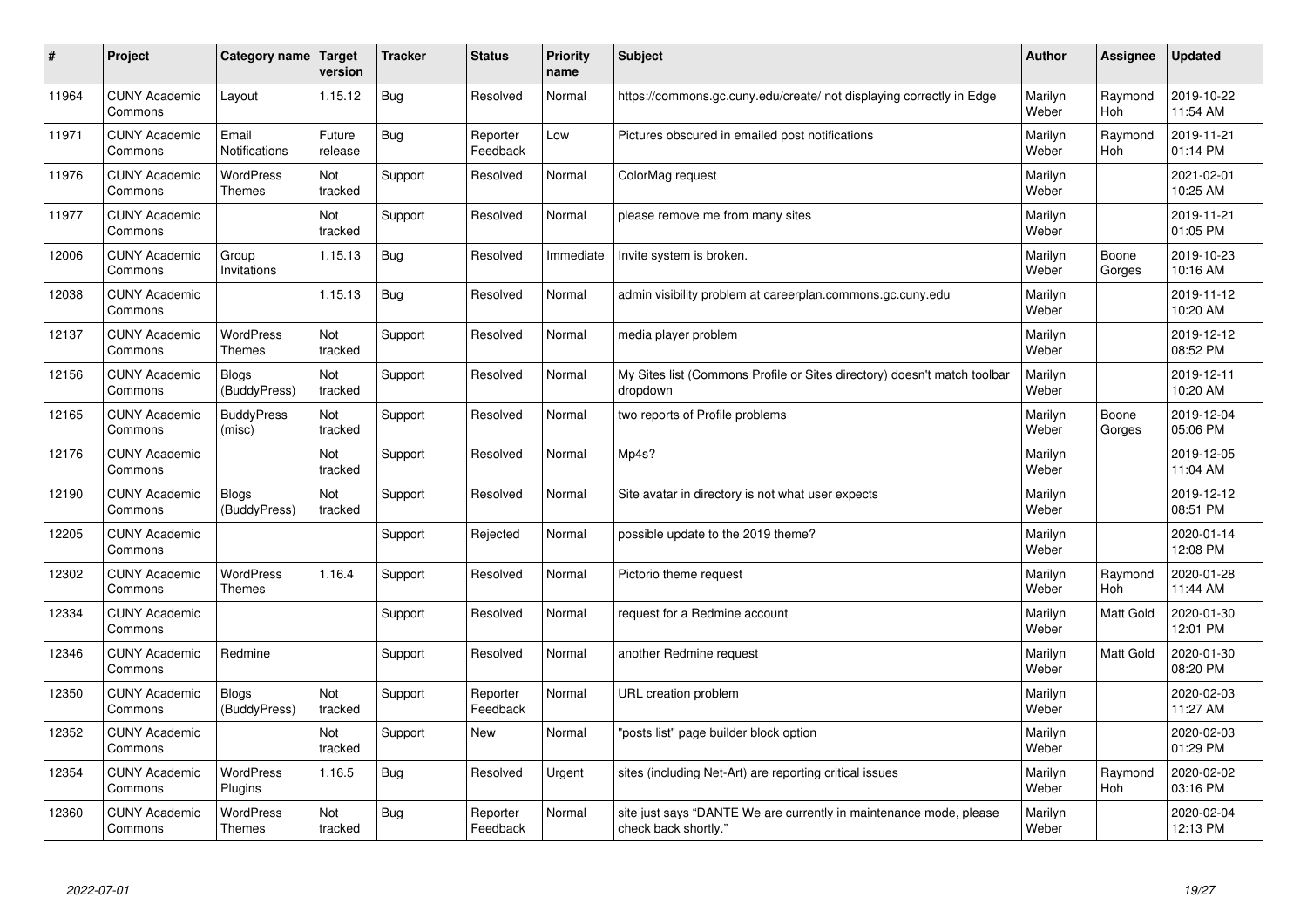| #     | Project                         | Category name   Target      | version        | <b>Tracker</b> | <b>Status</b>        | Priority<br>name | <b>Subject</b>                                                                          | <b>Author</b>    | <b>Assignee</b>       | <b>Updated</b>         |
|-------|---------------------------------|-----------------------------|----------------|----------------|----------------------|------------------|-----------------------------------------------------------------------------------------|------------------|-----------------------|------------------------|
| 12363 | <b>CUNY Academic</b><br>Commons | <b>WordPress</b><br>Plugins | 1.16.5         | Bug            | Resolved             | Urgent           | more bbPress problems - now students unable to post either a new<br>thread or a comment | Marilyn<br>Weber | Raymond<br>Hoh        | 2020-03-17<br>03:07 PM |
| 12382 | <b>CUNY Academic</b><br>Commons | Membership                  | Not<br>tracked | Support        | <b>New</b>           | Normal           | Email request change                                                                    | Marilyn<br>Weber | Marilyn<br>Weber      | 2020-02-06<br>12:56 PM |
| 12393 | <b>CUNY Academic</b><br>Commons | WordPress<br>(misc)         |                | Support        | Resolved             | High             | size limit for files                                                                    | Marilyn<br>Weber |                       | 2020-02-18<br>10:13 AM |
| 12395 | <b>CUNY Academic</b><br>Commons | Spam/Spam<br>Prevention     | Not<br>tracked | Support        | Resolved             | Normal           | comments again being blocked                                                            | Marilyn<br>Weber | Raymond<br>Hoh        | 2020-03-10<br>11:13 AM |
| 12427 | <b>CUNY Academic</b><br>Commons |                             | Not<br>tracked | Support        | Resolved             | Normal           | organizing PDF on a site?                                                               | Marilyn<br>Weber | scott voth            | 2020-03-10<br>11:11 AM |
| 12483 | <b>CUNY Academic</b><br>Commons |                             | 1.16.7         | Bug            | Resolved             | High             | post error                                                                              | Marilyn<br>Weber |                       | 2020-02-28<br>02:44 PM |
| 12487 | <b>CUNY Academic</b><br>Commons | Group Forums                | 1.16.7         | Bug            | Resolved             | Normal           | group posting problems?                                                                 | Marilyn<br>Weber | Raymond<br><b>Hoh</b> | 2020-03-10<br>11:40 AM |
| 12515 | <b>CUNY Academic</b><br>Commons | cuny.is                     | 1.16.7         | Support        | Resolved             | Normal           | AJAX actions on cuny.is admin page are failing                                          | Marilyn<br>Weber |                       | 2020-03-10<br>11:57 AM |
| 12543 | <b>CUNY Academic</b><br>Commons | <b>Public Portfolio</b>     | Not<br>tracked | Support        | Resolved             | Normal           | User cannot find profile edit button                                                    | Marilyn<br>Weber | scott voth            | 2020-03-22<br>02:49 PM |
| 12584 | <b>CUNY Academic</b><br>Commons |                             | Not<br>tracked | Bug            | Resolved             | Urgent           | No way to register                                                                      | Marilyn<br>Weber |                       | 2020-03-27<br>02:38 PM |
| 12676 | <b>CUNY Academic</b><br>Commons | <b>WordPress</b><br>Plugins | 1.16.10        | Support        | Resolved             | Normal           | request for Require Post Category plug-in                                               | Marilyn<br>Weber |                       | 2020-04-28<br>11:03 AM |
| 12741 | <b>CUNY Academic</b><br>Commons | <b>WordPress</b><br>Plugins | Not<br>tracked | Support        | Reporter<br>Feedback | Normal           | Tableau Public Viz Block                                                                | Marilyn<br>Weber | Raymond<br>Hoh        | 2020-05-12<br>11:00 AM |
| 12777 | <b>CUNY Academic</b><br>Commons |                             | 1.16.14        | Support        | Resolved             | Normal           | request to include custom javascript into a Commons-hosted site                         | Marilyn<br>Weber |                       | 2020-06-16<br>04:03 PM |
| 12861 | <b>CUNY Academic</b><br>Commons |                             |                | Support        | Resolved             | Normal           | trouble with YouTube                                                                    | Marilyn<br>Weber | Raymond<br>Hoh        | 2020-06-09<br>11:16 AM |
| 12905 | <b>CUNY Academic</b><br>Commons |                             | 1.16.14        | Support        | Resolved             | Normal           | trouble embedding a flipbook from Flipsnack                                             | Marilyn<br>Weber | Boone<br>Gorges       | 2020-06-23<br>10:53 AM |
| 12960 | <b>CUNY Academic</b><br>Commons |                             | 1.16.14        | Support        | Resolved             | Normal           | mutiple plugin in requests                                                              | Marilyn<br>Weber | Boone<br>Gorges       | 2020-06-23<br>10:53 AM |
| 12986 | <b>CUNY Academic</b><br>Commons |                             |                | Support        | Rejected             | Normal           | Someone is trying to create accounts using random CUNY entity emails                    | Marilyn<br>Weber |                       | 2020-07-02<br>09:47 PM |
| 12999 | <b>CUNY Academic</b><br>Commons |                             | 1.18.1         | Support        | Resolved             | Normal           | request for Dentist theme                                                               | Marilyn<br>Weber | Boone<br>Gorges       | 2020-12-22<br>03:31 PM |
| 13012 | <b>CUNY Academic</b><br>Commons | <b>WordPress</b><br>(misc)  |                | Support        | Rejected             | Normal           | icon image associated with the teaching template's Creative Commons<br>License          | Marilyn<br>Weber | Raymond<br>Hoh        | 2020-08-25<br>10:56 AM |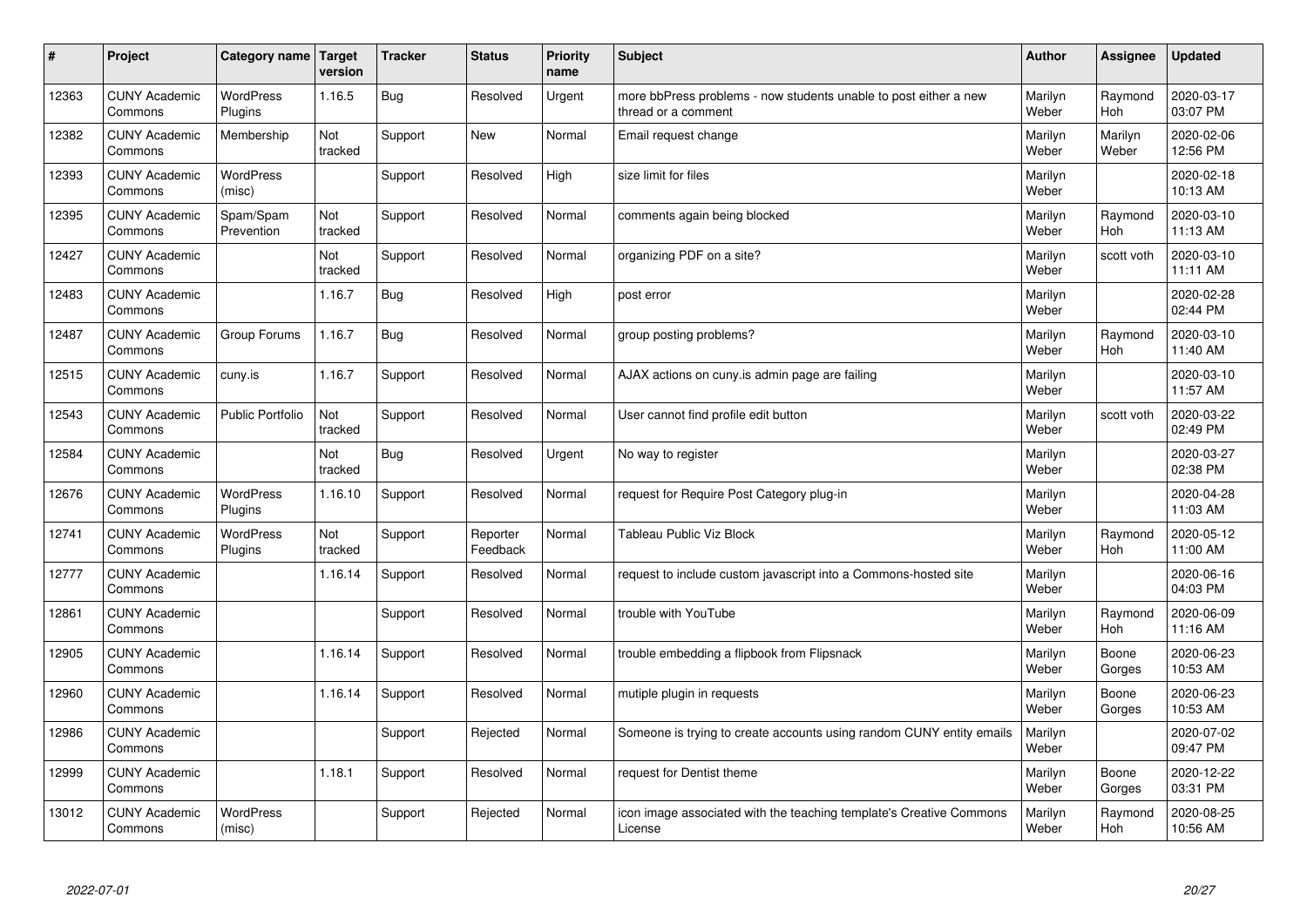| #     | Project                         | Category name                     | Target<br>version | <b>Tracker</b> | <b>Status</b>        | Priority<br>name | <b>Subject</b>                                                | <b>Author</b>    | Assignee         | <b>Updated</b>         |
|-------|---------------------------------|-----------------------------------|-------------------|----------------|----------------------|------------------|---------------------------------------------------------------|------------------|------------------|------------------------|
| 13013 | <b>CUNY Academic</b><br>Commons |                                   | Not<br>tracked    | <b>Bug</b>     | Resolved             | Normal           | an invite to Group Admins from Brian Foote?!                  | Marilyn<br>Weber |                  | 2020-07-07<br>02:36 PM |
| 13016 | <b>CUNY Academic</b><br>Commons | Shortcodes and<br>embeds          | 1.16.15           | Support        | Resolved             | Normal           | possible to run code examples, like in Jupyter Notebooks?     | Marilyn<br>Weber |                  | 2020-07-16<br>11:52 AM |
| 13034 | <b>CUNY Academic</b><br>Commons |                                   | Not<br>tracked    | Support        | Reporter<br>Feedback | Normal           | a site is asking people to join the Commons to get a download | Marilyn<br>Weber |                  | 2020-07-12<br>07:23 AM |
| 13065 | <b>CUNY Academic</b><br>Commons |                                   | Not<br>tracked    | Support        | Resolved             | Normal           | can't invite new user to group                                | Marilyn<br>Weber |                  | 2020-07-22<br>04:24 PM |
| 13085 | <b>CUNY Academic</b><br>Commons | Domain<br>Mapping                 | Not<br>tracked    | Support        | Resolved             | Normal           | domain mapping request                                        | Marilyn<br>Weber | <b>Matt Gold</b> | 2020-07-28<br>03:33 PM |
| 13091 | <b>CUNY Academic</b><br>Commons |                                   | 1.17.0            | Support        | Resolved             | Normal           | problem with latex (math equations)                           | Marilyn<br>Weber |                  | 2020-07-28<br>11:09 AM |
| 13116 | <b>CUNY Academic</b><br>Commons | ZenDesk                           | 1.17.1            | Support        | Resolved             | Normal           | support/send us a message link obscured                       | Marilyn<br>Weber | Raymond<br>Hoh   | 2020-07-29<br>09:33 PM |
| 13121 | <b>CUNY Academic</b><br>Commons |                                   |                   | Support        | Rejected             | Normal           | embed a DropBox Paper file                                    | Marilyn<br>Weber |                  | 2020-08-25<br>10:56 AM |
| 13134 | <b>CUNY Academic</b><br>Commons | Site cloning                      | 1.17.1            | Support        | Resolved             | Normal           | New site (a clone) point to old dashboard                     | Marilyn<br>Weber |                  | 2020-08-12<br>03:22 PM |
| 13138 | <b>CUNY Academic</b><br>Commons | Group Library                     | Not<br>tracked    | Support        | Resolved             | Normal           | moving Library contents for Steve Brier                       | Marilyn<br>Weber |                  | 2020-08-03<br>04:00 PM |
| 13159 | <b>CUNY Academic</b><br>Commons | Group Library                     | Not<br>tracked    | Support        | Resolved             | Normal           | changing folder names?                                        | Marilyn<br>Weber | Boone<br>Gorges  | 2020-08-27<br>08:59 AM |
| 13160 | <b>CUNY Academic</b><br>Commons |                                   |                   | Support        | Rejected             | Normal           | site not working on iphone                                    | Marilyn<br>Weber |                  | 2020-08-25<br>10:58 AM |
| 13169 | <b>CUNY Academic</b><br>Commons |                                   | 1.17.4            | Support        | Rejected             | Normal           | footer logo image has no alt-text                             | Marilyn<br>Weber |                  | 2020-09-22<br>10:18 AM |
| 13173 | <b>CUNY Academic</b><br>Commons | Group Library                     | 1.17.1            | Support        | Resolved             | High             | all uploads to the library are silent                         | Marilyn<br>Weber |                  | 2020-08-10<br>04:12 PM |
| 13184 | <b>CUNY Academic</b><br>Commons | <b>WordPress</b><br>Plugins       | 1.17.2            | Support        | Resolved             | Normal           | google translate plugin                                       | Marilyn<br>Weber |                  | 2020-08-25<br>11:36 AM |
| 13185 | <b>CUNY Academic</b><br>Commons | <b>WordPress</b><br><b>Themes</b> | 1.17.2            | Support        | Resolved             | Normal           | Less theme?                                                   | Marilyn<br>Weber |                  | 2020-08-25<br>11:26 AM |
| 13201 | <b>CUNY Academic</b><br>Commons |                                   |                   | Support        | Rejected             | Low              | PDF embedder                                                  | Marilyn<br>Weber |                  | 2020-09-29<br>11:37 AM |
| 13217 | <b>CUNY Academic</b><br>Commons |                                   |                   | Support        | Rejected             | Normal           | upload recordings of our past webinars?                       | Marilyn<br>Weber |                  | 2020-08-25<br>07:56 AM |
| 13227 | <b>CUNY Academic</b><br>Commons | Group Library                     | 1.17.2            | Bug            | Resolved             | High             | folder not appearing in library                               | Marilyn<br>Weber |                  | 2020-08-21<br>04:22 PM |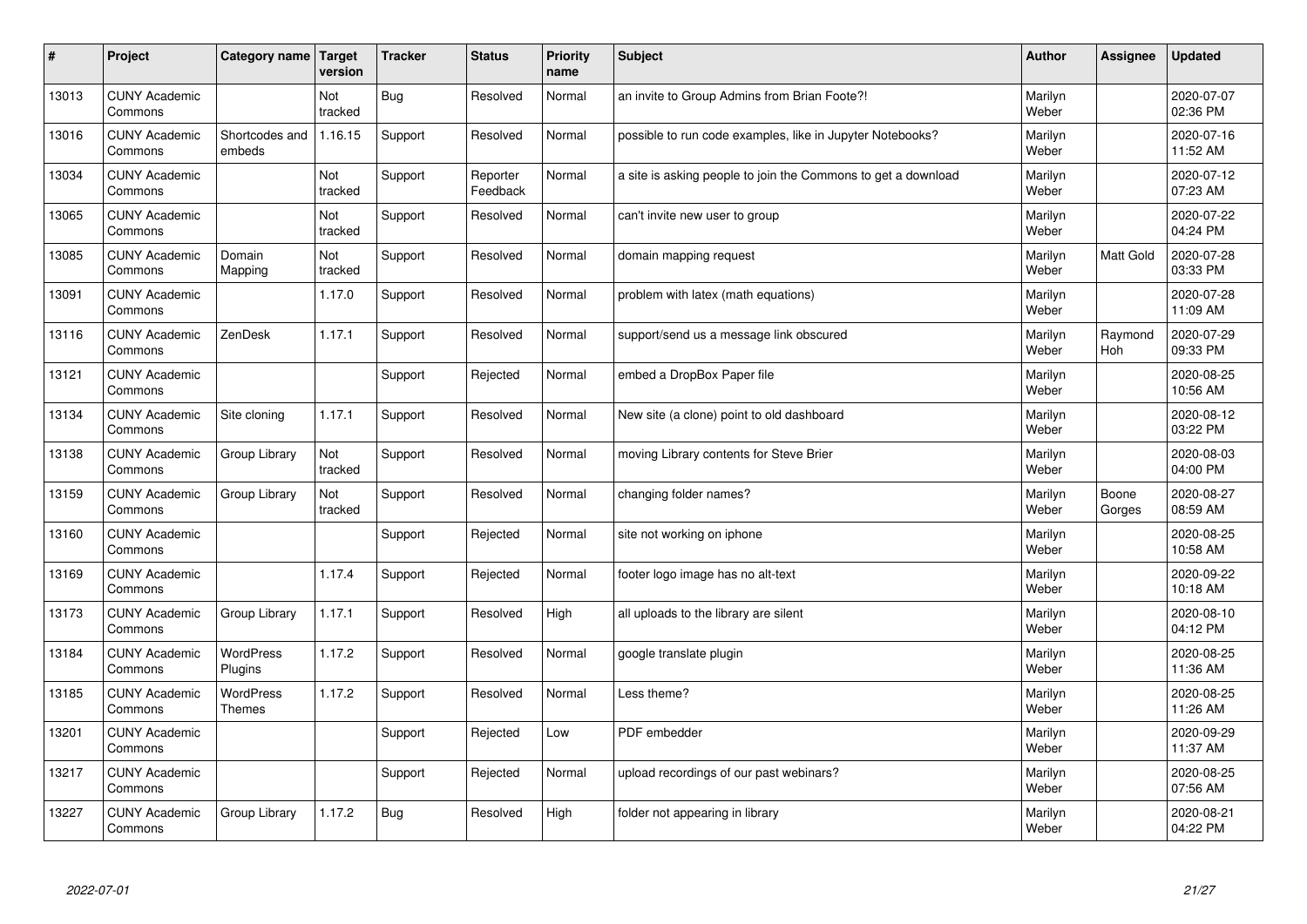| $\sharp$ | Project                         | Category name   Target     | version        | <b>Tracker</b> | <b>Status</b>        | <b>Priority</b><br>name | <b>Subject</b>                            | <b>Author</b>    | Assignee              | Updated                |
|----------|---------------------------------|----------------------------|----------------|----------------|----------------------|-------------------------|-------------------------------------------|------------------|-----------------------|------------------------|
| 13238    | <b>CUNY Academic</b><br>Commons | WordPress -<br>Media       | 1.17.3         | Support        | Resolved             | Normal                  | allow ppsx file?                          | Marilyn<br>Weber | Raymond<br><b>Hoh</b> | 2020-09-10<br>11:46 AM |
| 13255    | <b>CUNY Academic</b><br>Commons |                            | Not<br>tracked | Support        | Reporter<br>Feedback | Normal                  | Accessibility problems                    | Marilyn<br>Weber |                       | 2020-09-01<br>05:48 PM |
| 13286    | <b>CUNY Academic</b><br>Commons |                            | Not<br>tracked | Support        | <b>New</b>           | Normal                  | problem connecting with WordPress app     | Marilyn<br>Weber | Raymond<br><b>Hoh</b> | 2020-09-08<br>11:16 AM |
| 13288    | <b>CUNY Academic</b><br>Commons |                            |                | Support        | Abandoned            | Normal                  | log in problems on iPhone 6               | Marilyn<br>Weber |                       | 2020-10-27<br>10:26 AM |
| 13295    | <b>CUNY Academic</b><br>Commons |                            | Not<br>tracked | Support        | Resolved             | Normal                  | can't find new user                       | Marilyn<br>Weber |                       | 2020-09-08<br>10:18 AM |
| 13328    | <b>CUNY Academic</b><br>Commons | Group Forums               | Not<br>tracked | Bug            | Reporter<br>Feedback | Normal                  | cross-posting in two related groups       | Marilyn<br>Weber | Raymond<br>Hoh        | 2020-09-15<br>10:39 PM |
| 13341    | <b>CUNY Academic</b><br>Commons | Group Forums               | 1.17.4         | <b>Bug</b>     | Resolved             | Normal                  | Forum reply problems                      | Marilyn<br>Weber | Raymond<br>Hoh        | 2020-09-22<br>12:08 PM |
| 13378    | <b>CUNY Academic</b><br>Commons |                            | 1.17.5         | Bug            | Resolved             | Normal                  | problem on one of my sites                | Marilyn<br>Weber |                       | 2020-09-24<br>05:27 PM |
| 13441    | <b>CUNY Academic</b><br>Commons |                            | 1.17.5         | Support        | Resolved             | Normal                  | ongoing user problems with daily digests  | Marilyn<br>Weber |                       | 2020-10-13<br>10:02 AM |
| 13512    | <b>CUNY Academic</b><br>Commons | WordPress<br><b>Themes</b> | 1.17.7         | Support        | Resolved             | Normal                  | theme update                              | Marilyn<br>Weber |                       | 2020-11-16<br>04:46 PM |
| 13521    | <b>CUNY Academic</b><br>Commons | Onboarding                 | 1.17.7         | Support        | Resolved             | Normal                  | sent invitations page                     | Marilyn<br>Weber | Raymond<br>Hoh        | 2020-11-10<br>10:31 AM |
| 13541    | <b>CUNY Academic</b><br>Commons |                            | Not<br>tracked | Support        | Resolved             | Normal                  | add a page template to OER site.          | Marilyn<br>Weber |                       | 2020-11-11<br>11:12 AM |
| 13584    | <b>CUNY Academic</b><br>Commons |                            |                | Support        | Abandoned            | Normal                  | Graphy theme question                     | Marilyn<br>Weber |                       | 2021-09-14<br>10:41 AM |
| 13596    | <b>CUNY Academic</b><br>Commons |                            |                | Support        | Abandoned            | Normal                  | invited as Author but show as Contributor | Marilyn<br>Weber |                       | 2021-09-14<br>10:41 AM |
| 13633    | <b>CUNY Academic</b><br>Commons |                            | Not<br>tracked | Bug            | Resolved             | High                    | PublicsLab site down                      | Marilyn<br>Weber |                       | 2020-11-30<br>02:01 PM |
| 13637    | <b>CUNY Academic</b><br>Commons |                            |                | Support        | Abandoned            | Normal                  | All-in-One Migration plugin request       | Marilyn<br>Weber |                       | 2020-12-08<br>10:46 AM |
| 13641    | <b>CUNY Academic</b><br>Commons |                            | 1.18.2         | Support        | Resolved             | Normal                  | follow up to migration request            | Marilyn<br>Weber | Boone<br>Gorges       | 2021-01-12<br>10:59 AM |
| 13656    | <b>CUNY Academic</b><br>Commons |                            |                | <b>Bug</b>     | Resolved             | High                    | site down                                 | Marilyn<br>Weber |                       | 2020-12-11<br>12:50 PM |
| 13675    | <b>CUNY Academic</b><br>Commons | Group Library              | 1.18.1         | Bug            | Resolved             | High                    | broken Library                            | Marilyn<br>Weber |                       | 2020-12-09<br>05:02 PM |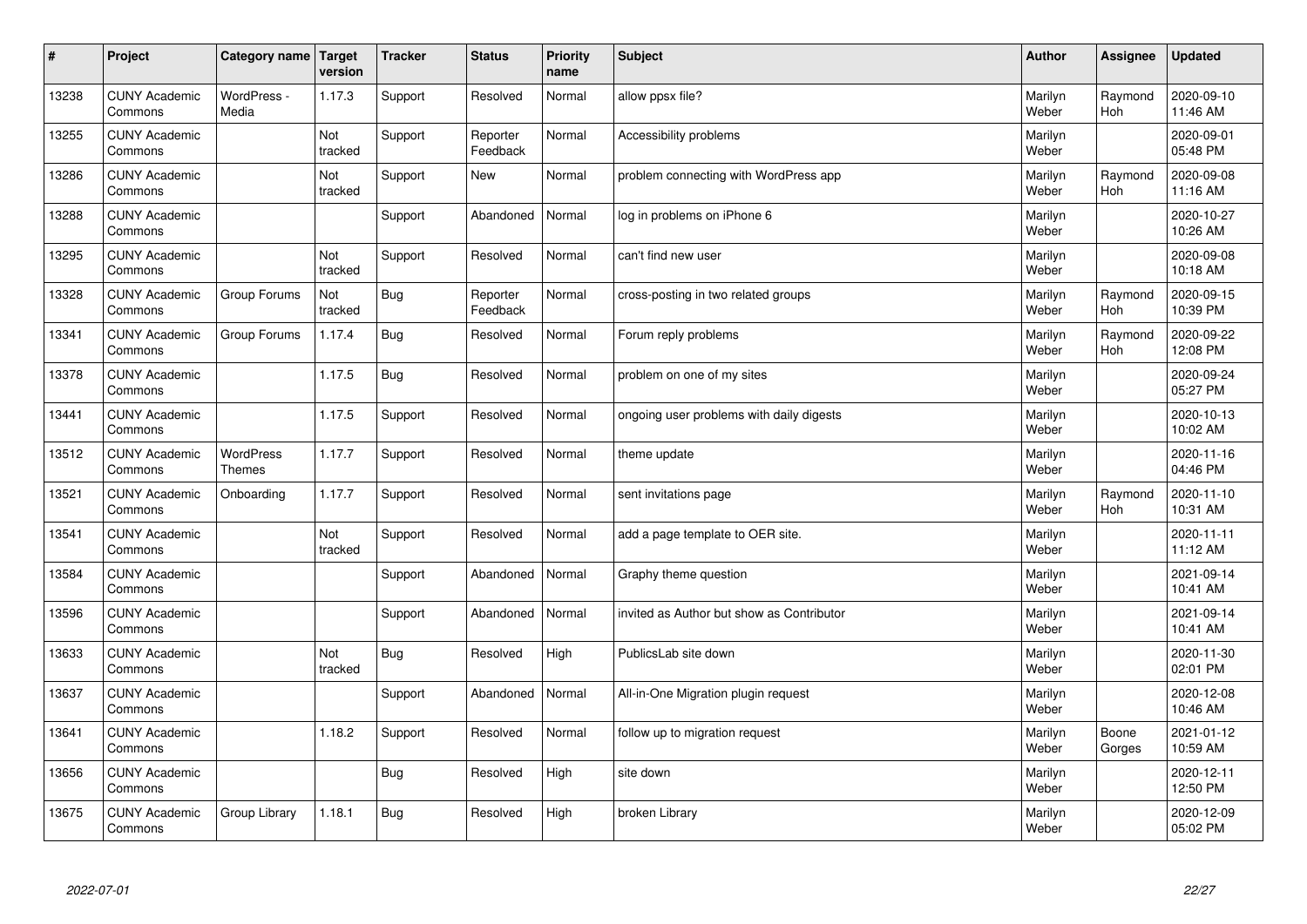| $\sharp$ | Project                         | Category name Target        | version        | <b>Tracker</b> | <b>Status</b> | <b>Priority</b><br>name | <b>Subject</b>                                                                        | <b>Author</b>    | Assignee              | <b>Updated</b>         |
|----------|---------------------------------|-----------------------------|----------------|----------------|---------------|-------------------------|---------------------------------------------------------------------------------------|------------------|-----------------------|------------------------|
| 13699    | <b>CUNY Academic</b><br>Commons |                             | Not<br>tracked | Support        | Resolved      | Normal                  | Martin Segal Center site down                                                         | Marilyn<br>Weber | Raymond<br><b>Hoh</b> | 2020-12-22<br>03:03 PM |
| 13710    | <b>CUNY Academic</b><br>Commons |                             | Not<br>tracked | Support        | Resolved      | Normal                  | small change to Hosting Partner Handbook                                              | Marilyn<br>Weber |                       | 2020-12-16<br>04:29 PM |
| 13715    | <b>CUNY Academic</b><br>Commons |                             | Not<br>tracked | Bug            | Resolved      | High                    | https://ulysses.commons.gc.cuny.edu down                                              | Marilyn<br>Weber |                       | 2020-12-22<br>03:02 PM |
| 13738    | <b>CUNY Academic</b><br>Commons |                             | 1.18.1         | Support        | Resolved      | Normal                  | theme requests from a non-CUY person                                                  | Marilyn<br>Weber |                       | 2020-12-23<br>11:34 AM |
| 13741    | <b>CUNY Academic</b><br>Commons | <b>WordPress</b><br>Plugins | 1.18.3         | Support        | Resolved      | Normal                  | Ensemble Video Plugin                                                                 | Marilyn<br>Weber |                       | 2021-01-26<br>04:43 PM |
| 13768    | <b>CUNY Academic</b><br>Commons | Domain<br>Mapping           | Not<br>tracked | Bug            | Resolved      | Normal                  | patricksweeney.commons.gc.cuny.edu down                                               | Marilyn<br>Weber | Raymond<br><b>Hoh</b> | 2021-01-12<br>10:47 AM |
| 13783    | <b>CUNY Academic</b><br>Commons |                             | 1.18.2         | Support        | Resolved      | Normal                  | new CUNY OneSearch url                                                                | Marilyn<br>Weber |                       | 2021-01-14<br>04:53 PM |
| 13826    | <b>CUNY Academic</b><br>Commons |                             |                | Support        | Resolved      | Normal                  | January 14th                                                                          | Marilyn<br>Weber |                       | 2021-01-26<br>04:26 PM |
| 13827    | <b>CUNY Academic</b><br>Commons | Group Forums                | 1.18.3         | Bug            | Resolved      | Normal                  | more forum post problems                                                              | Marilyn<br>Weber | Raymond<br><b>Hoh</b> | 2021-01-22<br>08:19 PM |
| 13841    | <b>CUNY Academic</b><br>Commons | WordPress<br>Plugins        | 1.18.3         | Support        | Resolved      | Normal                  | Folders plugin request                                                                | Marilyn<br>Weber | Boone<br>Gorges       | 2021-01-26<br>04:43 PM |
| 13846    | <b>CUNY Academic</b><br>Commons | WordPress<br>Plugins        | 1.18.3         | Support        | Resolved      | Normal                  | Yoast SEO plugin problem                                                              | Marilyn<br>Weber |                       | 2021-01-19<br>05:34 PM |
| 13878    | <b>CUNY Academic</b><br>Commons | Group cloning               | 1.18.4         | Support        | Resolved      | High                    | When creating Group + Site and choosing 'Clone existing', cannot<br>advance to step 2 | Marilyn<br>Weber | Jeremy<br>Felt        | 2021-02-02<br>11:02 AM |
| 13912    | <b>CUNY Academic</b><br>Commons |                             | Not<br>tracked | Feature        | Hold          | Low                     | posting "missed schedule"                                                             | Marilyn<br>Weber |                       | 2021-02-23<br>10:46 AM |
| 13916    | <b>CUNY Academic</b><br>Commons |                             |                | Support        | Rejected      | Normal                  | <b>Custom Sidebars</b>                                                                | Marilyn<br>Weber |                       | 2021-02-23<br>10:45 AM |
| 13918    | <b>CUNY Academic</b><br>Commons |                             | Not<br>tracked | Support        | Rejected      | Normal                  | MailPoet Newsletters Premium plugin                                                   | Marilyn<br>Weber |                       | 2021-02-09<br>11:01 AM |
| 13929    | <b>CUNY Academic</b><br>Commons |                             | 1.18.4         | Support        | Resolved      | Normal                  | update error message                                                                  | Marilyn<br>Weber | Boone<br>Gorges       | 2021-02-09<br>11:05 AM |
| 13935    | <b>CUNY Academic</b><br>Commons | WordPress<br>Plugins        | 1.18.4         | Support        | Resolved      | Low                     | Add Users sidebar widget not working                                                  | Marilyn<br>Weber |                       | 2021-02-09<br>11:05 AM |
| 13944    | <b>CUNY Academic</b><br>Commons | <b>WordPress</b><br>Plugins | 1.18.4         | Support        | Resolved      | Normal                  | 3D FlipBook request                                                                   | Marilyn<br>Weber |                       | 2021-02-09<br>11:05 AM |
| 13947    | <b>CUNY Academic</b><br>Commons | WordPress<br>Plugins        | 1.18.4         | Bug            | Resolved      | Normal                  | Elementor plugin problem                                                              | Marilyn<br>Weber | Raymond<br>Hoh        | 2021-02-08<br>09:34 PM |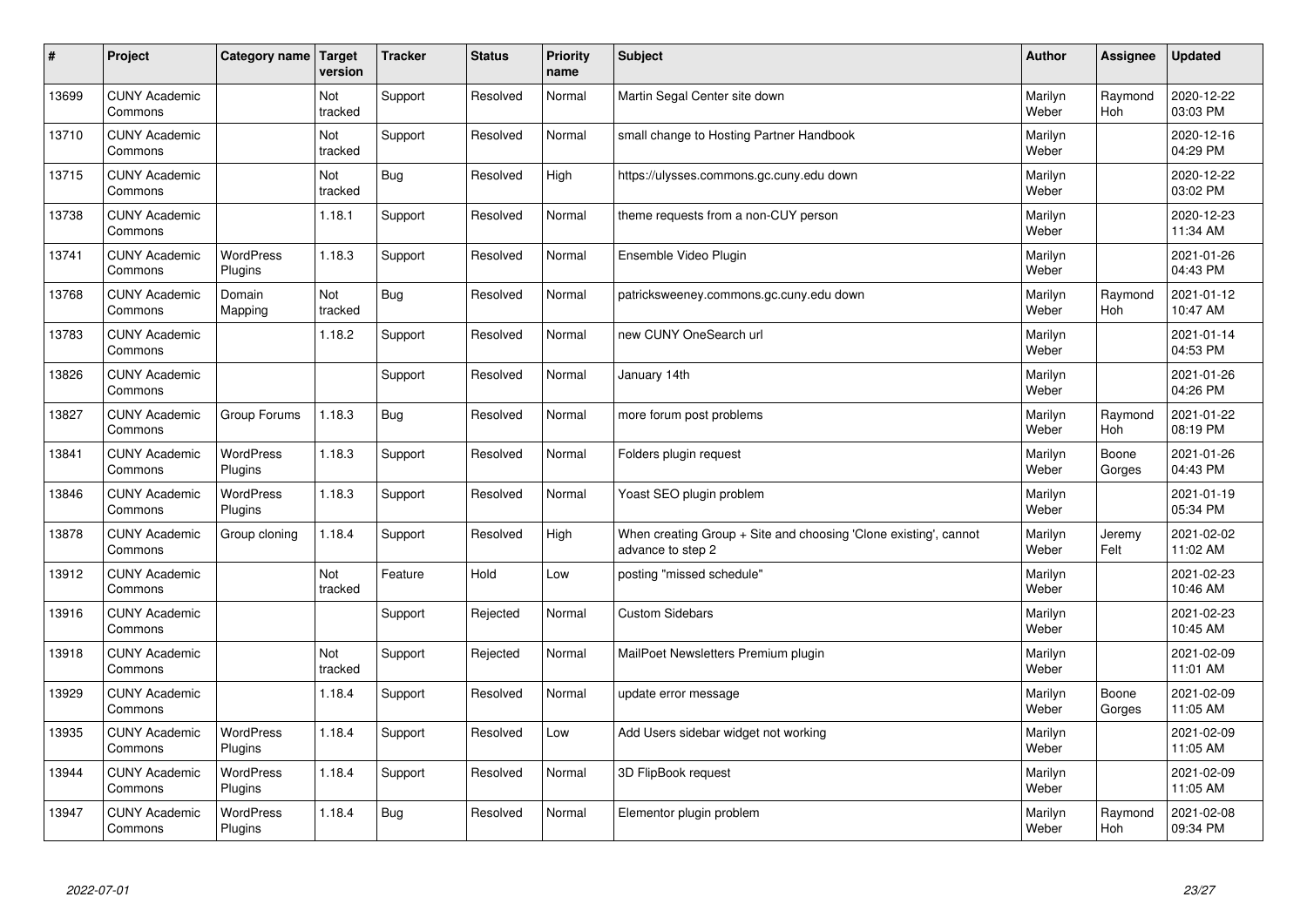| $\sharp$ | Project                         | Category name   Target             | version        | <b>Tracker</b> | <b>Status</b>        | <b>Priority</b><br>name | <b>Subject</b>                                                              | <b>Author</b>    | Assignee              | <b>Updated</b>         |
|----------|---------------------------------|------------------------------------|----------------|----------------|----------------------|-------------------------|-----------------------------------------------------------------------------|------------------|-----------------------|------------------------|
| 13958    | <b>CUNY Academic</b><br>Commons |                                    | 1.18.4         | Support        | Resolved             | Normal                  | calendar widget problem                                                     | Marilyn<br>Weber |                       | 2021-02-09<br>11:05 AM |
| 13975    | <b>CUNY Academic</b><br>Commons | Social Paper                       | Not<br>tracked | Support        | Reporter<br>Feedback | Normal                  | can't approve comments on Social Paper paper                                | Marilyn<br>Weber |                       | 2021-02-12<br>09:33 AM |
| 14008    | <b>CUNY Academic</b><br>Commons |                                    |                | <b>Bug</b>     | Resolved             | High                    | invisible user                                                              | Marilyn<br>Weber |                       | 2021-02-18<br>05:53 PM |
| 14012    | <b>CUNY Academic</b><br>Commons | <b>WordPress</b><br>Plugins        | 1.18.5         | Support        | Resolved             | Normal                  | Open External Links in a New Window plugin?                                 | Marilyn<br>Weber | Boone<br>Gorges       | 2021-03-02<br>02:07 PM |
| 14016    | <b>CUNY Academic</b><br>Commons |                                    |                | Support        | Rejected             | Normal                  | PDFs not downloading                                                        | Marilyn<br>Weber |                       | 2021-02-22<br>11:00 AM |
| 14019    | <b>CUNY Academic</b><br>Commons | <b>WordPress</b><br><b>Plugins</b> | 1.18.5         | Bug            | Resolved             | Normal                  | smorales.commons.gc.cuny.edu                                                | Marilyn<br>Weber | Boone<br>Gorges       | 2021-02-23<br>11:06 AM |
| 14074    | <b>CUNY Academic</b><br>Commons | <b>WordPress</b><br>(misc)         | Not<br>tracked | Support        | Reporter<br>Feedback | Normal                  | page password protection problem                                            | Marilyn<br>Weber |                       | 2021-03-02<br>11:03 AM |
| 14075    | <b>CUNY Academic</b><br>Commons | WordPress<br>Plugins               | Not<br>tracked | Bug            | Resolved             | Normal                  | sludigitalportfolios.commons.gc.cuny.edu                                    | Marilyn<br>Weber | Boone<br>Gorges       | 2021-03-01<br>10:46 AM |
| 14077    | <b>CUNY Academic</b><br>Commons | WordPress<br>Plugins               | 1.18.7         | Support        | Resolved             | Normal                  | Elementor Pro plugin for the slider                                         | Marilyn<br>Weber | Raymond<br>Hoh        | 2021-03-23<br>11:43 AM |
| 14129    | <b>CUNY Academic</b><br>Commons | Onboarding                         | 1.18.6         | Support        | Resolved             | Normal                  | can only see some invites sent                                              | Marilyn<br>Weber | Raymond<br><b>Hoh</b> | 2021-04-09<br>09:00 AM |
| 14148    | <b>CUNY Academic</b><br>Commons |                                    |                | Support        | Abandoned            | Normal                  | post notification problem                                                   | Marilyn<br>Weber |                       | 2021-09-14<br>10:43 AM |
| 14242    | <b>CUNY Academic</b><br>Commons |                                    |                | Support        | Resolved             | Normal                  | LAILAC site missing content                                                 | Marilyn<br>Weber |                       | 2021-03-27<br>08:40 AM |
| 14246    | <b>CUNY Academic</b><br>Commons |                                    | 1.18.8         | Support        | Resolved             | Normal                  | 'Weekly jQuery Migrate Status Update"                                       | Marilyn<br>Weber |                       | 2021-04-13<br>11:08 AM |
| 14265    | <b>CUNY Academic</b><br>Commons | WordPress<br>Plugins               | 1.18.10        | Support        | Resolved             | Normal                  | separate the tag cloud in the blog sidebar                                  | Marilyn<br>Weber | Boone<br>Gorges       | 2021-05-12<br>05:19 PM |
| 14270    | <b>CUNY Academic</b><br>Commons | WordPress<br><b>Themes</b>         | 1.18.8         | Support        | Resolved             | Normal                  | grid theme?                                                                 | Marilyn<br>Weber |                       | 2021-04-13<br>11:20 AM |
| 14304    | <b>CUNY Academic</b><br>Commons | Group Library                      | 1.18.8         | Bug            | Resolved             | Normal                  | Library items change folders when adding subsequent items in new<br>folders | Marilyn<br>Weber | Boone<br>Gorges       | 2021-04-13<br>11:21 AM |
| 14344    | <b>CUNY Academic</b><br>Commons | Domain<br>Mapping                  | Not<br>tracked | Support        | Resolved             | Normal                  | arabstages.org site down                                                    | Marilyn<br>Weber | Raymond<br><b>Hoh</b> | 2021-04-19<br>01:42 PM |
| 14360    | <b>CUNY Academic</b><br>Commons |                                    |                | Support        | Rejected             | Normal                  | danielgerouldarchives.org?                                                  | Marilyn<br>Weber |                       | 2021-04-27<br>10:42 AM |
| 14369    | <b>CUNY Academic</b><br>Commons | WordPress -<br>Media               | Not<br>tracked | Support        | Resolved             | Normal                  | renewed problem with ppsx files                                             | Marilyn<br>Weber |                       | 2021-04-27<br>12:44 PM |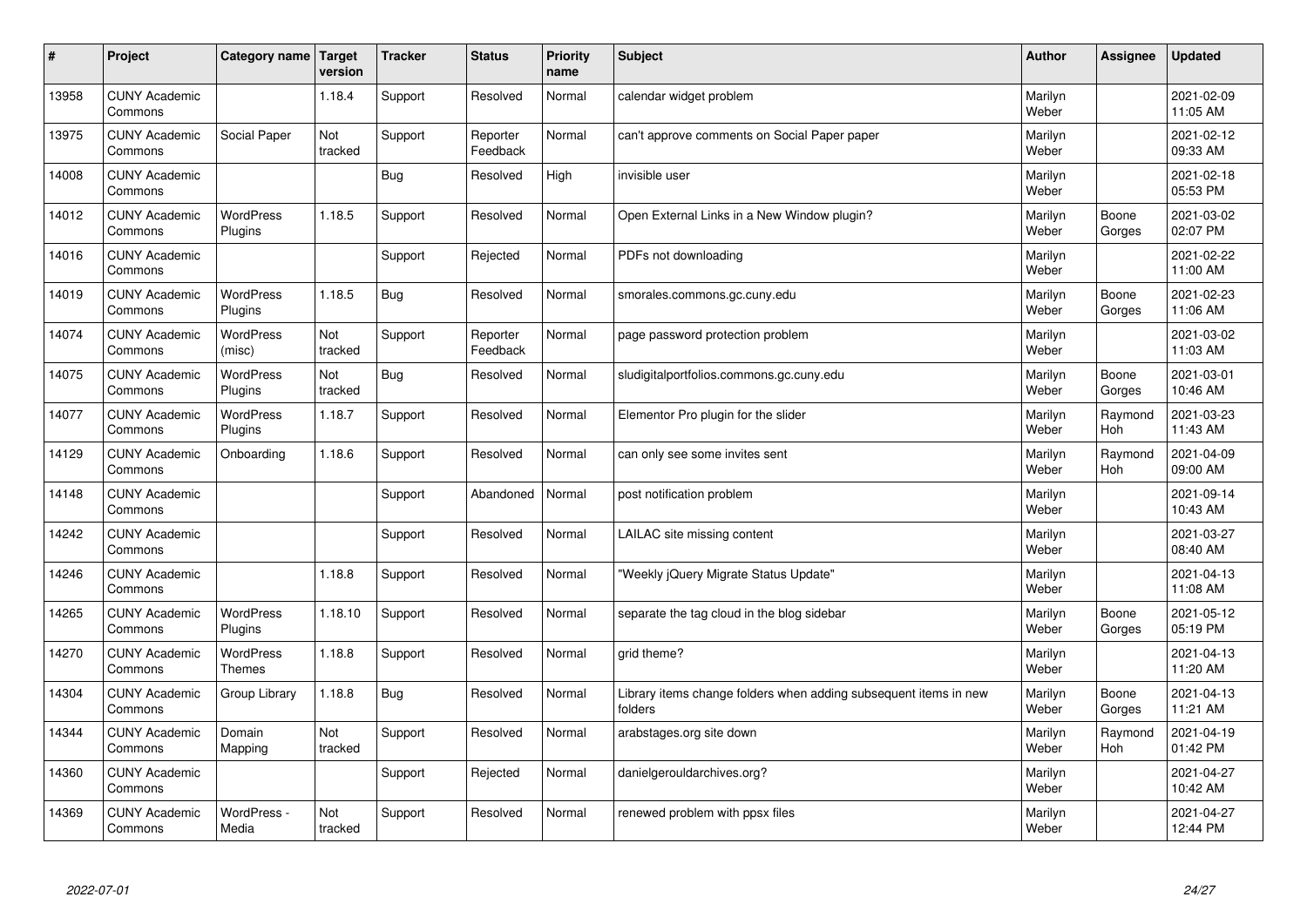| #     | Project                         | Category name   Target            | version        | <b>Tracker</b> | <b>Status</b>        | <b>Priority</b><br>name | <b>Subject</b>                                                  | <b>Author</b>    | Assignee       | <b>Updated</b>         |
|-------|---------------------------------|-----------------------------------|----------------|----------------|----------------------|-------------------------|-----------------------------------------------------------------|------------------|----------------|------------------------|
| 14378 | <b>CUNY Academic</b><br>Commons |                                   | Not<br>tracked | Support        | Resolved             | Normal                  | <b>PPTX</b> files unfetchable                                   | Marilyn<br>Weber |                | 2021-05-11<br>11:25 AM |
| 14389 | <b>CUNY Academic</b><br>Commons |                                   |                | Support        | Abandoned            | Normal                  | WebflowIO?                                                      | Marilyn<br>Weber |                | 2021-09-14<br>10:45 AM |
| 14398 | <b>CUNY Academic</b><br>Commons |                                   | Not<br>tracked | Support        | Reporter<br>Feedback | Normal                  | Events plug-in notification problem                             | Marilyn<br>Weber |                | 2021-05-11<br>11:21 AM |
| 14404 | <b>CUNY Academic</b><br>Commons |                                   | Not<br>tracked | Support        | Resolved             | Normal                  | blocked IP of user?                                             | Marilyn<br>Weber |                | 2021-05-10<br>01:00 PM |
| 14410 | <b>CUNY Academic</b><br>Commons |                                   | 1.18.10        | Bug            | Resolved             | Normal                  | events calendar problem?                                        | Marilyn<br>Weber |                | 2021-05-10<br>04:45 PM |
| 14411 | <b>CUNY Academic</b><br>Commons | <b>WordPress</b><br><b>Themes</b> | 1.18.10        | <b>Bug</b>     | Resolved             | Normal                  | logo problems                                                   | Marilyn<br>Weber |                | 2021-05-03<br>04:37 PM |
| 14448 | <b>CUNY Academic</b><br>Commons | Password<br>Reset                 | Not<br>tracked | <b>Bug</b>     | Rejected             | Normal                  | password reset weirdness                                        | Marilyn<br>Weber | Raymond<br>Hoh | 2021-05-12<br>01:34 PM |
| 14509 | <b>CUNY Academic</b><br>Commons | WordPress<br>Plugins              | 1.18.12        | <b>Bug</b>     | Resolved             | Normal                  | Elementor Editor problem                                        | Marilyn<br>Weber |                | 2021-06-08<br>09:55 AM |
| 14526 | <b>CUNY Academic</b><br>Commons | Registration                      | 1.18.12        | <b>Bug</b>     | Resolved             | High                    | registration interface won't show a space to enter nonCUNY code | Marilyn<br>Weber |                | 2021-06-03<br>04:02 PM |
| 14534 | <b>CUNY Academic</b><br>Commons | WordPress<br>Plugins              | 1.18.12        | Support        | Resolved             | Normal                  | Share This Image plugin?                                        | Marilyn<br>Weber |                | 2021-06-08<br>11:50 AM |
| 14594 | <b>CUNY Academic</b><br>Commons |                                   | Not<br>tracked | Support        | Resolved             | Normal                  | Administration email verification?                              | Marilyn<br>Weber |                | 2021-07-12<br>11:40 AM |
| 14606 | <b>CUNY Academic</b><br>Commons | WordPress<br>(misc)               | Not<br>tracked | Support        | Rejected             | Normal                  | calendar wrong month                                            | Marilyn<br>Weber |                | 2021-07-23<br>12:11 PM |
| 14625 | <b>CUNY Academic</b><br>Commons |                                   | Not<br>tracked | Support        | Rejected             | Normal                  | image won't appear in slideshow.                                | Marilyn<br>Weber |                | 2021-07-27<br>10:33 AM |
| 14711 | <b>CUNY Academic</b><br>Commons |                                   |                | Support        | Rejected             | Normal                  | Custom Facebook Feed plugin problem                             | Marilyn<br>Weber |                | 2022-04-27<br>04:29 PM |
| 14718 | <b>CUNY Academic</b><br>Commons |                                   | Not<br>tracked | Support        | Resolved             | Normal                  | User wants to recover deleted account                           | Marilyn<br>Weber |                | 2021-08-30<br>02:46 PM |
| 14734 | <b>CUNY Academic</b><br>Commons | <b>WordPress</b><br><b>Themes</b> | 1.18.18        | Support        | Resolved             | Normal                  | missing section of Sujatha Fernandes' site                      | Marilyn<br>Weber | Raymond<br>Hoh | 2021-09-06<br>04:15 PM |
| 14784 | <b>CUNY Academic</b><br>Commons |                                   |                | Support        | Reporter<br>Feedback | Normal                  | User report of logo problem when using Customizer theme         | Marilyn<br>Weber |                | 2021-09-17<br>10:25 AM |
| 14799 | <b>CUNY Academic</b><br>Commons |                                   | 1.18.19        | Support        | Resolved             | High                    | install the official Classic Widgets?                           | Marilyn<br>Weber |                | 2021-09-22<br>02:17 PM |
| 14812 | <b>CUNY Academic</b><br>Commons |                                   | Not<br>tracked | Support        | Resolved             | Normal                  | Custom Sidebars and Wordpress 5.6                               | Marilyn<br>Weber |                | 2021-09-30<br>10:43 AM |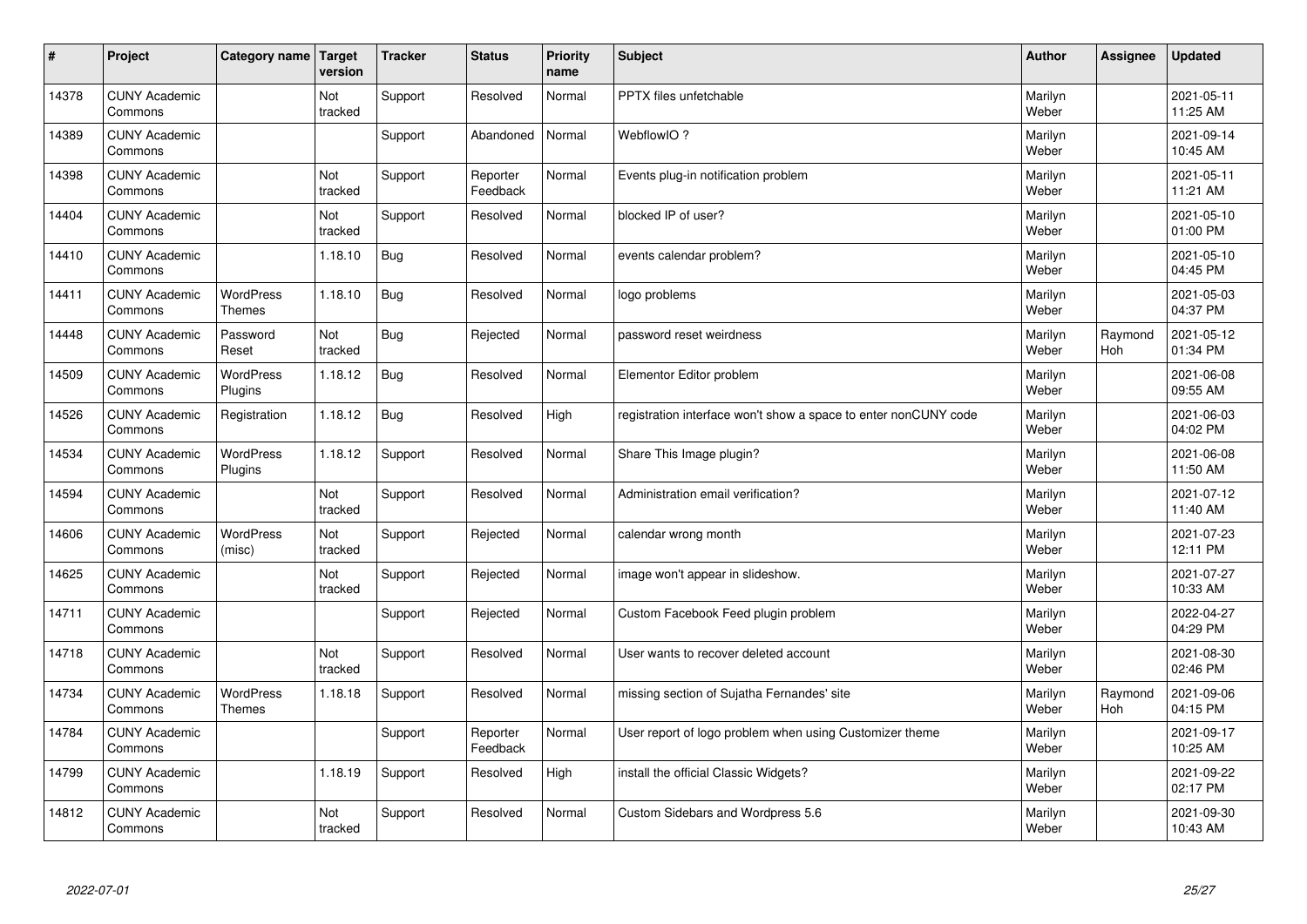| $\sharp$ | Project                         | Category name   Target            | version        | <b>Tracker</b> | <b>Status</b>        | <b>Priority</b><br>name | <b>Subject</b>                                                                          | <b>Author</b>    | Assignee              | <b>Updated</b>         |
|----------|---------------------------------|-----------------------------------|----------------|----------------|----------------------|-------------------------|-----------------------------------------------------------------------------------------|------------------|-----------------------|------------------------|
| 14813    | <b>CUNY Academic</b><br>Commons |                                   | Not<br>tracked | Support        | Resolved             | Normal                  | raise the file size limit                                                               | Marilyn<br>Weber |                       | 2021-09-30<br>12:02 PM |
| 14850    | <b>CUNY Academic</b><br>Commons |                                   |                | Support        | Abandoned            | Normal                  | brooklyn waterfront site "connection not secure"                                        | Marilyn<br>Weber |                       | 2022-04-27<br>04:56 PM |
| 14885    | <b>CUNY Academic</b><br>Commons | <b>WordPress</b><br>Plugins       | 1.18.22        | Bug            | Resolved             | Normal                  | Long Loading Times -- Wordpress Admin Site                                              | Marilyn<br>Weber | Raymond<br>Hoh        | 2021-10-26<br>12:28 PM |
| 14889    | <b>CUNY Academic</b><br>Commons | Events                            | 1.19.0         | Support        | Resolved             | Normal                  | events in group - can they be edited by all admins?                                     | Marilyn<br>Weber | Raymond<br>Hoh        | 2021-12-13<br>03:31 PM |
| 14891    | <b>CUNY Academic</b><br>Commons |                                   | Not<br>tracked | Support        | Resolved             | Normal                  | changing site template after creation?                                                  | Marilyn<br>Weber |                       | 2022-04-27<br>04:58 PM |
| 14900    | <b>CUNY Academic</b><br>Commons |                                   | Not<br>tracked | Support        | Reporter<br>Feedback | Normal                  | previous theme?                                                                         | Marilyn<br>Weber |                       | 2021-10-25<br>10:31 AM |
| 14911    | <b>CUNY Academic</b><br>Commons | <b>WordPress</b><br><b>Themes</b> | Not<br>tracked | Support        | <b>New</b>           | Normal                  | Twentytwentyone theme                                                                   | Marilyn<br>Weber |                       | 2021-10-28<br>10:37 AM |
| 14972    | <b>CUNY Academic</b><br>Commons |                                   |                | Support        | Rejected             | Normal                  | Mailchimp plugin                                                                        | Marilyn<br>Weber |                       | 2021-11-17<br>02:13 PM |
| 14973    | <b>CUNY Academic</b><br>Commons |                                   |                | Support        | Resolved             | Normal                  | <b>Mail Poet</b>                                                                        | Marilyn<br>Weber |                       | 2021-12-06<br>10:20 AM |
| 15022    | <b>CUNY Academic</b><br>Commons |                                   |                | Support        | Rejected             | High                    | ArabStages                                                                              | Marilyn<br>Weber |                       | 2021-12-06<br>10:16 AM |
| 15025    | <b>CUNY Academic</b><br>Commons |                                   |                | Support        | Duplicate            | Normal                  | emails for all the papers on the commons that have been changed                         | Marilyn<br>Weber |                       | 2021-12-02<br>11:57 AM |
| 15045    | <b>CUNY Academic</b><br>Commons |                                   |                | Support        | New                  | Normal                  | no result for KCeL in the search box on the commons                                     | Marilyn<br>Weber |                       | 2021-12-10<br>11:29 AM |
| 15120    | <b>CUNY Academic</b><br>Commons |                                   |                | Support        | Resolved             | Normal                  | embed Zoom recordings in a post?                                                        | Marilyn<br>Weber |                       | 2021-12-29<br>08:15 AM |
| 15169    | <b>CUNY Academic</b><br>Commons |                                   | 2.0.3          | Support        | Reporter<br>Feedback | Normal                  | new Prelude website zipfiles for custom theme and other files.                          | Marilyn<br>Weber |                       | 2022-06-29<br>11:32 AM |
| 15211    | <b>CUNY Academic</b><br>Commons | <b>Blogs</b><br>(BuddyPress)      | 1.19.2         | Support        | Resolved             | Normal                  | No good error reporting for already-used domain name when creating a<br>site in Firefox | Marilyn<br>Weber | Boone<br>Gorges       | 2022-01-25<br>11:33 AM |
| 15241    | <b>CUNY Academic</b><br>Commons | Onboarding                        | 1.19.3         | Design/UX      | Resolved             | Normal                  | white on gray                                                                           | Marilyn<br>Weber | Boone<br>Gorges       | 2022-02-08<br>02:38 PM |
| 15252    | <b>CUNY Academic</b><br>Commons | Layout                            | Not<br>tracked | Bug            | Resolved             | Normal                  | visual glitch with the Segal Center webpage                                             | Marilyn<br>Weber | Raymond<br><b>Hoh</b> | 2022-02-03<br>04:56 PM |
| 15260    | <b>CUNY Academic</b><br>Commons |                                   |                | Support        | Reporter<br>Feedback | Normal                  | Diacritical markings   European Stages                                                  | Marilyn<br>Weber |                       | 2022-02-04<br>08:16 AM |
| 15266    | <b>CUNY Academic</b><br>Commons |                                   |                | Support        | Resolved             | Normal                  | Just an appreciation                                                                    | Marilyn<br>Weber |                       | 2022-02-07<br>10:42 AM |